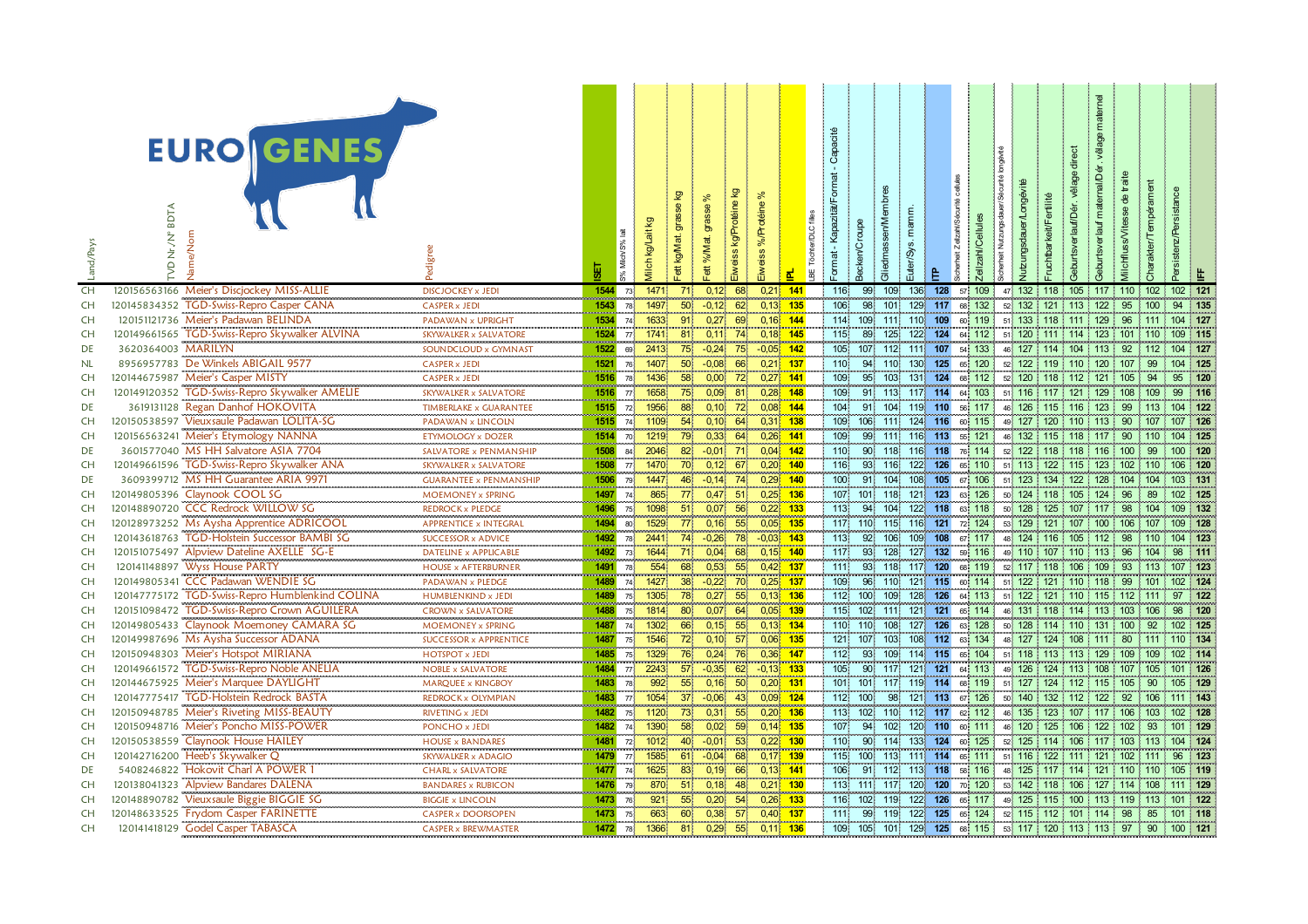| <b>CH</b> | 120144949316 La Prairie Einstein EINSTEINA         | <b>EINSTEIN x BRODY</b>         | 1470    | 76 <sup>1</sup> | 1281                           | 21<br>$-0,34$              | 45              | $0,03$ 122                  | 93.<br>109                 | 104 123 114 64 116      |         |                | 49 125 142 115 126 106 93 100 141                     |         |                |          |           |
|-----------|----------------------------------------------------|---------------------------------|---------|-----------------|--------------------------------|----------------------------|-----------------|-----------------------------|----------------------------|-------------------------|---------|----------------|-------------------------------------------------------|---------|----------------|----------|-----------|
| CH        | 120148383789 Desgranges Hotspot OPRA               | <br><b>HOTSPOT x RANDALL</b>    | 1469    |                 | 75 1904                        | 59<br>$-0,20$              | 75              | $0,13$ 141                  | 116 107 116 116 122 65 110 |                         |         |                | 51 118 115 111 120 117 107 108 115                    |         |                |          |           |
| <b>CH</b> | 120130320969 Alpview Redrock TWERKA                | REDROCK x MODESTY               | 1467    |                 | 77 1467                        | 0,12<br>71.                | 64              | $0.17$ 139                  | 104<br>82                  | 106                     |         | 118 112 65 113 | 50 122 117 113 119 103 106                            |         |                |          | 113 120   |
| <b>CH</b> | 120134050275 Desgranges Hotspot OLGA               | <b>HOTSPOT x EUGENIO</b>        | 1464    |                 | 77 1674                        | 53<br>$-0,16$              | 56              | $0,00$ 131                  | 117<br>93                  | 115                     | 128 126 | 65 117         | 51 122 119 112 133 110 108                            |         |                |          | 103 122   |
| <b>CH</b> | 120130320327 Heeb's Applicable QUILLANA            | APPLICABLE x 1STCLASS           | 1463    | 80              | 956                            | 53 <sup>°</sup><br>0,16    | 40              | $0,09$ 126                  | 112<br>96                  | 119                     |         | 130 125 71 116 | 53 124 120 108 116 104 106                            |         |                |          | 103 127   |
| <b>CH</b> | 120148356141 Black-Hol Hotspot CELINE              | <b>HOTSPOT x JEDI</b>           | 1463    | 75 <sup>1</sup> | 1556                           | 0,04<br>67                 | 67              | $0,17$ 140                  | 114<br>101                 | 118<br>107              | 115     | 64 116         | 51 112 117 111 125 102 107                            |         |                |          | 106 118   |
| <b>CH</b> | 120144819664 TGD-Holstein Magictouch CINDY         | MAGICTOUCH x JEDI               | 1463    | 78 <sup>1</sup> | 695                            | 36 <sup>2</sup><br>0,09    | 44              | $0,24$ 126                  | 96<br>112                  | 107 112 111 69 126      |         |                | 52 125 129 112 109 91 111                             |         |                |          | 99 139    |
| <b>CH</b> | 120150948167 Meier's Hotspot SINYA                 | <b>HOTSPOT x RANDALL</b>        | 1462    | 75 <sup>1</sup> | 1549<br>91                     | 0,31                       | 70              | $0,21$ 145                  | 101<br>111                 | 119                     | 109 115 | 63 118         | 51 116 104 109                                        |         | 125 111 111    |          | 107 112   |
| DE        | 5408246334 Hokovit Charl LADY POWER 2              | <b>CHARL x MODESTY</b>          | 1462    | 76 <sup>1</sup> | 1572<br>81                     | 0, 19                      | 47              | $-0,05$ 131                 | 102 <sub>1</sub><br>95     | 113.                    | 110 110 | 112<br>60      | 48 133                                                | 130 115 | 127<br>123 106 |          | 103 131   |
| <b>CH</b> | 120141148866 Wyss Casper PEPITA                    | CASPER x AFTERBURNER            | 1462    | 78              | and the company of the<br>1459 | 53 <sup>1</sup><br>$-0,06$ | 62              | <b>DOM NO</b><br>$0,15$ 135 | 111 102                    | 123                     | 123 129 | 69 119         | 52 119 111 106 111 105                                |         |                | 95       | 97 116    |
| <b>CH</b> | 120145509298 Soppenstieg Casper CHARLA             | <b>CASPER x DEWARS</b>          | 1462    | 78.             | 1782                           | 70<br>$-0.02$              | 61              | $0,02$ 136                  | 111 106                    | 103 <sub>1</sub><br>125 | 123     | 68 125         | 52 124 111 107 120 108                                |         |                | 97       | 103 121   |
| <b>CH</b> | 120130321218 PALMAS                                | <br><b>KENNEDY x KINGBOY</b>    | 1461    | 75 <sup>1</sup> | 1313                           | 0,14<br>66                 | -475            | $0,04$ 130                  | 110 103                    | 124                     | 120 119 | 59 120         | 52 123 113 109 123 116                                |         |                | -99      | 124<br>99 |
| <b>CH</b> | 120134049934 Desgranges Bubba FIORA                | <b>BUBBA x RODANAS</b>          | 1461    | 78 <sup>°</sup> | 549                            | 64<br>0,48                 | 43              | $0,29$ 131                  | 111<br>88                  | 110                     | 112 110 | 67 123         | 51 122 124 115 111                                    |         | 89 108         |          | 113 132   |
| <b>CH</b> | 120149805426 Claynook CARLITA                      | MOEMONEY x SPRING               | 1460    | 75              | 895                            | 0,23<br>57 <sub>1</sub>    | 39 <sup>°</sup> | $0,11$ 126                  | 107 102                    | 1111                    | 125 121 | 130<br>63      | 50 134 119 108 131 109                                |         |                | 86       | 100 131   |
| CH        | 120139870946 Schlossgut Casper MIRELLA             | <br><b>CASPER x SILVER</b>      | 1460    | 77              | 840                            | 0,53<br>$81^{\circ}$       | 56              | $0,32$ 139                  | 101<br>114                 | 130<br>$110^{\circ}$    | 128     | 67 116         | 52 119 107 109 114 105                                |         |                | 99<br>88 | $-112$    |
| CH        | 120146846675 TGD-Holstein Casper COMERA SG         | <br><b>CASPER x JEDI</b>        |         |                 | $1460$ 78 1926                 | 46 <sup>1</sup><br>$-0,34$ | 64              | $0,00$ 133                  | 108<br>96                  | 101                     |         | 129 121 68 125 | 52 119 111 108 119 97                                 |         |                | 99       | 122<br>95 |
| CH        | 120130321485 Heeb's Galahad QUESRA                 | <b>GALAHAD x APPLICABLE</b>     | 1460    | 75 <sup>1</sup> | 786                            | 48<br>0,18                 | 50 <sub>o</sub> | $0,27$ 131                  | 115 101 118 119 120 65 123 |                         |         |                | 53 129 115 105 119 113 107                            |         |                |          | 102 125   |
| <b>CH</b> | 120150764477<br>TGD-Swiss-Repro Swingman ADMIRA SG | <b>SWINGMAN x PACE</b>          | 1459    | $73 -$          | 1763                           | 50 <sup>1</sup><br>$-0.23$ | 54              | $-0.04$ 130                 | 109<br>101                 | 120 <sup>1</sup>        | 121 121 | 131<br>60.     | 46 133 113 108                                        |         | 127 101 108    |          | 08 125    |
| CH        | 120130321300 Heeb's Hotspot QUARTA                 | <br><b>HOTSPOT x ADAGIO</b>     | 1458    | 77 <sup>1</sup> | 1517                           | 45<br>$-0.18$              | 66              | $0.17$ 136                  | 111 102                    | 114                     | 116 119 | 66 110         | 51 121 123 111 130 112 113                            |         |                |          | 91 121    |
| CH        | 120151098465 TGD-Swiss-Repro Manana ASMONA         | <b>MANANA x SALVATORE</b>       | 1458    | 76              | 1687                           | 0.27<br>94                 | 65              | $0.10$ 142                  | 105<br>93                  | 103                     | 113 109 | 65 126         | 49 128 108 109                                        |         | 105 92         | 96       | 103 118   |
| CH        | 120139870915 Schlossgut Casper PALMA RAE           | <b>CASPER x CONVERSE</b>        | 1457    | 78.             | 627                            | 0,62<br>80                 | 48              | $0,32$ 135                  | 112<br>104                 | 122<br>111              | 120     | 127<br>67      | 52 115 109 104 114 102                                |         |                | 86       | 100 119   |
| CH        | 120145509342 Soppenstieg Skywalker CHANA           | <br>SKYWALKER x DEWARS          | 1456    |                 | 77 1437                        | 64<br>0,06                 | 59              | $0,12$ 135                  | 116 103                    | 101 120 115 65 116      |         |                | 51 127 120 113 125 111 111                            |         |                |          | 105 123   |
| CH        | 120154129180 Eichhof Hotspot CHRISTMAS             | HOTSPOT x GALAHAD               | 1456    | $74^{\circ}$    | 1498                           | 70 <sub>1</sub><br>0, 10   | 77              | $0,30$ 146                  | 115<br>106                 | 109                     | 113 119 | 108<br>63      | 51 107                                                | 114 113 | 130<br>116 113 |          | 103 111   |
| DE        | 3620361552 MYSTERIA                                | <b>JARED x SUPERHERO</b>        | 1456    | 73              | 1760                           | 79<br>0,08                 | 74              | $0,17$ 144                  | 116 100                    | 97                      | 112 113 | 56 115         | 50 125 113 113 124 95                                 |         |                | 122      | 105 117   |
| <b>CH</b> | 120134049538 Desgranges Eugenio OLENKA             | <b>EUGENIO x HALOGEN</b>        | 1454 77 |                 | 899                            | 57<br>0,23                 | 33              | $0,04$ 123                  | 109<br>84                  | 119 131 122 62 120      |         |                | 52 127 122 106 117 101 106                            |         |                |          | 99<br>128 |
| CH        | 120150948471 Meier's Rapid MISTRESS                | <b>RAPID x JEDI</b>             | 1454    | 74              | 1044                           | 70<br>0.31                 | 54              | $0,21$ 135                  | 115 101                    | 101                     | 123 118 | 58 116         | 46 125 116 106                                        |         | 122<br>111 109 |          | 104 122   |
| <b>CH</b> | 120150948310 Meier's Padawan DOLORES               | PADAWAN x KINGBOY               | 1454 77 |                 | 1894                           | 29<br>$-0,51$              | 59              | $-0.04$ 128                 | 113<br>97.                 | 116                     |         | 128 124 64 117 | $51\,$ 123   116   109   112   88                     |         |                | -98      | 101 124   |
| CH        | 120147430972 MAIRY                                 | TOPNOTCH x MODESTY              | 1454    | 74              | 735                            | 0,47<br>71.                | 30 <sup>1</sup> | $0,06$ 124                  | 106<br>96                  | 110                     |         | 126 116 58 119 | 50 132 124 116 122 99 113                             |         |                |          | 102 132   |
| DE        | 3601579891 MS HH Pace ATLANTA                      | <b>PACE x PENMANSHIP</b>        | 1453    | 80              | 1304                           | $-0,14$<br>40              | 58              | $0,17$ 132                  | 102 <sub>1</sub><br>90     | 121                     | 116 113 | 70 106         | 52 124 124 111 128 110 110                            |         |                |          | 106 123   |
| CH        | 120139980430 Grand-Clos Biggie ABINA               | <b>BIGGIE x KERRIGAN</b>        | 1453    | 77 <sup>1</sup> | 1597                           | 0,19<br>82                 | 64.             | $0,12$ 140                  | 110 101                    | 109                     | 117 118 | 67 112         | 51 114 112 99 110 102 100                             |         |                |          | 100 116   |
| <b>CH</b> | 120139804590 Desgranges Einstein ORISSA            | <b>EINSTEIN x WILDWOOD</b>      | 1453    | 77 <sup>1</sup> | 1572                           | 60<br>$-0.04$              | 62 <sup>1</sup> | $0,11$ 136                  | 98<br>110                  | 119                     |         | 109 114 66 104 | 49 118 127 107 120 121 106                            |         |                |          | 110 122   |
| <b>CH</b> | 120134049897 Desgranges Bubba FELICIE              | <b>BUBBA x RODANAS</b>          | 1452    | 78              | 299                            | 59<br>0,55                 | 41              | $0,36$ 130                  | 112<br>94                  | 104                     | 107 102 | 65 125         | 51 121 128 116 116 91 112                             |         |                |          | 101 136   |
| <b>CH</b> | 120150538542 Claynook House FANTA SG               | <b>HOUSE x BANDARES</b>         | 1451    | 74              | 70 <sup>1</sup>                | 52<br>0,59                 | 28              | $0,31$ 123                  | 106<br>88                  | 120                     | 131 123 | 63 115         | 52 127 121 105 113 107 110                            |         |                |          | 107 127   |
| <b>CH</b> | 120144014472 Hänni Farms Riveting MAYLANI RAE      | RIVETING x KINGBOY              | 1451    | 74              | 1247                           | 0,11<br>61 <sup>1</sup>    | 56              | $0,16$ 134                  | 108<br>106 <sup>1</sup>    | 105                     |         | 119 117 61 113 | 47 128 121 96                                         |         | $114$ 107      | 99       | 100 123   |
| <b>CH</b> | 120134050138 Desgranges Yoda OPHELIE               | YODA x CHARLEY                  | 1449    | 76              | 1402                           | 0,29<br>84 <sup>1</sup>    | 59 <sup>°</sup> | $0,14$ 139                  | 111<br>93                  | 103 <sub>1</sub><br>125 | 120     | 62 119         | 51 119 110 111 121 108 120                            |         |                |          | 111 115   |
| <b>CH</b> | 120134049958 Desgranges Casper BEAUTIFUL           | <b>CASPER x KINGBOY</b>         | 1448    | 77 <sup>1</sup> | 1123                           | 62<br>0,19                 | 61              | $0.27$ 137                  | 99<br>111                  | 117                     | 127 124 | 67 117         | 52 110 106 110 120 94 91                              |         |                |          | 98 111    |
| CH        | 120134049880 Desgranges Bubba FLORINA              | <b>BUBBA x RODANAS</b>          | 1448    | 77              | 989                            | 59<br>0,21                 | 50 <sub>1</sub> | $0,19$ 132                  | 113<br>93                  | 108                     | 113 110 | 65 116         | 51 126 123 115 118 84 107                             |         |                |          | 96 128    |
| CH        | 120148496960 Alpview Casper ARIEL                  | <b>CASPER x JEDI</b>            | 1448    | 78              | 1187                           | 0,00<br>48                 | 47              | $0,09$ 128                  | 105<br>100                 | 102                     |         | 127 117 68 129 | 52 122 118 115 118 109                                |         |                | 96       | 113 128   |
| CH        | 120149365951 Levanchy Letsgo MOLETTE               | LETSGO x KING ROYAL             | 1448    | 73.             | 982                            | 0,12<br>50 <sub>1</sub>    | 41              | $0,09$ 126                  | 116<br>103                 | 119                     | 127 125 | 61 121         | 47 125 119 103 124 99 106                             |         |                |          | 109 126   |
| CH        | 120144676502 Meier's Redrock FANNY                 | REDROCK x LAZAR                 | 1447    | 77 <sub>1</sub> | 518                            | 56<br>0,40                 | 54              | $0,43$ 135                  | 110.<br>97                 | 100                     | 110 110 | 125<br>66      | 50 129 119 111 119                                    |         | 95             | 102      | 101 127   |
| CH        | 120126412654 Edisons Penmanship DILASSA            | PENMANSHIP x DOORMAN            | 1446    | 79              | 728                            | 68<br>0,44                 | 62              | $0,43$ 140                  | 108<br>98                  | 106                     |         | 114 115 71 116 | 53 114 110 107 115 97                                 |         |                | 98       | 105 117   |
| <b>CH</b> | 120151682725 Claynook Luster CYNAR SG              | LUSTER x SPRING                 | 1446    | 73 <sup>1</sup> | 1343 101                       | 0,51                       | 48.             | $0,04$ 136                  | 108<br>112                 | 123 <sup>1</sup>        | 130 130 | 59 118         | 50 129 100 102 113 109 107                            |         |                |          | 101 109   |
| DE        | 3616352267 Hokovit Gywer ATTITUDE                  | <b>GYWER x SALVATORE</b>        | 1446 74 |                 | 1864                           | 771<br>0,02                | 63              | $0.02$ 138                  | 92<br>111.                 | 121 114 117 58 114      |         |                | 49 126 111 117 110 95 100                             |         |                |          | 108 115   |
| CH        | 120130320334 Heeb's Applicable QUINTA              | <b>APPLICABLE x 1STCLASS</b>    | 1443    | 81              | 556                            | 0.22<br>42 <sub>1</sub>    | 36 <sup>°</sup> | $0.20$ 123                  | 112<br>97                  | 123 <sub>1</sub>        | 129 124 | 73 123         | 53 126 115 106 113 115 102                            |         |                |          | 97 125    |
| DE        | 3592348360 NO GAMBLE                               | <b>DOZER x BALISTO</b>          | 1443    | 79              | 750                            | 76<br>0,51                 | 50              | $0.29 - 135$                | 104<br>97                  | 113                     | 114 107 | 68 117         | 52 124 109 115 115 101 108                            |         |                |          | 101 120   |
| CH        | 120130321157 Heeb's Redrock OUEEN                  | <b>REDROCK x 1STCLASS</b>       | 1443    | <b>78</b>       | 1579                           | 34 <sup>°</sup><br>$-0,32$ | 50 <sup>°</sup> | $-0.03$ 125                 | 95<br>111                  | 104                     | 128 120 | 68 114         | 50 133 125 115 124 104 105                            |         |                |          | 98 129    |
| CH        | 120134835704 Flury's Airship ANICA                 | AIRSHIP x BREKEM                | 1443    | 80 <sup>1</sup> | 168                            | 0,35<br>37 <sup>°</sup>    | 35 <sup>°</sup> | $0,35$ 124                  | 102<br>105                 | 106                     |         | 117 112 72 110 | 52 124 137 114 124 98                                 |         |                | 1110     | 93 136    |
| CH        | <b>Wyss Casper PANAMA</b><br>120141148873          | <b>CASPER x AFTERBURNER</b><br> | 1442    | 77              | 1209                           | 62<br>0,14                 | 54              | $0,15$ 133                  | 108<br>95                  | 113                     | 119 116 | 67 117         | 52 120 115 111 120 105                                |         |                | 92<br>99 | 120       |
| <b>CH</b> | 120144948890 La Prairie House JIDIIA               | <b>HOUSE x JEDI</b>             | 1442    | 77              | 1477                           | $-0,10$<br>51 <sup>°</sup> | 53              | $0,04$ 130                  | 110<br>91                  | 107                     |         | 118 114 66 124 | 52 122 120 110 119 98 115                             |         |                |          | 101 127   |
| <b>CH</b> | 120148835165 Schlossgut Avance PANAMA RAE          | <b>AVANCE x APPLICABLE</b>      | 1442 74 |                 | 687                            | 0,07<br>34 <sup>1</sup>    | 32 <sub>1</sub> | $0,11$ 120                  | 118 113                    | $122^{1}$               | 128 129 | 61 124         | 47 130 125 101 110 97 113                             |         |                |          | 106 131   |
| <b>CH</b> | 120149598410 Rhein-Valley Score PASSOA             | <b>SCORE x KING ROYAL</b>       | 1441 75 |                 | 1431                           | 62<br>0.04                 | 0.02<br>49.     | 130                         | 105<br>104                 | 125.                    |         | 113 114 65 114 | 49 129 118 104 114 119 104                            |         |                |          | 107 124   |
| CH        | 120144676533 Meier's Padawan HINEMALA              | PADAWAN x POWERBALL             |         |                 | 1440 75 1471                   | 59<br>0,00                 | 66              | $0,19$ 138                  | 105<br>95                  |                         |         |                | 104 120 114 61 106 51 120 115 109 121 100 111 102 116 |         |                |          |           |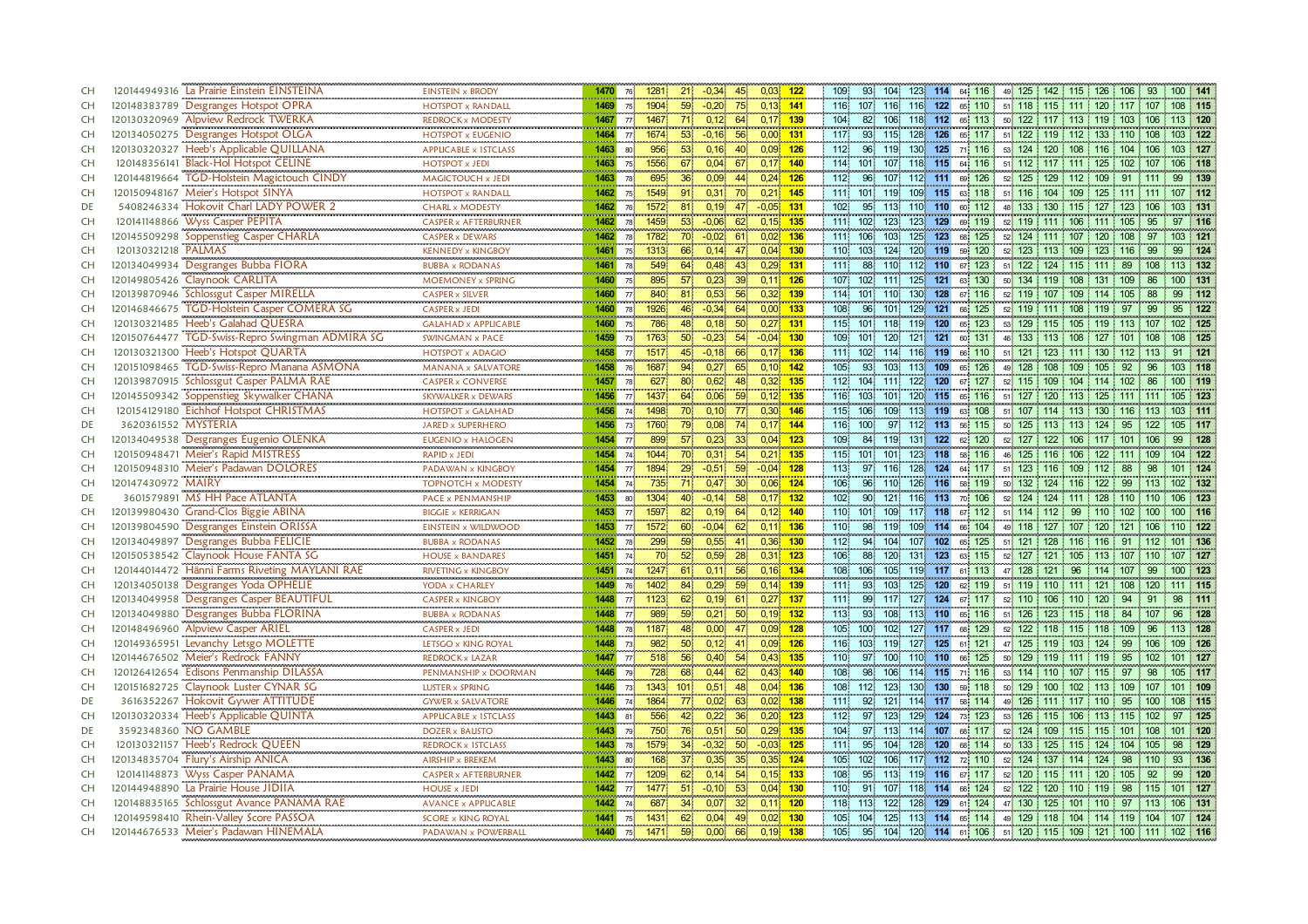| <b>CH</b> | 120146048383 Wynauer Supreme GLORIA                                                         | <b>SUPREME x HUBBARD</b>       | 1440 |                                   | 49<br>$-0,11$<br>58<br>77 1465                                | $0,11$ 133                 | 99 113<br>51 116 123 104 107 98 96<br>90 123<br>109<br>115 115 66 117                                       |
|-----------|---------------------------------------------------------------------------------------------|--------------------------------|------|-----------------------------------|---------------------------------------------------------------|----------------------------|-------------------------------------------------------------------------------------------------------------|
| <b>CH</b> | 120137781824 TGD-Holstein Apprentice LAYLA SA2                                              | <br><b>APPRENTICE x SILVER</b> | 1439 | 80 <sup>1</sup>                   | 0,08<br>73<br>0,04<br>2091<br>92 <sub>1</sub>                 | 145                        | 120 107 112 116 118 71 107<br>53 124 104 104 120 113 114<br>109 107                                         |
| <b>CH</b> | 120143618664 Sandy-Valley Marquee SILA SG                                                   | <b>MAROUEE x JEDI</b>          | 1438 | 77                                | 1661<br>49<br>$-0,20$<br>0.07<br>62                           | 134                        | 109<br>97.<br>114.<br>115 114 67 119<br>51 120 115 113 124 106<br>103<br>97<br>121                          |
| CH        | 120150353916 Wyss Lawson CHELSEY                                                            | LAWSON x SUPERHERO             | 1437 |                                   | 0.35<br>75 1054<br>74<br>65<br>0.34                           | 142                        | 98<br>101<br>103 <sub>1</sub><br>105 <sup>1</sup><br>104<br>60 113<br>48 116 112 113 124 102 109<br>103 119 |
| <b>CH</b> | TGD-Swiss-Repro Manana ASCONA<br>120149661633                                               | <b>MANANA x SALVATORE</b>      | 1437 |                                   | 0,25<br>77 1419<br>80<br>50 <sup>°</sup>                      | $0,04$ 133                 | 113<br>93<br>122 121 66 120<br>113<br>49 127 112 110 109 105 103<br>101 118                                 |
| <b>CH</b> | TGD-Swiss-Repro My Dream ASETA<br>120149661602                                              | MY DREAM x SALVATORE           | 1436 | 77                                | 1281<br>62<br>0,12<br>56                                      | $0,14$ 134                 | 109<br>90<br>104<br>113<br>118<br>61 109<br>50 122 128 115 123 108<br>97<br>97<br>124                       |
| <b>CH</b> | <u>gananan gugudan ng</u><br>120137932622 Ammann's Casper CANDY                             | <b>CASPER x KINGBOY</b>        | 1435 | n e d <mark>i</mark><br><b>79</b> | 53 <sup>°</sup><br>$-0,16$<br>1675<br>63                      | <u>anana</u><br>$0,08$ 135 | <b>DOM: N</b><br>112<br>98<br>107<br>125 117 70 118<br>52 114 110 111 116 97 89<br>97 116                   |
| <b>CH</b> | 120134050220 Desgranges Einstein OBLIGADA                                                   | EINSTEIN x WILDWOOD            | 1435 | 77 <sup>1</sup>                   | 0,19<br>57 <sup>2</sup><br>1072<br>61.                        | $0,24$ 135                 | 107<br>107<br>111 116<br>65 115<br>49 112 125 109<br>105 122<br>95<br>120 116 103                           |
| <b>CH</b> | 120139998558 La Vize Letsgo BULLE                                                           | LETSGO x GALACTICO             | 1435 | 74 <sup>1</sup>                   | 821<br>0,59<br>0,19<br>85                                     | 133                        | 114<br>104<br>107<br>116 118<br>64 121<br>47 117 117 107<br>98<br>104<br>107 123<br>118                     |
| <b>CH</b> | 120143618848 CCC Redrock CHLOE SG                                                           | REDROCK x PLEDGE               | 1434 | 74 <sup>°</sup>                   | 1309<br>38 <sup>°</sup><br>$-0,16$<br>54                      | $0,12$ 129                 | 95<br>131 124 62 124<br>113<br>103 <sub>1</sub><br>50 122 114 110 119<br>99 107<br>104 122                  |
| <b>CH</b> | 120141148842 Wyss Casper PINA                                                               | <b>CASPER x AFTERBURNER</b>    | 1434 | 78                                | 535<br>63<br>0.47<br>0.22<br>37                               | 127                        | 112<br>122<br>96<br>118<br>119<br>68 118<br>52 123 121<br>$110$ 113<br>125<br>100                           |
| <b>CH</b> | 120144949781 La Prairie House HAOUSA                                                        | <br><b>HOUSE x RODANAS</b>     | 1434 | 77 <sup>1</sup>                   | 64<br>0.32<br>872.<br>39 <sup>1</sup>                         | $0,12$ 127                 | 108<br>80<br>122 116<br>105 126<br>1111<br>67 131<br>52 121 115 113 112<br>-82<br>107                       |
| <b>CH</b> | 120143743687<br><b>TGD-Swiss-Repro House CLULESS</b>                                        | <b>HOUSE x JEDI</b>            | 1434 | <b>79</b>                         | 1376<br>76<br>0,22<br>63                                      | $0,19$ 140                 | 106<br>88<br>110<br>116<br>117<br>70 122<br>52 115 103 105 105<br>91<br>113<br>95<br>: 118                  |
| <b>CH</b> | 120138613797<br><b>Wallierhof Amnesty VARINA</b>                                            | <b>AMNESTY x APPLEJAX</b>      | 1433 | 77                                | $-357$<br>57 <sub>1</sub><br>0,87<br>39                       | $0,61$ 131                 | 104<br>108<br>112<br>116 116<br>67 115<br>53 124 119 116 114 101<br>95<br>110 123                           |
| <b>CH</b> | 120150948266 Meier's Padawan BRYNIA                                                         | <br>PADAWAN x UPRIGHT          | 1433 | 76                                | 0.09<br>1664<br>75<br>71.                                     | $0.17$ 143                 | 117 102<br>102<br>120<br>120<br>63 112<br>51 114 108 102<br>121<br>-94<br>107 110                           |
| DE        | 3612295759 NOW OR NEV                                                                       | <br><b>HOTSPOT x JETSET</b>    | 1433 | 75                                | $\overline{77}$<br>635<br>0,59<br>57 <sub>1</sub>             | $0.41$ 140                 | 120 119 63 108<br>120<br>51 120 105 103 124 106 110<br>115 102<br>101 108                                   |
| CH        | <b>Desgranges Casper OLLAH</b><br>120134050152                                              | <b>CASPER x JEDI</b>           | 1432 |                                   | 77 1322<br>57<br>0,04<br>63                                   | $0,22$ 137                 | 106<br>92<br>98<br>116 109 67 116<br>52 121 113 118 124 105 91<br>100 120                                   |
| <b>CH</b> | 120145509250 Soppenstieg Bubba CANA<br>120148451273 Surplan Letsgo PACARANA<br>120145509250 | BUBBA x KINGBOY                | 1432 | 78                                | 1754<br>0.09 <sup>1</sup><br>62 <sup>1</sup><br>$-0.10$<br>66 | 138                        | 114 112<br>95 <sup>1</sup><br>110 115<br>67 121<br>52 124<br>$118$ 107<br>108<br>$00 \quad 123$<br>114      |
| <b>CH</b> |                                                                                             | LETSGO x GOLDDAY               | 1432 | 77                                | 1257<br>15 <sup>1</sup><br>$-0.40$<br>0.06<br>47.             | 122                        | 132<br>112 106<br>114.<br>140<br>66 120<br>47 119 118 108<br>109<br>97<br>107 123<br>-123                   |
| <b>CH</b> | 120148890713<br>TGD-Swiss-Repro Casper LEILA SG                                             | <b>CASPER x JEDI</b>           | 1432 |                                   | 64<br>0.08<br>64<br>$77 \quad 1417$                           | $0.19$ 138                 | 105<br>97<br>102<br>119 116<br>68 125<br>99<br>98<br>92<br>52 115<br>107 115<br>124<br>116<br>÷             |
| CH        | TGD-Swiss-Repro Swingman ALEA<br>120149661718                                               | SWINGMAN x PACE                | 1432 | 74 <sub>1</sub>                   | 1921<br>$-0,31$<br>$-0.05$<br>49<br>59                        | 131                        | 107<br>101<br>127<br>117 119<br>61 120<br>46 132 111<br>108<br>122 100 109<br>109 118                       |
| CH        | 120149805358 Vieuxsaule Biggie LICCI SG                                                     | <b>BIGGIE x LINCOLN</b>        | 1431 | 76 <sup>°</sup>                   | 1299<br>69<br>0,18<br>57 <sub>1</sub>                         | $0,15$ 136                 | 111 101<br>106<br>124<br>121 64 119<br>49 118 107 103 101<br>98<br>103 115<br>109                           |
| CH        | 120154129319 Eichhof Mark CINDY                                                             | <b>MARK x GALAHAD</b><br>      | 1431 | 73 <sup>1</sup>                   | 1448<br>$-0,13$<br>$-0,11$<br>47<br>38                        | 122                        | 119<br>118 120<br>59 119<br>46 124<br>112<br>105<br>136<br>109 136<br>118<br>131<br>91                      |
| <b>CH</b> | 120054323497 Föhrenhof's Successor ALASKA                                                   | <b>SUCCESSOR x ALO-YORK</b>    | 1431 | 77                                | 1210<br>0,15<br>50<br>63                                      | $0,11$ 131                 | 115<br>93<br>122 114 65 122<br>96.<br>49 114 121 107<br>110 125<br>89<br>115<br>109                         |
| <b>CH</b> | 120141148880 Wyss Casper PINGA                                                              | <b>CASPER x AFTERBURNER</b>    | 1430 | 77                                | 54<br>0,18<br>945<br>43<br>0.13                               | 127                        | 120 118 67 126<br>52 130 115 109 111<br>111 100<br>114<br>97<br>89<br>92<br>125                             |
| <b>CH</b> | 120142014078 Sandy-Valley Marquee MARCA SG                                                  | <b>MAROUEE x JEDI</b>          | 1430 | $77^{\circ}$                      | 1291<br>58<br>0.07<br>55                                      | $0.14$ 133                 | 99<br>118 117<br>108<br>1111<br>68 120<br>51 118 116 109 118<br>104<br>94<br>120<br>107 -                   |
| <b>CH</b> | 120134050183 Desgranges Einstein ORIANE                                                     | EINSTEIN x WILDWOOD            | 1430 | 77                                | 52 <sup>2</sup><br>$-0.10$<br>1528<br>63.                     | $0.13 - 135$               | 104<br>86<br>106<br>113 115<br>65 117<br>49 110 122 114 119 100 105<br>107 121                              |
| CH        | 120143743656 TGD-Swiss-Repro Yoda COSINI                                                    | YODA-P x MODESTY               | 1430 | 78                                | 53<br>870<br>0,21<br>40                                       | $0,13$ 126                 | 106<br>94<br>104<br>50 123 130 112 119 100 106<br>114 107<br>69 113<br>105 133                              |
| CH        | 120150948693 Meier's Powerful KESSY                                                         | POWERFUL x THE ANSWER          | 1429 | 74                                | 52 <sup>°</sup><br>1945<br>$-0,28$<br>65                      | $0,01$ 135                 | 111 105<br>116 121<br>63 110<br>50 119 117 112 125 107 108<br>111<br>101 118                                |
| CH        | 120136596375 La Prairie Bandares BANNDAVER                                                  | <b>BANDARES x SILVER</b>       | 1428 | 78                                | 1299<br>$71^{\circ}$<br>0,21<br>62                            | $0,21$ 139                 | 107 103<br>127 122 67 109<br>53 117 104 100 111 124 105<br>111<br>107 108                                   |
| CH        | 120146125114 Hokovit Santorius SANBLACK 3                                                   | SANTORIUS x MODESTY            | 1428 | 76 <sup>°</sup>                   | 2227<br>80<br>$-0,11$<br>61                                   | $-0,13$ 136                | 111<br>98<br>112 111 61 114<br>50 119 117 104 118 93<br>100<br>121 122<br>107                               |
| CH        | 120144014298 Hänni Farms Hotspot DARLING RAE                                                | <b>HOTSPOT x AIKMAN</b>        | 1428 | 77 <sup>1</sup>                   | 887<br>81<br>0,51<br>61                                       | $0,35$ 141                 | 109<br>115 116 67 118<br>95<br>118<br>51 110 103 110 113 95<br>109<br>$102 - 108$                           |
| <b>CH</b> | 120139090375 Villstar Galahad LETINA Z                                                      | <b>GALAHAD x POWERBALL</b>     | 1427 | 80 <sub>1</sub>                   | 1522<br>$-0.09$<br>55<br>0,05<br>53 <sup>°</sup>              | 131                        | 118 117<br>98<br>116 117 71 121<br>53 124 122 108 124 103 110<br>99<br>127                                  |
| CH        | 120145509380 Soppenstieg House CHARLEEN                                                     | <b>HOUSE x DEWARS</b>          | 1427 | 77 <sup>1</sup>                   | 1557<br>90 <sup>°</sup><br>0,29<br>70                         | $0,20$ 145                 | 113<br>98<br>108<br>119 124 67 124<br>52 116 98 108 118 105 120<br>106 105                                  |
| CH        | 120150948488 Meier's Samaritan CLAIRE                                                       | SAMARITAN x DENVER             | 1427 | 76 <sup>1</sup>                   | 92<br>1651<br>0,27<br>61.                                     | $0,07$ 140                 | 104<br>91 112<br>119 117<br>98<br>47 114 113 103 110 112 103<br>104 109<br>62 <sub>1</sub>                  |
| CH        | 120142358561 Schrago Aladdin ATIKA                                                          | ALADDIN x INTEGRAL             | 1426 |                                   | 0,24<br>$77$ 1114<br>67<br>-47.                               | $0,12$ 131                 | 110<br>99<br>120<br>120 122<br>68 122<br>52 118 111 111 109 105 104<br>104 118                              |
| CH        | 120148064718 La Béroie Successor DARLING                                                    | <b>SUCCESSOR x SOKO</b>        | 1426 | 76                                | 1158<br>37 <sup>2</sup><br>$-0,11$<br>49                      | $0,11$ 127                 | 116<br>99<br>122 117 64 110<br>111<br>48 121 124 104 109 103 99<br>101 125                                  |
| CH        | 120151682718 Claynook CALE SG                                                               | LUSTER x SPRING                | 1424 | 73 <sup>1</sup>                   | 1850<br>85<br>0,11<br>53 <sup>°</sup>                         | $-0,09$ 134                | 124<br>112<br>126<br>58 119<br>50 125 108 107 113 101<br>111 108<br>100<br>100 114                          |
| CH        | 120148451280 Surplan Moemoney PIRANHA                                                       | MOEMONEY x MARDI GRAS          | 1423 | 77 <sup>1</sup>                   | 0,28<br>55<br>1057<br>68                                      | $0,23$ 136                 | 50 121 118 109<br>104<br>102<br>116<br>113 116<br>67 108<br>117 114 102<br>102 116                          |
| DE        | 13057203356 TD JUSTYNA                                                                      | <b>HOTSPOT x BURANO</b>        | 1422 |                                   | $-0.06$<br>75 1185<br>42<br>68                                | $0,32$ 138                 | 111<br>99<br>117<br>114 112 63 108<br>51 121 109 115 132 130 111<br>100 113                                 |
| <b>CH</b> | 120148931089 Swiss-Repro Hotspot JOLIE                                                      | <b>HOTSPOT x JETT</b>          | 1421 |                                   | 75 1760<br>$-0,36$<br>$-0.01$<br>38 <sup>1</sup><br>57        | 129                        | 103<br>89<br>109<br>110 102 64 110<br>51 115 125 118 123 109 116<br>107 128                                 |
| DE        | 5395658820 HFP Euclid QAMAR                                                                 | <b>EUCLID x MISSOURI</b><br>   | 1420 | 79 <sup>1</sup>                   | $-0.09$<br>1994<br>63<br>$-0,18$<br>58                        | 133                        | 104<br>117 110<br>81 117<br>67 114<br>52 128 106 106 115 106 115<br>99<br>117                               |
| <b>CH</b> | 120132939558 Himeyers Superhero BRITNEY                                                     | SUPERHERO x MCCUTCHEN          | 1420 | 81                                | 1392<br>68<br>0,13<br>62                                      | $0,17$ 138                 | 117<br>110<br>102.<br>112 116<br>73 103<br>112 115<br>53 115 116 110 125 112 108                            |
| <b>CH</b> | 120134769153 Sandy-Valley Afterburner PRINCESS                                              | AFTERBURNER x NUMERO UNO       | 1420 | 81                                | 0,30<br>69<br>1036<br>$-51$                                   | $0,19$ 134                 | 113<br>53 121 115 106 111 98 111<br>106<br>120<br>107 116<br>72 118<br>98<br>120                            |
| <b>CH</b> | 120145509168 Soppenstieg Casper CHIARA                                                      | <b>CASPER x KINGBOY</b>        | 1420 | 79                                | 1692<br>63<br>$-0,06$<br>63                                   | $0,08$ 136                 | 117 104<br>105<br>127 133<br>71 118<br>53 107 113 108 120 110 93<br>106 111                                 |
| <b>CH</b> | Wyss Biggie EVA<br>120150353893                                                             | <b>BIGGIE x CHIEF</b>          | 1420 | <b>76</b>                         | 0,22<br>1106<br>53<br>64                                      | $0,18$ 134                 | 51 127 106 103<br>116 106<br>121<br>120<br>65 114<br>113 103 104<br>101 115<br>113.                         |
| <b>CH</b> | TGD-Holstein Simplicity ABILA SG<br>120149805525                                            | SIMPLICITY x AGENT             | 1420 | 76                                | 1434<br>51<br>$-0,08$<br>53                                   | $0,06$ 130                 | 113<br>99<br>122<br>121<br>123<br>50 127 112 106 118 112<br>99<br>104 117<br>62 115                         |
| <b>CH</b> | Heeb's Adagio QUELLANA<br>120130320242                                                      | ADAGIO x 15TCLASS              | 1419 | 81                                | 1438<br>49<br>$-0.11$<br>56<br>0,09                           | 132                        | 110 104<br>113<br>114 115<br>73 110<br>53 108<br>121<br>105<br>96<br>109<br>89<br>121<br>117                |
| <b>CH</b> | 120148631446 La Waebera Letsgo IDEALE                                                       | LETSGO x FITZ                  | 1419 | 73                                | 0,05<br>1390<br>44<br>$-0,13$<br>50                           | 128                        | 116 107 117<br>134 61 123<br>135<br>47 108 106 97<br>$109$ 100 102<br>96<br>114                             |
| <b>CH</b> | 120136501751 Bärtschi Rambo ULENIA                                                          | RAMBO x NOLWEN                 | 1418 |                                   | 79 1485<br>78<br>0,20<br>51 <sup>°</sup>                      | $0,02$ 133                 | 110 113<br>102<br>109 112<br>70 118<br>53 133 116 106<br>125<br>95<br>107<br>100 125                        |
| <b>CH</b> | 120151867238 Silber Ranch Redrock MARY ROSE                                                 | REDROCK x HUBBARD              | 1418 | 75                                | 1447<br>60<br>0,01<br>55%                                     | $0.08$ 133                 | 109<br>96<br>100<br>111 109<br>50 122 124 116 126 92 103<br>63 112<br>96 125                                |
| <b>CH</b> | 120150590939 Zesigers Score ELEKTRA                                                         | <b>SCORE x FLAGSHIP</b>        | 1418 |                                   | 77 1285<br>58<br>0,06<br>39                                   | $-0.04$ 125                | 104<br>95<br>115 117 115 66 119 50 129 119 111 117 114 112 112 128                                          |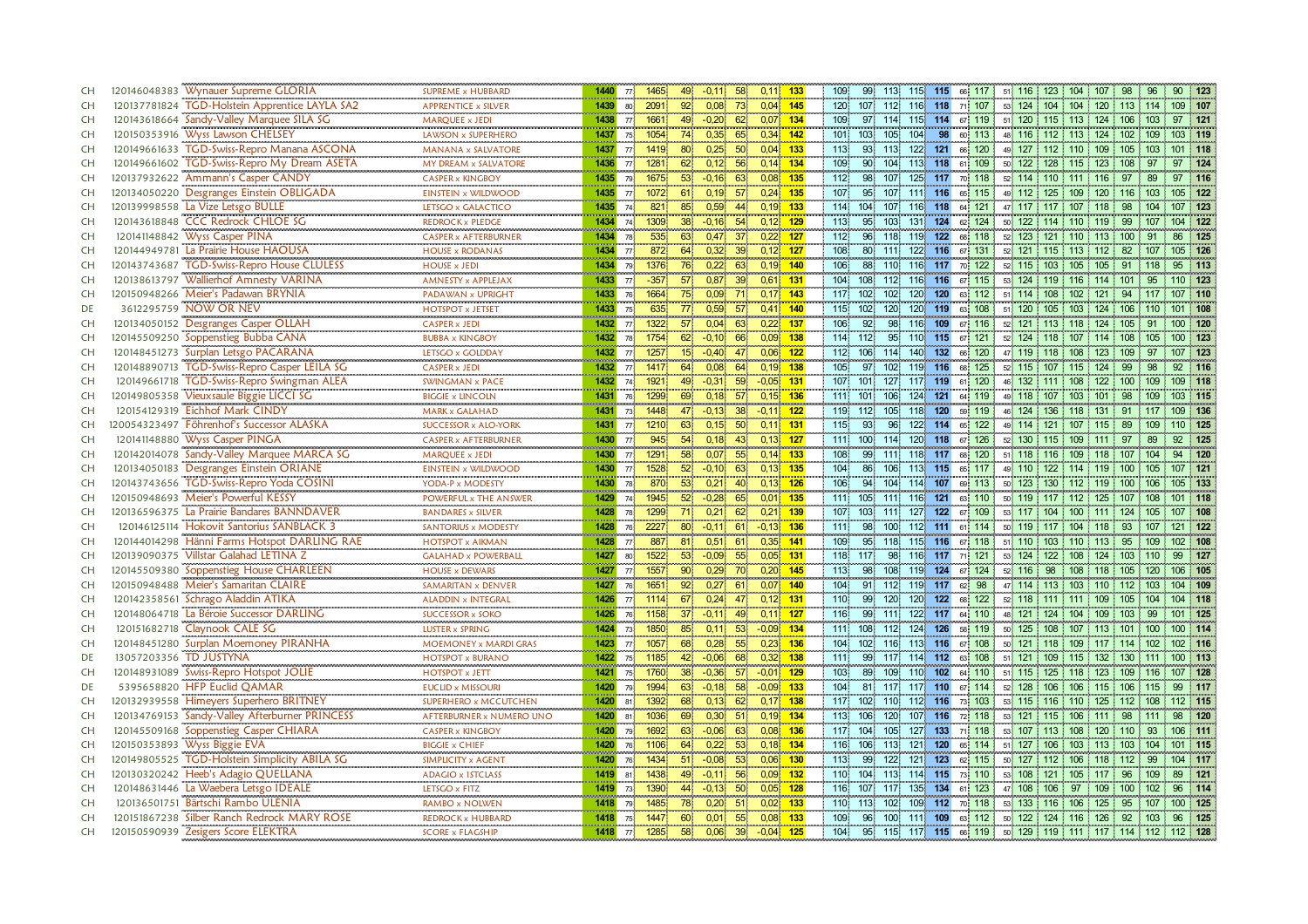| <b>CH</b> |                       | 120144819749 TGD-Holstein Casper SAMANTHA                                        | <b>CASPER x MODESTY</b><br>                           | 1418 75     |                 | 1095         | 41              | $-0.04$                  | $0,12$ 127<br>47              |     | 111:             | 98           | 114                    | 125 120 |                        | 65 111 |            | 52 123 119 112 116 103 89                            |        |                |     | 107 121   |
|-----------|-----------------------|----------------------------------------------------------------------------------|-------------------------------------------------------|-------------|-----------------|--------------|-----------------|--------------------------|-------------------------------|-----|------------------|--------------|------------------------|---------|------------------------|--------|------------|------------------------------------------------------|--------|----------------|-----|-----------|
| CH        |                       | 120145834406 TGD-Holstein Successor BELLINI                                      | SUCCESSOR x ASTERIX                                   |             |                 | 1418 77 1350 | 57 <sup>1</sup> | 0.03                     | $0,04$ 129<br>48              |     |                  | 114 105      | 100                    |         | 128 124 65 118         |        |            | 48 110 117 103 111 93 108                            |        |                |     | 114 122   |
| <b>CH</b> |                       | 120134049477 Desgranges Charley OCCITANE                                         | <b>CHARLEY x HALOGEN</b>                              | 1417        | 78 <sup>1</sup> | 1500         | $85^{\circ}$    | 0,26                     | $0.05$ 136<br>55              |     | 109              | 84           | 109                    | 110 109 |                        | 66 122 |            | 53 119 110 104 116 104 104                           |        |                |     | 107 118   |
| <b>CH</b> |                       | 120136216075 Alpview Marquee DELUXE                                              | MARQUEE x RUBICON                                     | 1417        | 79              | 1128         | 44.             | $-0,01$                  | 52<br>$0,17$ 130              |     | 105              | 104          | 121                    |         | 118 112 70 109         |        |            | 51 136 113 108 126 97 106                            |        |                |     | 118 118   |
| <b>CH</b> |                       | 120149805440 Vieuxsaule Biggie LETICIA                                           | <b>BIGGIE x LINCOLN</b>                               | 1417 74     |                 | 686          | 69              | 0,47                     | 44<br>$0,24$ 131              |     | 114.             | 106          | 106                    | 118 116 |                        | 63 120 |            | 49 120 112 98 101 101 108                            |        |                |     | 102 121   |
| <b>CH</b> | 120148251590 CARAMEL  |                                                                                  | <b>COLD-P x PENMANSHIP</b><br>                        | $1416$ $77$ |                 | 499          | 45 <sup>1</sup> | 0,29                     | 33<br>$0,19$ 123              |     | 102 <sub>1</sub> | 107          | 111!                   | 120 117 |                        | 67 114 |            | 52 109 130 110 113 113                               |        | 99             |     | 107 130   |
| CH        |                       | 120145834383 TGD-Holstein Successor LAYLA SU                                     | SUCCESSOR x SILVER                                    | 1415 78     |                 | 1847         | 81              | 0,07                     | $0,13$ 144<br>73              |     | $\frac{1}{16}$   | 97           | 107                    |         | 115 118 67 111         |        |            | 49 105 105 101 112 97 111                            |        |                |     | 104 106   |
| <b>CH</b> |                       | 120156563197 Meier's Discjockey FAYE                                             | <b>DISCJOCKEY x RUBICON</b>                           | 1415 73     |                 | 548          | 50 <sub>1</sub> | 0,32                     | 34<br>$0,18$ 124              |     | 119              | 107          | 114.                   |         | 133 126 57 115         |        |            | 47 130 117 104 114 105 112                           |        |                |     | 03 121    |
| CH        |                       | 120150764521 Claynook House FRIZZY SG                                            | <b>HOUSE x BANDARES</b><br>,,,,,,,,,,,,,,,,,,,,,,,,,, | 1415        | 74              | 476          | 58              | 0.45                     | 35<br>0.22                    | 126 | 112              | 91           | 114                    | 129     | 122                    | 63 117 |            | 52 123 111 107                                       | 112    | 97             |     | 03 120    |
| CH        |                       | 120137781770 TGD-Holstein Apprentice LAYLA SAT                                   | <b>APPRENTICE x SILVER</b>                            | 1415 81     |                 | 1786         | 84 <sup>1</sup> | 0,13                     | $0,00$ 137<br>59              |     | 117              | 108          | 117.                   |         | 121 127 73 110         |        |            | 53 122 106 107 125                                   |        | 121 112        | 97  | $-108$    |
| <b>CH</b> |                       | 120130321027 Heeb's Casper QUALSISI                                              | <b>CASPER x 1STCLASS</b><br>                          | 1414 78     |                 | 1179         | 67              | 0,21                     | 53<br>$0,16$ 134              |     | 111              | 95           | 114%                   | 120     | 121                    | 70 117 |            | 52 113 109 108 116 101                               |        | 94             |     | 90 114    |
| <b>CH</b> | 120140071271 VIKTORIA |                                                                                  | VICTOR x SILVER                                       | 1414        | 78 <sup>1</sup> | 1100         | 68.             | 0,26                     | 50 <sub>1</sub><br>$0,15$ 133 |     |                  | 115 105      | 118                    | 130 126 |                        | 69 103 |            | 53 108 111 98                                        |        | 115 108<br>-96 |     | 104 110   |
| <b>CH</b> |                       | 120148007562 Bärtschi Victor WIRA                                                | <b>VICTOR x FLAME</b>                                 | 1414 76     |                 | 1247         | 43.             | $-0,08$                  | $0,14$ 130<br>54 <sup>1</sup> |     | $110^\circ$      | 104          | 118                    | 118     | 123                    | 66 113 |            | 53 108 121 106 109                                   |        | 95 102         |     | 97 118    |
| CH        |                       | 120147430880 Frauchwil Einstein SHANYS                                           | <b>EINSTEIN x FLAME</b><br>                           | 1414        | 75              | 999          | 46 <sub>1</sub> | 0,06                     | $0,16$ 128<br>47              |     | 105              | 99           | 115                    | 111     | 110                    | 63 113 | 50 109 127 | 109                                                  |        | 123 104 100    |     |           |
| <b>CH</b> |                       | 120140619008 Rhein-Valley Einstein MOVIE                                         | EINSTEIN x JEDI                                       | 1414 76     |                 | 1981         | 65              | $-0,16$                  | $0,01$ 137<br>66              |     | 113              | 93           | 110                    | 114 115 | 65                     | 109    |            | 50 113 115 103                                       | -115   |                |     |           |
| <b>CH</b> |                       | 120142014160 TGD-Holstein Pat SARI SG                                            | PAT x MODESTY<br>,,,,,,,,,,,,,,,,,,,,,,,,             | 1413 77     |                 | 766          | 55              | 0,27                     | 28<br>$0,03$ 120              |     | 107 <sub>1</sub> | 99           | 118                    |         | 123 116 66 112         |        |            | 51 138 122 112 118 110 108                           |        |                |     | 02 128    |
| <b>CH</b> |                       | 120130321102 Heeb's Redrock QUIRINA                                              | REDROCK x 1STCLASS<br>,,,,,,,,,,,,,,,,,,,,,,,,,,      | 1413        |                 | 78 1875      | 33 <sup>1</sup> | $-0.46$                  | 55<br>$-0.07$ 127             |     | $109 -$          | $90^{\circ}$ | 107                    |         | 124 115 67 118         |        |            | 50 125 115 113 120 90                                |        | $-109$         |     | 103 123   |
| <b>CH</b> |                       | 120139870526 Schlossgut Chief WALONE                                             | <b>CHIEF x SMARAKT</b>                                | 1412 80     |                 | 1410         | 35 <sub>1</sub> | $-0,24$                  | $0,09$ 129<br>55 <sub>1</sub> |     |                  | 113 116 118  |                        |         | 119 121 71 124         |        |            | 54 121 108 100 106 88                                |        |                |     |           |
| <b>CH</b> |                       | 120139998312 La Vize Gymnast ASPIRINE                                            | <b>GYMNAST x MEGAWATT</b>                             | 1412        | 78.             | 1669.        | 76.             | 0,09                     | $0,04$ 136<br>59 <sub>1</sub> |     | 114              | 102          | 116                    | 120 123 |                        | 69 116 |            | 53 114 108 106 112 94 102                            |        |                |     | 105 110   |
| <b>CH</b> |                       | 120130321416 Heeb's Spectre QUINOTA                                              | SPECTRE x ADAGIO                                      | $1412$ $77$ |                 | 1454         | 80              | 0,23                     | 62<br>$0,15$ 139              |     | 105              | 101.         | 119 <sub>1</sub>       |         | 108 107 64 101         |        |            | 52 114 111 111 118 110 108                           |        |                | 92  | 111       |
| CH        |                       | 120144676885 Meier's Padawan BELINDA                                             | PADAWAN x RANDALL                                     | 1412        | 77.             | 2131         | 52 <sub>1</sub> | $-0,36$                  | 69<br>$-0.02$                 | 136 | 114.             | 105          | 105                    | 120     | 122<br>63 <sup>1</sup> | 113    | 51 117     | 110 105                                              | 124    | 96             |     | 03 114    |
| CH        |                       | 120142783417 Bimo Dewars JAMIE                                                   | <b>DEWARS x MONTEREY</b>                              | 1412 79     |                 | 615          | 35 <sub>1</sub> | 0,12                     | $0,23$ 124<br>40              |     | 102 <sub>1</sub> | 95           | 112.                   | 118     | 111 71 124             |        |            | 54 125 120 111 117 100 113                           |        |                | 94  | 128       |
| CH        |                       | 120145509366 Soppenstieg House CHANEA<br>120153603094 Levanchy Riveting RAVIOLLE | <b>HOUSE x DEWARS</b>                                 | 1411        | 78              | 1594         | 78              | 0,15                     | 63<br>$0,11$ 139              |     | 114              | 97           | 106                    | 120     | 126                    | 68 123 | 52 111     | 107 107                                              | 117    | 98             |     | 111 109   |
| <b>CH</b> |                       |                                                                                  | RIVETING x KING ROYAL                                 | 1411 74     |                 | 1118         | 73              | 0,31                     | $0,10$ 131<br>46.             |     | 108              | 104          | 100                    |         | 119 116 61 116         |        |            | 46 127 117 106                                       |        | 116 119 105    |     | 105 122   |
| CH        | 120139402420 ACOUA    |                                                                                  | <b>ATOMAR x BIGSTAR</b>                               | 1410 79     |                 | 847          | 54 <sub>1</sub> | 0.23                     | 56<br>$0.31$ 135              |     |                  | 102 103      | 121                    |         | 123 120 71 106         |        |            | 54 119 108 105                                       | 104    | 99             | 108 | 111 109   |
| CH        |                       | 120143618893 TGD-Holstein Successor SINA SG                                      | SUCCESSOR x ADVICE                                    | $1410$ $77$ |                 | 1541         | 741             | 0.13                     | 52 <sub>2</sub><br>$0,01$ 133 |     | 113              | 92           | 103                    | 105 104 |                        | 65 117 |            | 48 115 122 103 110 88                                |        |                |     | 103 125   |
| CH        | 120130788769          | TGD-Swiss-Repro Jedi COMPANY                                                     | <b>JEDI x SUPERSHOT</b>                               | 1409        | 83 <sup>1</sup> | 2092         | 48              | $-0,39$                  | $0,01$ 136<br>70              |     | 112              | 100          | 97                     |         | 118 118 76 124         |        |            | 54 113 107 106 112 90 116                            |        |                | 87  | 117       |
| CH        |                       | 120144676014 Meier's Casper QUILLANA                                             | <b>CASPER x TRIBUNE</b>                               | 1409        |                 | 79 1393      | 43 <sup>°</sup> | $-0,15$                  | $0.03$ 127<br>49              |     | 106              | 88           | 112                    |         | 121 116 71 117         |        |            | 52 121 114 112 117 101                               |        |                | 84  | 95 122    |
| CH        |                       | 120143872875 Leuenberg Gerald NELA                                               | <b>GERALD x OBSERVER</b>                              | 1409 77     |                 | 858          | 51 <sup>1</sup> | 0,19                     | $0,17$ 127<br>43              |     | 109              | 111          | 103                    |         | 122 115 66 121         |        |            | 47 119 117 103 111                                   |        | 90 105         |     | 100 124   |
| CH        |                       | 120139998565 La Vize Score BERMUDE                                               | <b>SCORE x KENOSHA</b>                                | 1409        | 75              | 942          | 76              | 0,43                     | 36<br>$0,05$ 127              |     | 109              | 96           | 105                    | 122 120 |                        | 65 115 |            | 49 124 119 105 102 113                               |        | 98             |     | 106 124   |
| CH        |                       | 120148429449 Stockueli Randy Sg NEVADA                                           | RANDY SG x DOORMAN                                    | 1409        | 75              | 980          | 29 <sup>°</sup> | $-0,12$                  | 36<br>$0,05$ 120              |     | 110              | 105          | 112                    | 114 110 |                        | 65 124 |            | 47 125 128 112 125                                   |        | 92<br>104      |     | 100 135   |
| DE        |                       | 3612143708 WEH LIBERTY                                                           | <b>BENZ x KERRIGAN</b>                                | 1409        | 75 <sup>1</sup> | 1819         | 49              | $-0.27$                  | 59<br>$-0.01$ 132             |     | 105              | 99           | 114                    | 118 113 |                        | 59 106 |            | 51 126 116 111 114 103 108                           |        |                |     | 109 117   |
| <b>CH</b> |                       | 120145509434 Soppenstieg Noble CHANY                                             | <b>NOBLE x DEWARS</b>                                 | 1408        | 77              | 2320         | 65              | $-0,30$                  | 69<br>$-0.08$ 138             |     | 114              | 109          | 97                     | 121     | 119                    | 63 111 |            | 50 111 113 106 121                                   |        | 114            | 102 | 105 113   |
| CH        |                       | 120148631262 Charme Moemoney BELAMBRA                                            | MOEMONEY x SUNLIGHT                                   | 1408        | 75              | 859          | 44              | 0,11                     | $0,18$ 127<br>44              |     | 105              | 96           | 116                    | 121     | 115 64 122             |        |            | 50 125 110 105 126                                   |        | 112 104        |     | 101 121   |
| CH        |                       | 120150595033 Godel Moemoney UNITY                                                | MOEMONEY x DOORMAN                                    | 1408        | 76 <sup>1</sup> | 528          | 75.             | 0,62                     | $0,34$ 134<br>47.             |     | 114              | 103          | 108                    | 126 128 |                        | 66 116 |            | 50 112 112 105 122 105 94                            |        |                |     | 111 : 111 |
| <b>NL</b> | 6319170381 HESTIA     |                                                                                  | <b>BOURBON x SILVER</b>                               | 1408        | 75 <sub>1</sub> | 1106         | 80              | 0,39                     | 56<br>$0.22$ 138              |     | 106              | 91           | 109                    |         | 112 115 63 107         |        |            | 53 117 112 112 115 107                               |        | 99             |     | 105 114   |
| <b>CH</b> |                       | 120153159195 Schelberts Landslide WONDERFUL                                      | LANDSLIDE x RANDALL                                   | 1408        | 74 <sup>1</sup> | 1709         | 65              | $-0.04$                  | 55<br>$-0,01$ 133             |     | 121              | 102          | 120                    | 120 127 |                        | 59 111 |            | 47 110 112 111 118 105 110                           |        |                |     | 102 113   |
| CH        | 120144885201          | Schlössli Randall NEDA                                                           | RANDALL x FITZ                                        | 1407        | <b>78</b>       | 1478         | 55 <sup>°</sup> | $-0.05$                  | 50<br>$0,02$ 129              |     | 116              | 112          | 121                    | 119 122 |                        | 69 125 |            | 53 113 106 107 115                                   |        | 93<br>106      |     | 94 117    |
| CH        |                       | 120130788707 TGD-Swiss-Repro Jedi CANDYNA                                        | <b>JEDI x SUPERSHOT</b>                               | 1407 81     |                 | 1945         | 49              | $-0,32$                  | 53<br>$-0,12$ 128             |     | 115              | 93           | 100                    |         | 118 114 74 124         |        |            | 54 122 113 109                                       | 114 94 | 114            |     | 105 126   |
| <b>CH</b> | 120150354029          | <b>Wyss Score PANDORA</b>                                                        | <b>SCORE x AFTERBURNER</b>                            | 1407        | 76              | 1255         | 72 <sub>1</sub> | 0,23                     | 59<br>$0,20$ 137              |     |                  | 114 102      | 126                    | 111 121 |                        | 65 109 |            | 49 121 105 104 112 112 108                           |        |                |     | 03 109    |
| <b>CH</b> |                       | 120150948754 Meier's Riveting MISS-HELVETI                                       | RIVETING x JEDI                                       | 1407        |                 | 74 1158      | 64              | 0,19                     | 64<br>$0.29$ 139              |     | 112              | 103          | 104                    | 105 110 |                        | 61 108 |            | 46 129 113 103 110 115                               |        | 101            |     | 01 117    |
| CH        |                       | 120137693974 Eichhof Galahad COWSMOPOLITA                                        | <b>GALAHAD x DRACO</b>                                | 1406        | 80              | 1313         | 69              | 0,17                     | 62<br>$0,20$ 138              |     |                  | 112 112      | 95                     | 113 116 |                        | 71 117 |            | 53 106 114 106 121                                   |        | $113$ 114      |     | 104 117   |
| <b>CH</b> |                       | 120135459787 Frauchwil Galahad SINA                                              | <b>GALAHAD x 1STCLASS</b>                             | 1406        | 79.             | 1049         | 48              | 0,06                     | $0,02$ 123<br>37 <sup>°</sup> |     | 115              | 113          | 112                    | 127     | 125                    | 70 122 |            | 53 120 116 105 119 109 111                           |        |                |     | 107 124   |
| <b>CH</b> |                       | 120145509359 Soppenstieg Skywalker CHANDA                                        | SKYWALKER x DEWARS                                    | 1406        | 77 <sup>1</sup> | 1333         | 73              | 0,21                     | $0,13$ 136<br>56              |     | 119              | 104          | 106                    | 125     | 123                    | 65 114 |            | 51 116 110 111 122 108 114                           |        |                |     | 112 111   |
| DE        |                       | 5411217352 TWR MAREN                                                             | SOLITAIR x MISSION                                    | 1406        | 71              | 1307         | 70              | 0,19                     | $0,05$ 131<br>47              |     | 105              | 97           | 109                    | 107 109 |                        | 55 124 |            | 48 126 116 117 127 110 98                            |        |                |     | 107 125   |
| CH        |                       | 120140328160 Edisons Padawan DIBA                                                | PADAWAN x BREWMASTER                                  | 1405        | $77^{\circ}$    | 703          | 52              | 0,27                     | 39<br>$0,18$ 126              |     | 108              | 109          | 111                    | 113 114 |                        | 64 108 |            | 51 127 125 112 125                                   |        | 101 104        |     | 105 127   |
| <b>CH</b> |                       | 120139979526 TGD-Swiss-Repro Yoda CALINA                                         | YODA-P x JEDI                                         | 1405        | 79              | 1343         | 40              | $-0,16$                  | $0,03$ 126<br>47              |     | 112              | 92           | 98                     | 117 110 |                        | 69 121 |            | 50 122 121 115 122                                   |        | 95<br>114      |     | 108 129   |
| <b>CH</b> |                       | 120134049545 Desgranges Wildwood ORGIE                                           | WILDWOOD x ENFORCER                                   | 1404        | 80              | 1500         | 41.             | $-0.22$                  | $0,12$ 132<br>60              |     | 105              | 96           | 107                    | 114 114 | 70 <sup>1</sup>        | 114    | 49 116     | 121<br>116                                           | 121    | $106 \t110$    |     | 120       |
| <b>CH</b> |                       | 120144769112 Desgranges Casper ASCHLEY                                           | <b>CASPER x JEDI</b>                                  | 1404        | 78 <sup>1</sup> | 1240         | 50 <sup>1</sup> | $-0.01$                  | 0,03<br>44                    | 126 | 112              | 96           | 110 <sub>i</sub>       | 131     | 127 68 117             |        |            | 52 123 113 111 116 116                               |        | 96             |     | 108 118   |
| CH        |                       | 120141148927 Wyss Magictouch CELESTE                                             | MAGICTOUCH x KINGBOY                                  |             |                 | 1404 78 1070 | $42^{\circ}$    | $-0.02$                  | 52 <sup>°</sup><br>$0,18$ 130 |     | 108              | 93           | 109                    | 109 108 |                        | 68 113 |            | 52 113 125 113 119 102 105                           |        |                |     | 93 125    |
| <b>CH</b> |                       | 120151551809 Rinderweids Mark TORNADA                                            | <b>MARK x AIKMAN</b>                                  | 1404        | 73              | 1550         | 52              | $-0,11$                  | $-0.03$ 128<br>48             |     | 115              |              | 104 112 116 113 60 110 |         |                        |        |            | 48 129 120 115 119 93 112 100 123                    |        |                |     |           |
| <b>CH</b> |                       | 120146125107 Hokovit Santorius SANBLACK 2                                        | SANTORIUS x MODESTY                                   |             |                 |              |                 | 1403 76 1917 43 -0,37 52 | $-0,12$ 127                   |     | 108              | 96           |                        |         |                        |        |            | 110 110 107 60 109 50 119 127 111 123 95 105 114 127 |        |                |     |           |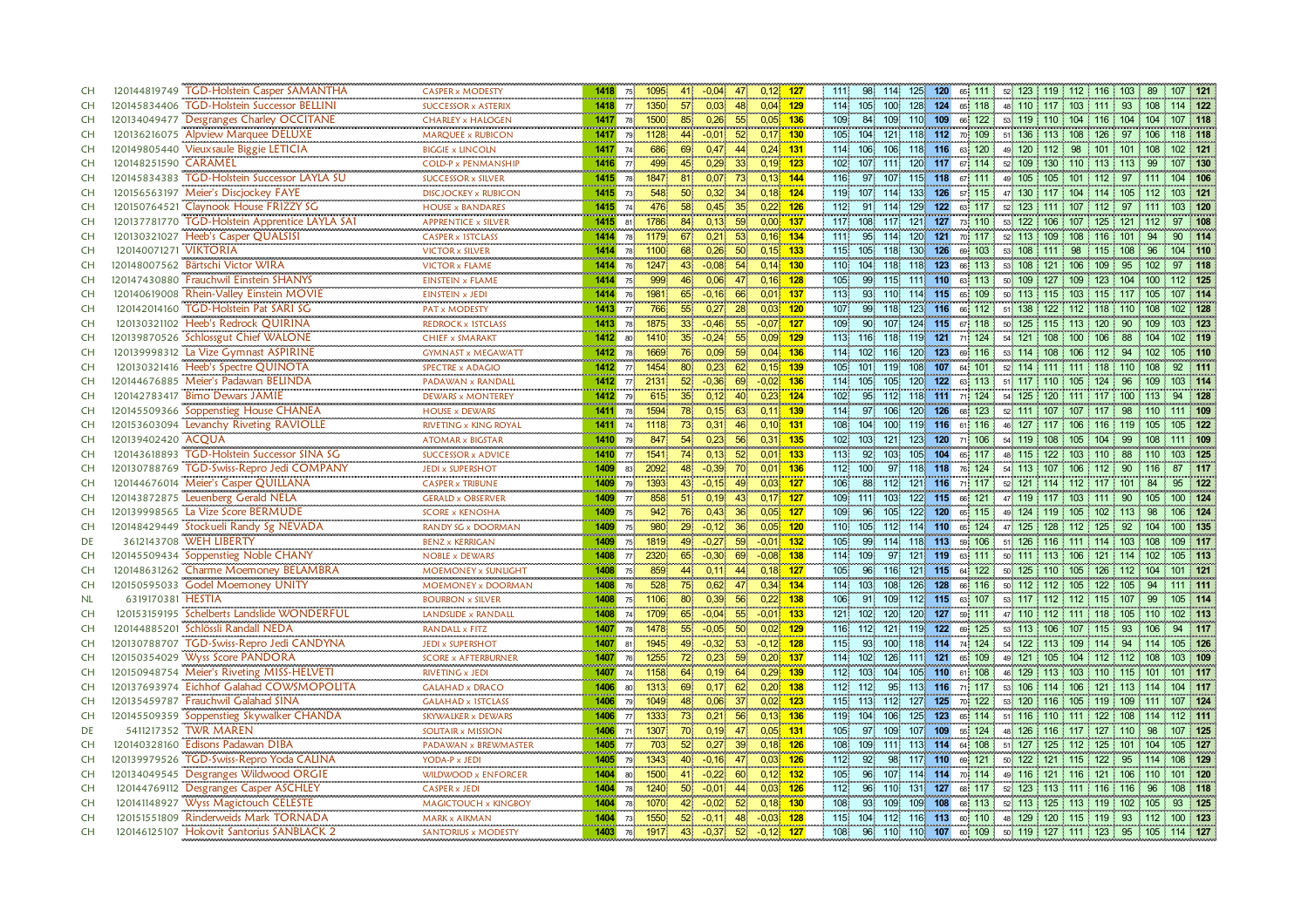| <b>CH</b> | 120149242801 Montecu House EVOLENE<br><b>HOUSE x DEWARS</b><br>                                                   | 0,44<br>29<br>$0.17$ 122<br>115 116 108<br>52 118 119 115 115 87 114 110 128<br>1403<br>432<br>56<br>105<br>84<br>65 127<br>75 <sup>1</sup>                                                       |
|-----------|-------------------------------------------------------------------------------------------------------------------|---------------------------------------------------------------------------------------------------------------------------------------------------------------------------------------------------|
| CH        | 120138761672 Eichhof Galahad COLLEEN<br><b>GALAHAD x DRACO</b>                                                    | $0,20$ 121<br>1402 78<br>496<br>31 <sup>2</sup><br>0.12<br>34'<br>111 113<br>97 120 118 69 125<br>53 114 130 109 124 108 112<br>112 134                                                           |
| <b>CH</b> | 120134129032 Eichhof Galahad CANADIENNE<br><b>GALAHAD x DRACO</b>                                                 | $0,10$ 123<br>53 122 127 106 120 104 111<br>$-0,19$<br>107 114<br>98<br>115 111 71 123<br>108 134<br>1402<br>1041<br>$26^{\circ}$<br>43<br>80 <sup>1</sup>                                        |
| <b>CH</b> | 120142541581 Villstar Yoda-P LENINA Z<br>YODA-P x KIT KAT                                                         | $0,23$ 134<br>1042<br>55<br>105<br>87<br>98.<br>108 100<br>49 120 122 113 109 94 108<br>1402<br>56 <sup>°</sup><br>0,16<br>68 110<br>102 123<br>78                                                |
| <b>CH</b> | 120139090665 Villstar Galahad LANNA Z                                                                             | 113 117<br>53 116 122 110 125 105 109<br>$-0.05$<br>46<br>$0,08$ 126<br>108 119 117 70 114<br>98 124<br><b>GALAHAD x POWERBALL</b><br>1402<br>79.<br>1163<br>42                                   |
| <b>CH</b> | 120144400374 Eichhof Galahad CAPPER<br><b>GALAHAD x DRACO</b>                                                     | $721$<br>$0.08$ 120<br>112 111<br>99<br>110 114<br>70 126<br>53 126 134 110 126<br>111 140<br>1402<br>0,12<br>31<br>105 106<br>79<br>40                                                           |
| <b>CH</b> | <del></del> .<br>120140214050 Hellender Letsgo GOOFY<br>LETSGO x DEWARS                                           | $\frac{1}{715}$<br>$0,22$ 129<br>1402<br>113 103<br>60 <sup>2</sup><br>0,35<br>112 112 117 65 117<br>47 119 118 104 117 105 114<br>122<br>43 <sub>1</sub><br>99<br>76                             |
| DE        | 5406923411 Dicklands Imax JUBILEE<br><b>IMAX x JEDI</b>                                                           | 52<br>1214<br>86<br>0,41<br>$0,13$ 136<br>114<br>98<br>113<br>125 124<br>98<br>52 120 111 107 123 126 111<br>104 107<br>1402<br>75<br>60                                                          |
| <b>CH</b> | 120144676755 Meier's Noble KATI<br><b>NOBLE x FLAGSHIP</b>                                                        | 121<br>108<br>95 <sup>1</sup><br>120<br>1402<br>2107<br>40<br>$-0.48$<br>46<br>$-0.25$<br>123<br>1111<br>112<br>49 129 125 108<br>122<br>112 103<br>105 127<br>75 <sup>1</sup><br>61 <sup>1</sup> |
| <b>CH</b> | <br>120140206451 Wyss Superhero CANDY<br>SUPERHERO x KINGBOY                                                      | $-0.04$ 126<br>104<br>114 112 72 123<br>53 116 118 114 123 94 111<br>1401<br>1567<br>46.<br>$-0,19$<br>48<br>108<br>107.<br>96<br>126<br>80                                                       |
| <b>CH</b> | 120142083852 Flu Farm Marquee DARLET<br>MARQUEE x FIERCE                                                          | 32 <sup>2</sup><br>104 103<br>120<br>50 137 129 112 122 112 106<br>1068<br>34 <sup>°</sup><br>$-0,10$<br>$-0.04$ 118<br>116 111<br>70 113<br>101 132<br>1401<br>79.                               |
| <b>CH</b> | <br>120137781961 TGD-Holstein Bandares LITTLE LAYLA<br><b>BANDARES x SILVER</b>                                   | 120 123<br>$0,07$ 131<br>71 108<br>1281<br>0,13<br>49.<br>111 103<br>113<br>53 124 112 101 115 125 107<br>106 116<br>1401<br>64 <b>CON</b><br>80.                                                 |
| <b>CH</b> | 120140920340 Wegmann's Magictouch PUNIKA                                                                          | 115 107 67 120<br>778<br>33 <sup>1</sup><br>0,02<br>$0,19$ 124<br>107<br>99<br>108<br>52 121 121 108 106<br>94 116<br>MAGICTOUCH x SMARAKT<br>1400 77<br>42<br>96<br>128                          |
| CH        | 120135661654 Schlossgut Applicable PERLE RAE                                                                      | 138 132<br>54 121<br>100 128<br>0,33<br>115 112<br>116<br>71 124<br>121<br>102<br>98<br>APPLICABLE x ADDICTION<br>1399<br>28<br>$0,20$ 113<br>105 100<br>80                                       |
| <b>CH</b> | 120146322735 Alpview Dateline DATE<br>DATELINE x RUBICON                                                          | $\begin{array}{r} 6 \\ 1843 \end{array}$<br><br>0,25<br>98<br>$0,15$ 148<br>1399<br>117<br>125<br>109<br>49 111 91<br>117 105<br>75.<br>117.<br>76.<br>64<br>107<br>114 107 107                   |
| <b>CH</b> | 120142343253 Hofer's Victor SERENA<br><b>VICTOR x DEWARS</b>                                                      | 1305<br>1399<br>57 <sup>°</sup><br>51<br>112 108<br>125 129 66 113<br>53 114 111 94<br>$-0.02$<br>$0,15$ 133<br>113<br>99<br>99<br>112<br>111<br>76<br>96                                         |
| <b>CH</b> | <b>CONTRACTOR</b><br>,,,,,,,,,,,,,,,,,,,,,,,,,,,,,<br>120135629029 Marilot Randall ESMERALDA<br>RANDALL x DOORMAN | 1452<br>$-0.05$<br>$0,03$ 130<br>114 116<br>111 116 116 71 126<br>53 122 107 103 115 85 101<br>1398<br>54 <sup>1</sup><br>51<br>109 120<br>79                                                     |
| <b>CH</b> | 120135529190 Eigenmannshof Cold VANJA<br><b>COLD-P x COUNTY</b>                                                   | 120 106<br>121 123 65 112<br>52 123 118 108 124 117 104<br>1398<br>1078<br>60<br>0,18<br>$0,03$ 126<br>115<br>121<br>76.                                                                          |
| <b>CH</b> | <br>120136109551 TGD-Holstein Randall LAYLA SR2<br>RANDALL x SILVER                                               | 120 129<br>0,04<br>59 <sub>1</sub><br>$-0.04$ 136<br>119 114<br>121<br>53 111 101 101 116 110 112<br>103 106<br>1398<br>1879<br><b>80</b><br>72 118<br>80                                         |
| <b>CH</b> | 120147582022 Bühlenhof's Biggie INDIANA<br><b>BIGGIE x MOGUL</b>                                                  | 1005<br>0,40<br>42<br>$0,10$ 130<br>112 102<br>107<br>115 115 65 120<br>51 117 113 103 112 108 109<br>1398<br>75<br>$77^{\circ}$<br>103 121                                                       |
| CH        | 120138665437 Meier's Supreme CRISTINA<br>SUPREME x DENVER                                                         | 95<br>1707<br>0, 12<br>70<br>$0,14$ 143<br>106 <sub>1</sub><br>1111<br>107 109<br>106<br>51 115 104 107<br>107 107<br>108 107<br>1397<br>78<br>80<br>67<br>106                                    |
| CH        | 120134050053 Desgranges Aladdin GILDA<br><b>ALADDIN x BIGSTAR</b>                                                 | $0,16$ 122<br>119 115 64 117<br>52 120 124 104<br>1397<br>804<br>25<br>$-0,08$<br>40<br>104<br>93.<br>115<br>$117 \t 88$<br>106 127<br>76<br>106                                                  |
| CH        | 120144014427 Ms Sofias Delta SKYE<br><b>DELTA x SYMPATICO</b>                                                     | 2410<br>71<br>$-0,09$ 139<br>110<br>94<br>112<br>115 116<br>59 106<br>53 118 104 111 111<br>1397<br>68<br>$-0,31$<br>103 113<br>$102 \div 108$<br>74                                              |
| <b>CH</b> | <br>120133406936 ALINGHY<br>POWER x OLYMPIAN                                                                      | 1506<br>$0,03$ 128<br>109<br>106<br>113<br>127 128<br>54 123 111 100 110 109 111<br>1397<br>41 <sup>1</sup><br>$-0,22$<br>53 <sup>1</sup><br>68 115<br>97 115<br>78.                              |
| CH        | 120145834420 TGD-Holstein Successor BELLOVE<br><b>SUCCESSOR x AIRSHIP</b>                                         | $95^{\circ}$<br>109 106 65 120<br>48 128 113 109 114 93 107<br>1397<br>1860<br>76<br>0.01<br>59<br>$-0.03$ 136<br>111 101<br>108 120<br>77                                                        |
| CH        | 120141115653 Kaeser Pinch BASILEA<br>PINCH x MASCALESE<br>                                                        | 95<br>112 111 108<br>53 108 122 109 110 103<br>0.22<br>104<br>68 108<br>94 120<br>706<br>48<br>49<br>$0.30$ 131<br>97<br>1396<br>78                                                               |
| CH        | 120149330850 Buchackerhof Victor BAHAMAS<br><b>VICTOR x DOORMAN</b>                                               | $0,22$ 129<br>741<br>112 124 122 68 116<br>0,26<br>117 102<br>53 116 112 100 114 100 95<br>53 <sup>°</sup><br>44<br>112 116<br>1396<br>78.                                                        |
| CH        | 120144014410 Ms Sofias Lucky SOMEA<br><b>LUCKY x SYMPATICO</b>                                                    | 105 102<br>123<br>119 120<br>53 127 106 122 122 95 113 104 117<br>1395<br>850<br>41<br>0,08<br>45<br>$0,19$ 127<br>63 119<br>74                                                                   |
| CH        | 120136596269 La Prairie Randall RANADREAM<br><b>RANDALL x SILVER</b>                                              | 35 <sup>°</sup><br>$-0.15$ 121<br>110 107<br>128 119<br>53 124 117 113 128 105 103<br>1394<br>1498<br>$-0,10$<br>110<br>71 118<br>100 125<br>$51^{\circ}$<br>80 <sup>1</sup>                      |
| CH        | 120144949170 La Prairie Einstein EINSTEINE<br><b>EINSTEIN x BRODY</b>                                             | 64 97<br>49 114 132 110 120 120 104<br>$-0,40$<br>62<br>$0,09$ 131<br>105<br>92<br>102<br>109 103<br>99 124<br>1394<br>1629<br>29 <sup>1</sup><br>76                                              |
| <b>CH</b> | 120150373952 Chenaleyres Biggie KELLY<br><b>BIGGIE x UNIX</b>                                                     | 29<br>$0,10$ 122<br>112 107<br>132 127 65 115<br>51 118 115 99<br>122<br>1394<br>606<br>56<br>0,35<br>110<br>105 114 114<br>99<br>75 <sup>1</sup>                                                 |
| <b>CH</b> | 120145674880 Schelberts Letsgo BEAUTIFUL<br>LETSGO x MASCALESE                                                    | 1437<br>117 101<br>127 125<br>1394<br>26 <sup>°</sup><br>$-0.35$<br>$0,02$ 124<br>111<br>47 126 114 103 112 102 108<br>105 121<br>77<br>66 117                                                    |
| CH        | 120144819770 TGD-Holstein Aladdin CALINGA<br><b>ALADDIN x JEDI</b>                                                | 121<br>120<br>52 120 120 108 106<br>1394<br>878.<br>48<br>0,14<br>40<br>$0,13$ 125<br>116<br>97<br>105<br>68 117<br>93<br>107<br>106 124<br>78 <sup>1</sup>                                       |
| CH        | 120145988482 Pedrini Top TI Score BE WHITE<br><b>SCORE x SUNFISH</b>                                              | 110<br>128<br>1696<br>56<br>$-0.13$<br>$-0,10$ 127<br>95<br>113<br>126<br>65 114<br>49 125 112 109 112 103 100<br>104 116<br>1394<br>77 <sup>1</sup><br>47                                        |
| DE        | 5389724685 CNN Jedi MISS A<br><b>JEDI x ROBUST</b>                                                                | 0,12<br>$0,24$ 137<br>110<br>97<br>97<br>110 108<br>74 105<br>54 117 115 107 117 112 107<br>1190<br>59<br>61<br>98 117<br>1393<br>82                                                              |
| <b>CH</b> | 120146354781 Eimatthof's Reshot GALAXY<br><b>RESHOT x PRIZIM</b>                                                  | 0,42<br>37 <sup>2</sup><br>$0,18$ 127<br>105<br>115<br>48 125 111 113 116 93 107<br>1393<br>77 <sup>1</sup><br>658<br>64<br>108<br>112 113<br>65 121<br>109 123                                   |
| CH        | 120148631217 La Waebera Dateline AMBERE<br>DATELINE x BIGSTAR                                                     | 108<br>98<br>120<br>124 120<br>61 130<br>1393<br>1359<br>0,02<br>$-0.02$ 126<br>49 116 104 107 107 83 107<br>74<br>57 <sup>°</sup><br>43<br>100 116                                               |
| CH        | 120154129326 Eichhof Discjockey CW                                                                                | 128 128<br>$-0.02$<br>39<br>$0,06$ 123<br>118 111<br>46 120 120 104 115 102 106<br>105 123<br>1393<br>1000<br>39 <sup>1</sup><br>107<br>56 115<br><b>DISCJOCKEY x GALAHAD</b><br>73               |
| <b>CH</b> | 120136596580 La Prairie Hotline HOTDREAM<br><b>HOTLINE x SILVER</b>                                               | 127 128<br>1600<br>59<br>$-0.06$<br>54<br>$0,02$ 132<br>110<br>99<br>121<br>67 109<br>53 108 107 107 120 113 109<br>94 108<br>1392<br>77                                                          |
| <b>CH</b> | 120134908842 Theiro Adagio ALESSIA<br><b>ADAGIO x ENFORCER</b>                                                    | 1392<br>56<br>67<br>$0,08$ 137<br>110 102<br>118 117 67 108<br>53 102 109 106<br>1803<br>$-0,18$<br>114<br>115 102<br>98<br>101 107<br><b>78</b>                                                  |
| CH        | 120143359758 Noël Victor HAPPYDAY<br><b>VICTOR x KINGBOY</b>                                                      | 117 106<br>1392<br>1241<br>33 <sup>7</sup><br>$-0,19$<br>52 <sub>1</sub><br>$0,13$ 128<br>122<br>118 121<br>69 111<br>53 108 116 108<br>119<br>97<br>94<br>101 117<br><b>78</b>                   |
| <b>CH</b> | 120145509199 Soppenstieg Casper CALIRA<br><b>CASPER x KINGBOY</b><br>                                             | 118 121<br>58<br>$0,02$ 133<br>108<br>114<br>58<br>$-0,11$<br>111 106<br>70 121<br>53 119 108 105 114 100<br>88<br>97<br>1392<br>1696<br><b>79</b>                                                |
| CH        | 120135459961 Frauchwil Gymnast SHIRA                                                                              | 1860<br>50 <sup>°</sup><br>$0,15$ 140<br>110 113<br>106<br>$-0.27$<br>108 111 67 115<br>53 117 109 101 121 88 106<br>106 110<br><b>GYMNAST x DOORMAN</b><br>1392<br>76.<br>78.                    |
| DE        | 6670988663 Sph CORONA<br><b>ADAGIO x OCEAN</b>                                                                    | 122 123<br>0,51<br>$0,20$ 134<br>108<br>101<br>68 115<br>53 102 110 103 108 111<br>99<br>106 111<br>1392<br>872<br>107<br>78 <sup>1</sup><br>81.<br>471                                           |
| CH        | 120152042870 Lilienhof Victor VALASCIA<br><b>VICTOR x KENOSHA</b>                                                 | 128 124 64 118<br>985<br>71<br>$-0,37$<br>$0,09$ 119<br>110 102<br>52 120 121 105 112 89<br>1392<br>74<br>41<br>117<br>95<br>106 125                                                              |
| CH        | 120139870854 Schlossgut Casper MANDARINE<br><b>CASPER x SILVER</b>                                                | 52 121 113 110 122 113<br>1391 75<br>0,20<br>$0,04$ 131<br>109<br>105<br>126 125<br>65 110<br>97 113<br>1302<br>47<br>109<br>94<br>71.                                                            |
| <b>CH</b> | 120140214098 Hellender Letsgo LADY LOUANE<br>LETSGO x BANKROLL                                                    | 122 127 64 118<br>1046<br>0,04<br>36 <sup>°</sup><br>$0,02$ 122<br>123 110<br>47 118 119 102 118 110 103<br>102 123<br>1391<br>46<br>119<br>75 <sup>1</sup>                                       |
| <b>CH</b> | 120150948198 Meier's Noble KATARINA<br>NOBLE x FLAGSHIP                                                           | 1391<br>1758<br>54 <sup>°</sup><br>55 <sup>1</sup><br>$-0,04$ 131<br>111<br>99<br>118<br>113 118<br>$-0.18$<br>59 110<br>49 114 115 110 118<br>104.112<br>104 116<br>74 <sup>1</sup>              |
| <b>CH</b> | 120147431115 Frauchwil Avance THAIGA<br><b>AVANCE x BRETAGNE</b>                                                  | 953<br>62<br>0,26<br>$0,10$ 127<br>114 104<br>116.<br>123<br>122 57 115<br>47 130 110 104 117 108 106<br>109 117<br>1391<br>40<br>71                                                              |
| <b>CH</b> | 120144948913 La Prairie House NOELLE<br><b>HOUSE x DOORSOPEN</b>                                                  | 114 111<br>1390 76 1039<br>49<br>0,08<br>34 <sup>°</sup><br>$0,00$ 122<br>821<br>117 <sub>1</sub><br>65 123<br>52 135 115 110 116 95 110<br>107 <sub>1</sub><br>105 128                           |
| <b>CH</b> | 120148633266 Frydom Biggie OCEANIE<br><b>BIGGIE x KERRIGAN</b>                                                    | $0,04$ 126<br>123 124 67 119<br>1152<br>52 <sup>°</sup><br>0,06<br>113 110<br>112<br>51 132 109 100 103 107 102 101 119<br>1390<br>42<br>77 <sup>1</sup>                                          |
| CH        | 120143866409 Sunlook Magictouch NIZZA                                                                             | 96 119 105 110 65 106<br>1390 77<br>348 72<br>0,67<br>39<br>106<br>53 109 123 107 107 108 108 101 120<br>MAGICTOUCH x BREWMASTER<br>$0.31$ 130                                                    |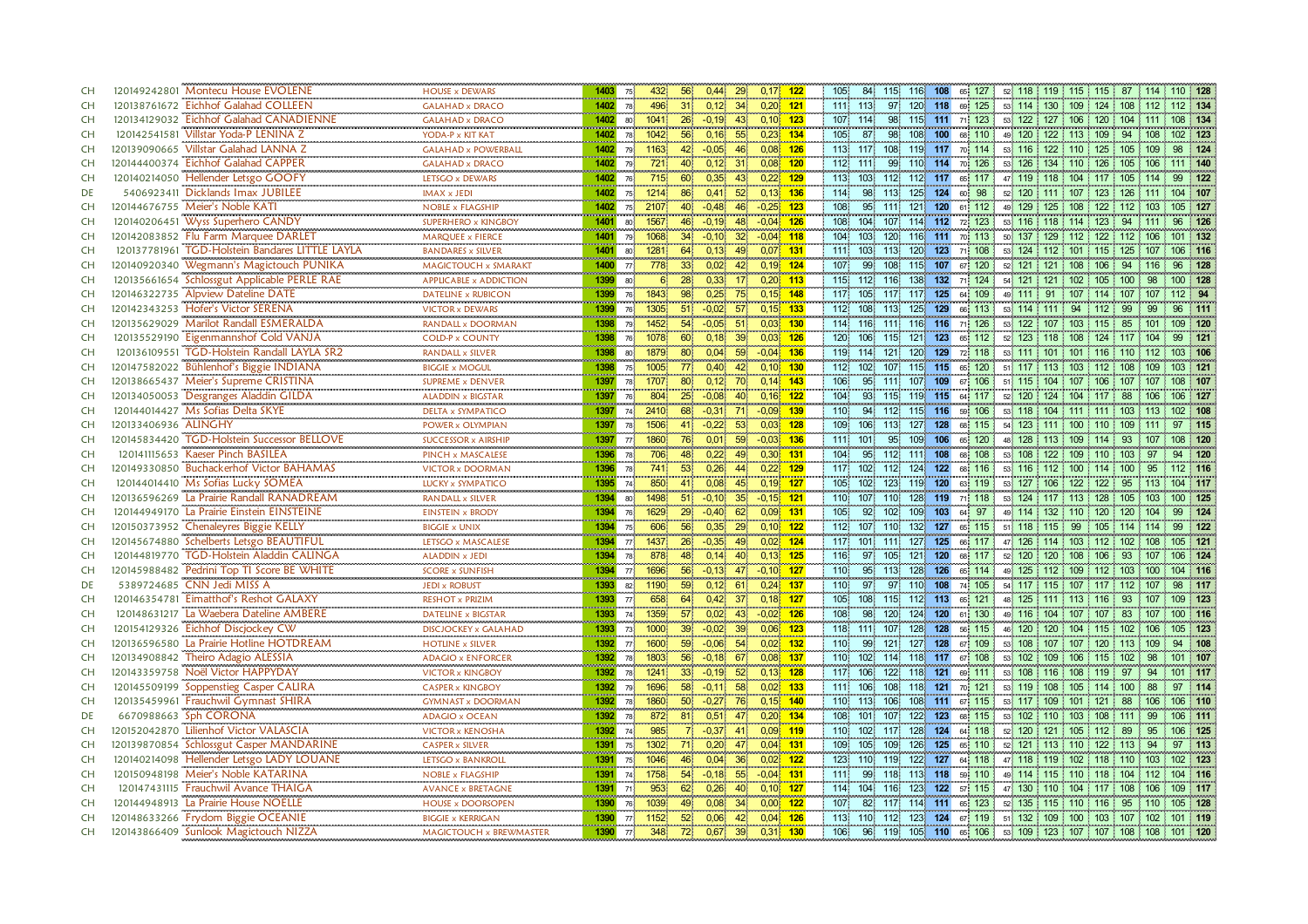| <b>CH</b>       | 120146466927 Terra Plana Score COUNTRY                                             | <b>SCORE x GALAHAD</b>                               | 1390                      | 74                            | $0,17$ 131<br>64<br>0,27<br>965<br>47                                                         |                  | 120 111 116 119 129<br>49 118 108 110 123 110 109 105 113<br>63 115                                                                                                           |
|-----------------|------------------------------------------------------------------------------------|------------------------------------------------------|---------------------------|-------------------------------|-----------------------------------------------------------------------------------------------|------------------|-------------------------------------------------------------------------------------------------------------------------------------------------------------------------------|
| <b>CH</b>       | 120143619210 Elm-Park Revival CIARA SG                                             | <b>REVIVAL x KINGPIN</b>                             | 1390                      | 75                            | 57<br>0,23<br>34<br>$0.05$ 123<br>913                                                         |                  | 109 101 116 113 114 63 118<br>50 119 122 106 116 97 107 102 126                                                                                                               |
| <b>CH</b>       | 120137010832 Hokovit Adagio POWERGIRL                                              | <b>ADAGIO x POWERBALL</b>                            | 1389                      | $79^{\circ}$                  | 58<br>$0.00$ 132<br>1745<br>$-0,13$<br>-57                                                    |                  | 118 121<br>110<br>117.<br>114<br>70 108<br>53 107 113 109 117 101 105<br>106 113                                                                                              |
| <b>CH</b>       | 120143470927 Clair Delune Silvio DEMOISELLE                                        | SILVIO x BREWMASTER                                  | 1389                      | 75                            | $0,06$ 128<br>1194<br>57 <sup>°</sup><br>0,09<br>45 <sup>1</sup>                              |                  | 121 111 112<br>127 133<br>65 126<br>51 115 108 104 123<br>99 107<br>104 115                                                                                                   |
| <b>CH</b>       | 120144014519 Hänni Farms Hotspot CAYENNE                                           | <b>HOTSPOT x BANDARES</b>                            | 1389                      | 74                            | 964<br>53 <sup>°</sup><br>0,16<br>$0,13$ 127<br>43                                            |                  | 106<br>99<br>110<br>110 108<br>62 122<br>51 121 117 114 130 119 107<br>112 124                                                                                                |
| <b>CH</b>       | 120135459749 Frauchwil Adagio SNOWGIRL                                             | ADAGIO x 15TCLASS                                    | 1388                      | 79 <sup>1</sup>               | $-0.05$ 138<br>77<br>$-0.07$<br>2073<br>64                                                    |                  | 106<br>107<br>108<br>116 117<br>70 109<br>53 106 107 103 113<br>94<br>109 108<br>107                                                                                          |
| <b>CH</b>       | 120142014559 Stantons Midnight BEA SG                                              | MIDNIGHT x SILVER                                    | 1388                      | 75 <sup>1</sup>               | 0,27<br>1379<br>81<br>56<br>0,11                                                              | $\overline{137}$ | 115<br>123 131<br>59 106<br>52 118 102 104 111 112 111<br>103 104<br>113<br>106                                                                                               |
| <b>CH</b>       | 120143091962 Hinderra Jedi WALDROSE                                                | JEDI x BREWMASTER                                    | 1388                      | 77 <sup>1</sup>               | $0,01$ 136<br>$-0,14$<br>63<br>1892<br>63                                                     |                  | 113<br>98<br>108 111<br>54 121 110 110<br>98.<br>67 117<br>120<br>98 110<br>104 118                                                                                           |
| <b>CH</b>       | 120141115981 Kaeser Randy Sg SUNSTAR                                               | RANDY SG x BANKROLL                                  | 1388                      | 77 <sup>1</sup>               | 986<br>48<br>0,09<br>36<br>0,04                                                               | 123              | 114<br>120<br>121<br>124<br>107<br>65 119<br>116 118 106<br>113<br>106<br>100<br>95 121<br>47                                                                                 |
| <b>CH</b>       | 120137255653 Pelard Victor PELOTE                                                  | <b>VICTOR x COLONEL</b>                              | 1388                      | . <b>.</b><br>73 <sup>1</sup> | $\frac{1}{0.21}$ 135<br>67<br>0,25<br>55<br>1086                                              |                  | 110.<br>120 120<br>61 115<br>113<br>116<br>53 103 105 111 112<br>81<br>98<br>108 107                                                                                          |
| <b>CH</b>       | 120135459909 Frauchwil Supreme SUPRA                                               | SUPREME x HEFFNER<br>                                | 1387                      |                               | $-0.28$<br>$0,12$ 138<br>78 1816<br>47<br>71                                                  |                  | 109<br>108<br>102 <sub>1</sub><br>110<br>105<br>68 125<br>51 123<br>97 103 107<br>96<br>109<br>108 113                                                                        |
| <b>CH</b>       | 120145401387 TIGRESSE                                                              | <b>CASPER x RODANAS</b>                              | 1387                      | 78 <sup>1</sup>               | $-0.01$ 128<br>44<br>$-0,21$<br>1556<br>$51^{\circ}$                                          |                  | 107<br>92<br>68 120<br>89<br>103 119<br>105<br>122 112<br>53 113 114 109<br>115<br>81                                                                                         |
| <b>CH</b>       | 120140071264 VERONA                                                                | <b>VICTOR x SILVER</b>                               | 1387                      |                               | 78 1171<br>$-0,08$<br>$0,07$ 126<br>41<br>45.                                                 |                  | 110<br>125<br>103<br>118<br>122<br>68 116<br>53 118 110 105 119 100<br>94<br>111 116                                                                                          |
| <b>CH</b>       | 120145674538 Schelberts Chief BARVELLA<br><u>.</u>                                 | <b>CHIEF x KINGBOY</b><br>                           | 1387                      | 73                            | 1280<br>59 <sup>°</sup><br>0,08<br>45 <sub>1</sub><br>0,03                                    | 128              | 112<br>110<br>120 118<br>54 122<br>113 100 106<br>106 119<br>106<br>61 117<br>103 <sup>1</sup><br>99                                                                          |
| CH              | 120149379514 Les Creux Casper POUSSINE                                             | <b>CASPER x NIKE</b><br>,,,,,,,,,,,,,,,,,,,,,        | 1387                      | 77                            | 708<br>$\begin{array}{c} 60 \\ 43 \end{array}$<br>0,36<br>$0,11$ 124<br>-33                   |                  | 94 126<br>107<br>96.<br>101<br>121 117 67 117<br>53 115 123 104 115 105<br>92                                                                                                 |
| CH              | 120149670246 Drognens Casper MCKENZIE                                              | <b>CASPER x JACOBY</b>                               | 1387                      | 76                            | 0,03<br>$0,16$ 127<br>986<br>46                                                               |                  | 92 116<br>129 131<br>66 120<br>52 116 112 102 114 106<br>116 114 108<br>91                                                                                                    |
| CH              | 120128973337 Dg Dozer SHIRIN                                                       | <b>DOZER x SYMPATICO</b><br>anananana mananananana   | 1387                      | 78                            | 1743<br>54 <sup>°</sup><br>$-0,18$<br>56<br>$-0,02$ 131                                       |                  | 109<br>95 111<br>107 106 67 117<br>52 122 112 111 107 90 101<br>102 120                                                                                                       |
| CH              | 120145988338 PedriniTopTI Casper ARIA                                              | CASPER x OLYMPIAN                                    | 1387                      | $77 -$                        | 30 <sup>1</sup><br>$0.19 - 122$<br>619<br>0,06                                                |                  | 108<br>97<br>125 118<br>87 126<br>104.<br>66 123<br>52 122 118 106<br>112 101<br>95                                                                                           |
| CH              | 120140618087 Peak King Royal PANDA                                                 | KING ROYAL x NUMERO UNO                              | 1386                      | 78 <sup>1</sup>               | 55 <sub>1</sub><br>0.14<br>$0.17$ 131<br>1047<br>50 <sup>1</sup>                              |                  | 107<br>104<br>121.<br>116 116<br>68 112<br>53 112 110 101 110 115<br>111 113<br>103                                                                                           |
| CH              | 120134031892 Silber Ranch Hubbard MARLIES                                          | <b>HUBBARD x ENFORCER</b>                            | 1386                      | 79                            | 683<br>0.23<br>$0.24$ 128<br>48<br>43                                                         |                  | 107<br>98<br>104<br>109<br>70 109<br>109<br>52 112 128<br>104 105 100 101<br>85 126                                                                                           |
| CH              | 120134050107 Desgranges Casper DAKOTA                                              | <b>CASPER x JEDI</b>                                 | 1386<br><b>CONTRACTOR</b> | 76 <sup>1</sup>               | 1238<br>0,12<br>$0,22$ 137<br>61<br>61                                                        |                  | 113<br>89<br>124 118<br>100<br>65 112<br>52 113 105 105 112<br>109<br>93<br>104 108                                                                                           |
| CH              | 120134050022 Desgranges Successor ACTIVA                                           | <b>SUCCESSOR x PAT</b>                               | 1386                      | 77                            | $0.09$ 123<br>999<br>34 <sup>°</sup><br>$-0,07$<br>41.                                        |                  | 110<br>97<br>107<br>121 119 66 117<br>48 123 123 100 110 102<br>106<br>106 125                                                                                                |
| CH              | 120145674415 Schelberts Randall SUGAR                                              | RANDALL x COMMANDER<br>BENETTONI x APPRENTICE        | 1385                      | 78 <sup>1</sup>               | $-0,13$<br>$-0.02$<br>1540<br>50 <sup>°</sup><br>49                                           | 128              | 118<br>115<br>122<br>127<br>128<br>123<br>53 118 101<br>106<br>105 111<br>68<br>118<br>94<br>110                                                                              |
| <b>CH</b>       | 120151098366 TGD-Holstein Benettoni LAYLASIA                                       |                                                      | 1385                      | 76                            | $0,10$ 127<br>844<br>0,39<br>69<br>37 <sub>1</sub>                                            |                  | 113<br>120<br>122<br>66 123<br>47 130 111 113<br>102 119<br>106<br>110<br>127<br>106<br>$\frac{110}{110}$                                                                     |
| CH              | 120136597006 La Prairie Bandares STARIA                                            | <b>BANDARES x BIGSTAR</b>                            | 1384                      | 79                            | 0,55<br>400<br>64<br>30 <sup>°</sup><br>$0,19$ 124                                            |                  | 103<br>$92^{\circ}$<br>117 116 116 71 113<br>53 123 117 102<br>117 112 107<br>101 122                                                                                         |
| <b>CH</b>       | 120144948951 La Prairie Casper MCCPER                                              | <b>CASPER x JEDI</b>                                 | 1384                      | $77^{\circ}$                  | $0.07$ 134<br>1456<br>66<br>0.08<br>55                                                        |                  | 113<br>90<br>119 119<br>107<br>67 113<br>52 112 107 110<br>118<br>104<br>98<br>112<br>87                                                                                      |
| <b>CH</b>       | 120134050091 Desgranges Casper LILIANA                                             | <b>CASPER x JEDI</b>                                 | 1384                      | 77 <sup>1</sup>               | $0,15$ 134<br>1289<br>62 <sub>1</sub><br>0,11<br>561                                          |                  | 109<br>98 114<br>91.<br>98.<br>120 116 66 116<br>52 111 110 110 120 113<br>93                                                                                                 |
| <b>CH</b>       | 120142175274 Hinterschoren Gerald NINA                                             | <b>GERALD x MCCUTCHEN</b>                            | 1384                      | 77 <sup>1</sup>               | $0,05$ 134<br>60<br>$-0.06$<br>1636<br>59                                                     |                  | 116<br>109 116<br>103 114<br>65 117<br>47 118 110 103 118<br>93<br>101 114<br>106                                                                                             |
| <b>CH</b>       | 120150948839 Meier's Horizon BRYNELLA                                              | <b>HORIZON x UPRIGHT</b>                             | 1384                      | 72 <sup>1</sup>               | 0,49<br>$0,27$ 140<br>1020<br>86<br>58                                                        |                  | 108<br>93<br>112<br>109 112 58 114<br>46 116 100 112 124 98<br>104<br>104 107                                                                                                 |
| <b>CH</b>       | 120150821446 Les Chaux Score NIKITA                                                | <b>SCORE x NUMERO UNO</b>                            | 1384                      | 75 <sup>1</sup>               | 229<br>0,77<br>$0,30$ 128<br>75<br>33 <sup>°</sup>                                            |                  | 114<br>110<br>108<br>119 120<br>65 110<br>50 129 115 112 122 124 102<br>107 118                                                                                               |
| <b>CH</b>       | <b>TGD-Holstein Yoda BESTROSE</b><br>120135931528                                  | YODA-P x ASTERIX                                     | 1384                      | 77 <sup>1</sup>               | $0,20$ 121<br>0,26<br>39 <sup>1</sup><br>417<br>31                                            |                  | 122 119<br>67 110<br>49 115 127 119<br>124 100 109<br>111<br>109<br>109<br>118 126                                                                                            |
| <b>CH</b>       | <b>TGD-Swiss-Repro Redrock COMENDA</b><br>120147775394                             | REDROCK x MODESTY                                    | 1384                      | 77 <sup>1</sup>               | $-0.02$ 127<br>1577<br>45<br>$-0,20$<br>50                                                    |                  | 110<br>95<br>122 118<br>104<br>65 114<br>50 118 115 105<br>109<br>96 111<br>100 120                                                                                           |
| <b>CH</b>       | <b>TGD-Holstein Benettoni LESLY</b><br>120149661749                                | <b>BENETTONI x BANDARES</b>                          | 1384                      | 76                            | 386<br>47<br>0,36<br>$0,22$ 122<br>31                                                         |                  | 98 112<br>1111<br>126 121<br>65 120<br>47 123 116 115 125 122 108<br>102 122                                                                                                  |
| <b>CH</b>       | 120126412777 Edisons Dewars DORALA                                                 | <b>DEWARS x CANCUN</b>                               | 1383                      | 80                            | 709<br>60<br>0,36<br>30 <sup>1</sup><br>0,08                                                  | 123              | 109 108<br>122 118<br>72 117<br>54 122 120 104 112 108 110<br>110 123<br>113                                                                                                  |
| <b>CH</b>       | 120139980225<br>Grand-Clos Galahad AWIARA                                          | <b>GALAHAD x MEGAWATT</b>                            | 1383                      | 79                            | $-0.05$<br>$0.08$ 121<br>893<br>31 <sup>1</sup><br>37 <sup>1</sup>                            |                  | 109<br>106<br>105<br>108.<br>107 71 113<br>53 130 132 117 125 108 101 104 135                                                                                                 |
| <b>CH</b>       | 120144186209 Villstar Yoda-P LARA Z                                                | YODA-P x POWERBALL                                   | 1383                      | 78 <sup>1</sup>               | 29<br>$-0.38$<br>53 <sup>°</sup><br>$0,00$ 126<br>1583                                        |                  | 105<br>97<br>89.<br>118 107<br>68 112<br>50 109 128 117 122<br>89<br>99 127<br>106                                                                                            |
| CH              | 120144614535 Saetteli Chief HAMA                                                   | <b>CHIEF x BANKROLL</b>                              | 1383                      | 78 <sup>1</sup>               | $-0,26$<br>$-0,05$ 128<br>1741<br>53 <sup>1</sup><br>46                                       |                  | 117 115<br>116<br>131 131<br>69 122<br>54 122<br>98 100 107 107<br>105<br>104 110                                                                                             |
| CH              | 120140815264 Frydom Rambo ATLANTIDE                                                | RAMBO x DOORSOPEN                                    | 1383                      | 78 <sub>1</sub>               | 570<br>0,27<br>$0,11$ 120<br>47.<br>28                                                        |                  | 112 113<br>114<br>130 126<br>53 128 112 102<br>119<br>96<br>99 122<br>69 122<br>104                                                                                           |
| CH              | 120150354036 Wyss Biggie AMAZING                                                   | <b>BIGGIE x CHIEF</b>                                | 1383                      | 75                            | $-0,01$ 125<br>1409<br>42<br>$-0,17$<br>46                                                    |                  | 119<br>105<br>127 127<br>65 124<br>51 125 104 102<br>100 117<br>113<br>109 104 110                                                                                            |
| CH              | 120151669146 Les Creux Moemoney RADIEUSE                                           | MOEMONEY x DOORSOPEN                                 | 1383                      | 74                            | $0,14$ 126<br>649<br>69<br>0,49<br>34                                                         |                  | 108<br>103<br>122 104 100<br>120<br>118<br>121<br>63 131<br>121<br>101<br>96<br>107 118<br>51.                                                                                |
| CH              | 120150354050 Wyss Nigel TIFFANY<br>120142875518 Hauterive Cold BALADE              | NIGEL x BREWMASTER<br><b>COLD-P x GERARD</b>         | 1383<br>1382              | 74                            | 769<br>0,12<br>$0,12$ 122<br>41<br>36 <sup>1</sup><br>$0.07 - 130$<br>54 <sup>°</sup><br>51   |                  | 111<br>105<br>115<br>121 120<br>48 127<br>123 102<br>116 125 112<br>105 123<br>60 110<br>107<br>119 113<br>96<br>98<br>93.<br>$100^\circ$<br>70 111<br>121<br>96<br>118       |
| <b>CH</b>       |                                                                                    |                                                      |                           | 79                            | 1367<br>$-0.01$                                                                               |                  | 52 115 115 112                                                                                                                                                                |
| CH<br><b>CH</b> | 120142562197 Strickhof Dorigan JAMIE<br>120139870939 Schlossgut Biggie PETUNIA RAE | <b>DORIGAN x MILTON</b><br><b>BIGGIE x UPRIGHT</b>   | 1382<br>1382              | 76<br>77                      | 721<br>51<br>0,25<br>$0,31$ 132<br>51.<br>58 <sup>1</sup><br>0.05<br>$0.08$ 131<br>1319<br>51 |                  | 111 110<br>101 111 109 64 110<br>47 116 118 111 108 95<br>94<br>109 119<br>113<br>118 116<br>67 123<br>51 117 103 110 122<br>98<br>102 <sub>1</sub><br>106.<br>114<br>100 116 |
| CH              | 120130788790 TGD-Holstein Asterix BRENIXA                                          |                                                      |                           |                               | $0,17$ 120<br>418<br>0,31<br>28<br>44                                                         |                  | 109<br>114<br>127<br>123<br>74 118<br>50 115 121 109 118 112                                                                                                                  |
| <b>CH</b>       | 120146546315 Guntiswiss Hotspot ALLEGRIA                                           | <b>ASTERIX x OLYMPIAN</b><br><b>HOTSPOT x ADAGIO</b> | 1382<br>1382              | 82 <sup>1</sup><br>75         | $-0,20$<br>$0,10$ 134<br>1581<br>46<br>62                                                     |                  | 107<br>103<br>122 125<br>113 107<br>113<br>64 109<br>$51$ 113 112 107 120 117 111<br>99 111<br>116 121                                                                        |
| <b>CH</b>       | 120149640096 Himeyers Casper MORENA                                                | <b>CASPER x AIRINTAKE</b>                            | 1382                      | 77 <sup>1</sup>               | $0,07$ 127<br>1242<br>45<br>$-0.06$<br>47                                                     |                  | 106<br>105<br>118 111 67 108<br>97 121<br>96<br>52 119 119 116 115 101<br>83                                                                                                  |
| <b>CH</b>       | 120149218059 Leerütihof House HARFE                                                | <b>HOUSE x DOORMAN</b>                               | 1382                      | 75                            | 896<br>60<br>0,26<br>$0,29$ 135<br>55                                                         |                  | 107<br>116<br>117 117<br>107 108<br>89<br>65 114<br>108<br>103 113<br>110 <sup>1</sup><br>91<br>109<br>52 <sup>1</sup>                                                        |
| <b>CH</b>       | 120142830234 Cilianlaure Adagio OLYMPIA                                            | <br><b>ADAGIO x DEMPSEY</b>                          | 1381                      | 78                            | $-0,01$<br>0,03<br>1290<br>51<br>45                                                           | 127              | 115 114<br>121<br>127<br>54 104 114<br>89 115<br>121<br>69 113<br>96<br>96 :<br>103<br>114                                                                                    |
| <b>CH</b>       | 120147650561 Felderline Magictouch LUDI Z                                          | MAGICTOUCH x RANDALL                                 | 1381                      | <b>76</b>                     | 840<br>$29^{\circ}$<br>$-0,06$<br>48<br>0,23                                                  | 127              | 107 110<br>109<br>109 103<br>116<br>65 116<br>52 118 116 104<br>109<br>99<br>107 123                                                                                          |
| <b>CH</b>       | 120144949897 La Prairie Hotspot MIRIA                                              | <b>HOTSPOT x ERASER</b>                              | 1381                      |                               | 75 1160<br>38 <sup>1</sup><br>$-0,10$<br>0.19<br>55 <sub>1</sub>                              | 130              | 103<br>108<br>101<br>109 107 64 114 51 117 120 105 119 112 111 104 122                                                                                                        |
| <b>CH</b>       | 120150948662 Meier's Hotspot GLINNJA                                               | <b>HOTSPOT x O'KALIBUR</b>                           |                           |                               | 1381 75 1340<br>54<br>$0,24$ 138<br>0,00<br>66                                                |                  | 117 105<br>105 109 112 65 106 50 107 113 110 120 102 111 103 111                                                                                                              |
|                 |                                                                                    |                                                      |                           |                               |                                                                                               |                  |                                                                                                                                                                               |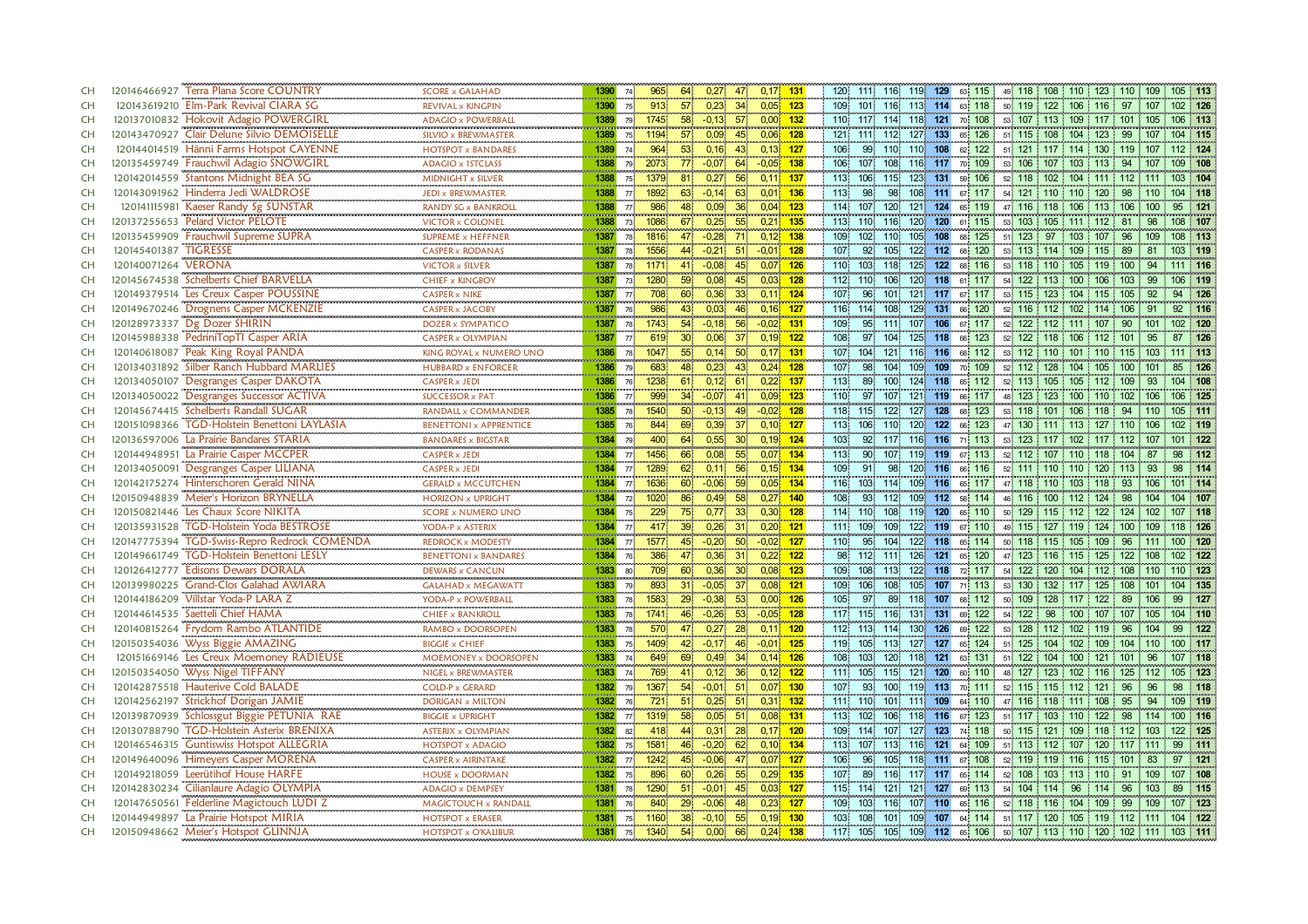| <b>CH</b> | 120139979489 TGD-Holstein Argo IMELDA<br><b>ARGO x SALSA</b>            |                                                                    | 1381 78         | 1080<br>871                          | 0,48<br>39 <sup>1</sup>    | $0,03$ 130   |     | 107 109                     | 113 127 125 68 122         |                            |                                                     | 51 115 103 104 111 105 105 |                    |           | 105 110     |
|-----------|-------------------------------------------------------------------------|--------------------------------------------------------------------|-----------------|--------------------------------------|----------------------------|--------------|-----|-----------------------------|----------------------------|----------------------------|-----------------------------------------------------|----------------------------|--------------------|-----------|-------------|
| CH        | 120129369955 Desgranges Jedi L'OREAL<br>JEDI x BREKEM                   |                                                                    | 1380 80         | 1642<br>40                           | $-0.29$<br>51'             | $-0.04$ 127  |     | $112 -$<br>- 87             | 103 112 110 71 121         |                            |                                                     | 54 126 118 110 116 103 111 |                    | 99        | 125         |
| <b>CH</b> | 120129369801 Desgranges Rodanas FLORENCE                                | RODANAS x MCCUTCHEN<br>1380                                        | 81 <sup>1</sup> | 382<br>$90^{\circ}$                  | 0,87<br>37 <sup>°</sup>    | $0.28$ 132   |     | 110<br>82                   | 111 112 108                |                            | 73 117                                              | 53 115 109 111 113 92 102  |                    |           | 112 115     |
| <b>CH</b> | 120139998213 Claynook Applicable WENDY<br><b>APPLICABLE x UNIX</b>      | 1380                                                               | 77 <sup>1</sup> | 634<br>45                            | 0,22<br>35 <sup>°</sup>    | $0,16$ 123   |     | 111 106                     | 119                        | 135 124 67 104             |                                                     | 53 120 110 107 111 118     |                    | 95        | 103 113     |
| <b>CH</b> | 120142539618 Rebsamen Chief VIAMALA                                     | 1380<br><b>CHIEF x BREWMASTER</b>                                  | <b>78</b>       | 1297<br>64                           | 0,13<br>48                 | $0,06$ 130   |     |                             | 112 116 114 118 121 68 117 |                            |                                                     | 54 119 108 102 107 96 104  |                    |           | 106 114     |
| <b>CH</b> | 120150353909 Wyss House SIESTA<br><b>HOUSE x UPRIGHT</b>                | 1380                                                               | 76 <sup>1</sup> | 1084<br>79.                          | 52<br>0,40                 | $0,18$ 136   |     | 103 <sub>1</sub><br>88      | 98<br>110                  | 107                        | 66 107                                              | 52 107 117 104 112         | 97                 | 109       | 103 116     |
| <b>CH</b> | <br>120137782029 TGD-Holstein Galahad EOVIN                             | 1380<br><b>GALAHAD x ADDICTION</b>                                 | 79              | 972<br>48                            | 0,09<br>48                 | $0,18$ 129   |     | 109 108                     | 106 118 119                |                            | 70 115                                              | 53 107 117 110 122 107 105 |                    |           | 100 118     |
| <b>CH</b> | 120124535621 Bimo Lenny PRETTY<br>LENNY x BEAU                          | 1380                                                               | 80              | 55<br>1209                           | 0,07<br>41                 | $0,01$ 126   |     | 95<br>106                   | 111.                       | 109 105 71 115             |                                                     | 52 118 121 113 118 109 105 |                    |           | 103 125     |
| CH        | 120130320211 Heeb's Adagio QUILLA<br>ADAGIO x 15TCLASS                  | 1379                                                               | 81              | 1287<br>38 <sup>1</sup>              | $-0,16$<br>46              | 0,04         | 125 | 110 102                     | 111                        | 115 117 73 113             |                                                     | 53 115 120 107 118 102 107 |                    | 85        | 122         |
| CH        | 120144400121 Eichhof Galahad COMELLA<br><b>GALAHAD x DRACO</b>          | 1379                                                               | 79              | 630<br>46                            | 0,23<br>44 <sup>′</sup>    | $0,27$ 128   |     | 109<br>113                  | 94                         | 108 111 71 128             |                                                     | 53 114 118 104 120 106 112 |                    |           | 105 128     |
| CH        | 120137861793 Schelberts Soundsystem ALLMISS                             | 1379<br>SOUNDSYSTEM x CONVERSE                                     | 78              | 1771<br>64                           | 68<br>$-0,08$              | $0.10$ 139   |     | 114 106                     | 114                        | 110 116                    | 68 102                                              | 51 119 107 105 115 111 111 |                    |           | 97 106      |
| CH        | 120144433556 Les Creux Adorable ORANGE<br><b>ADORABLE x WYMAN</b>       | 1379                                                               | 78.             | 193<br>44                            | 0,42<br>29                 | $0,27$ 122   |     | 111 90                      | 110 123 118 67 116         |                            |                                                     | 53 118 118 111 112 94 106  |                    | 96        | 124         |
| <b>CH</b> | 120137918442 C-W-S Casper ALANA<br><b>CASPER x KINGBOY</b>              | 1379                                                               | 78 <sup>1</sup> | 828<br>62                            | 0,33<br>50 <sup>1</sup>    | $0.25$ 133   |     | 97<br>113                   | 112 120 121 68 119         |                            |                                                     | 52 112 104 103 111 97      |                    | 84        | 102 110     |
| <b>CH</b> | 120150675919 Hardhof Victor VIOLA<br><b>VICTOR x UPRIGHT</b>            | 1379                                                               | 75 <sup>1</sup> | 429<br>65                            | 0,55<br>37 <sup>1</sup>    | $0.27$ 128   |     | 117 118                     | 111                        | 122 122                    | 64 107                                              | 53 115 117 103             | 117<br>98          | -97       | 104 115     |
| <b>CH</b> | <br>Wirth's Galahad KONIGIN<br>120143013797                             | 1379<br><b>GALAHAD x KENOSHA</b>                                   | 75              | 1118<br>44                           | $-0.02$<br>38 <sub>1</sub> | $0,01$ 123   |     | 118 106                     | 107 119                    | $124$<br>64                | 124                                                 | 53 112 121 103 117         | -90                |           | 125         |
| <b>CH</b> | 120140155223 Hokovit Adagio POLLGIRL 5                                  | <br><b>ADAGIO x POWERBALL</b>                                      | 1378 79         | $\frac{1}{1729}$<br>54 <sup>2</sup>  | 69<br>$-0,17$              | $0,13$ 138   |     |                             | 116 121 112 113 116 70 106 |                            |                                                     | 53 108 105 103 110 101 101 |                    | 97        | 107         |
| <b>CH</b> | 120139154022 Rubli Randall CHIQUITA                                     | ,,,,,,,,,,,,,,,,,,,,,,,,,,,,,,,,,,,,<br>RANDALL x ENFORCER<br>1378 | 78.             | an an air<br>30 <sup>1</sup><br>1428 | $-0,30$<br>49              | $0,02$ 125   |     | 116 108                     | 125                        | 107 121 69 117             |                                                     | 53 119 119 112 118 103     |                    | 96        | 100 122     |
| <b>CH</b> | 120138664782 Meier's Upright BRYNETTA<br><b>UPRIGHT x RUBICON</b>       | 1378                                                               |                 | 80 1185<br>95 <sup>1</sup>           | 0,52<br>50                 | $0,12$ 137   |     | 115 110                     | 105 113 115 72 116         |                            |                                                     | 53 117 104 106 124 101 113 |                    |           | 106 111     |
| <b>CH</b> | 120135708540 Desgranges Hang-Time OH'TIME                               | <b>HANG-TIME x ENFORCER</b><br>1378                                | 80              | 1003<br>52 <sup>1</sup>              | 0.12<br>$52^{\circ}$       | $0.21$ 132   |     | 103<br>85                   | 107                        | 113 109                    | 71 107                                              | 53 113 117 116 122 111     |                    | -97       | 110 116     |
| <b>CH</b> | 120145563412 Suissmeister Victor OLIVIA                                 | <b>VICTOR x BREWMASTER</b><br>1378                                 |                 | 78 1030<br>68                        | 0,30<br>51                 | $0,19$ 133   |     | 113<br>108                  | 117                        | 120 124 68 110             |                                                     | 53 111 106 99              | 109 106            | -99       | 100 107     |
| <b>CH</b> | 120131676423 Swiss-Repro Luster AMICA<br>LUSTER x JETT                  | 1378                                                               | 75 <sup>1</sup> | 1635<br>68                           | 0,02<br>43                 | $-0.12$ 127  |     | 108.<br>$102^{\circ}$       | 115                        | 113 118<br>62 <sup>1</sup> | 126<br>49                                           | 122 109 109                | 108 105 114        |           | 105 120     |
| <b>CH</b> | 120139979465 TGD-Holstein Sagard BESTLINE<br>SAGARD x OLYMPIAN          | 1378                                                               | 80 <sub>1</sub> | 750<br>32 <sup>2</sup>               | 0,02<br>32 <sup>1</sup>    | $0.09$ 119   |     | 92<br>112                   | 104 119 114 71 117         |                            |                                                     | 51 133 126 105 112 102     |                    | 90        | 105 131     |
| DE        | 5404106984 HFP MALAIKA<br><b>AVICII x MONTEREY</b>                      | 1378<br>                                                           | 75 <sup>1</sup> | 1332<br>38 <sup>1</sup>              | 53<br>$-0,18$              | $0,10$ 129   |     | 98<br>$111 -$               | 123                        | 118 119                    | 59 105<br>51 120                                    | 112 110                    | 120<br>110         | 107       | 105 113     |
| <b>CH</b> | 120153558530 DG Crushabull AMAZONE                                      | <b>CRUSHABULL x MONTEREY</b><br>1378                               | 73 <sup>°</sup> | 1123<br>37 <sub>1</sub>              | $-0,10$<br>-47,            | $0,11$ 126   |     | 118 105                     | 121.                       | 140 144 58 113             |                                                     | 50 109 107 102             | 108 114 112        |           | $102 - 106$ |
| CH        | 120143359765 Noël Victor HAPPYSNOW<br><b>VICTOR x KINGBOY</b>           | 1377                                                               |                 | 78 1310<br>45                        | $-0,09$<br>55 <sub>1</sub> | $0,12$ 131   |     | 119 108                     | 118 121 127 70 116         |                            |                                                     | 53 108 105 98              | $117$ 100          | 98        | 100 110     |
| CH        | 120138041347 Alpview Bandares DANUBA<br>                                | 1377<br><b>BANDARES x RUBICON</b>                                  | 78              | 1311<br>$56^{\circ}$                 | 0.03<br>57                 | $0.15 - 134$ |     | $109 -$<br>108 <sup>1</sup> | 114                        | 119 121                    | 68 113<br>53 128                                    |                            | 98 100 124 115 107 |           | 110 108     |
| CH        | 120144176057 Walkers Yoda-P HELENA<br>YODA-P x HEFFNER                  | 1377                                                               | <b>78</b>       | 302<br>45                            | 0,38<br>$25^{\circ}$       | $0.17$ 119   |     | 96<br>105                   | 100                        | 113 114 68 123             |                                                     | 50 120 131 112 121 102 114 |                    |           | 108 134     |
| CH        | 120149330812 Buchackerhof Galahad VOGUE                                 | 1377<br><b>GALAHAD x KENOSHA</b>                                   |                 | 35 <sup>°</sup><br>78 1162           | $-0,14$<br>42              | $0,04$ 123   |     | 114 103                     | 114 112 117 68 117         |                            |                                                     | 53 117 124 103 113 97 104  |                    |           | 107 125     |
| CH        | 120153170824 CAREN<br>DATELINE x DEWARS                                 | 1377                                                               | 74 <sup>1</sup> | 1734<br>80                           | 0,10<br>71'                | $0.14$ 143   |     | 119 108                     | 104                        | 121 128                    | 61 120                                              | 49 113 90 107 102 103 106  |                    |           | 104 99      |
| CH        | 120139979397 TGD-Holstein Lucky BELLA<br><b>LUCKY x OLYMPIAN</b>        | 1377                                                               | 79              | 552<br>24                            | 0,02<br>23 <sup>1</sup>    | $0.06$ 114   |     | 105<br>108                  | 116 117 112                |                            | 70 122                                              | 53 138 124 119 125 91 105  |                    |           | 107 134     |
| <b>NL</b> | 6848488063 A-L-H CIRCLE<br><b>KENNEDY x DELTA</b>                       |                                                                    | 1376 75         | 1759<br>83                           | 55<br>0,13                 | $-0.04$ 135  |     | 103 <sub>1</sub><br>95      | 119                        | 102 106                    | 59 106                                              | 51 125 110 111 119 113 111 |                    |           | 109 113     |
| <b>NL</b> | 7412471771 A-L-H GAMBLER                                                | 1376<br>MODESTY x SUPERSHOT                                        | <b>78</b>       | 1459<br>56                           | $-0.03$<br>56              | $0,08$ 133   |     | 106<br>99                   | 119                        | 102 104 68 105             |                                                     | 53 121 116 116 119 107 108 |                    |           | 105 116     |
| <b>CH</b> | 120141115271 Kaeser Power NATANJA                                       | POWER x NUMERO UNO<br>1375                                         | 78              | 569<br>37 <sup>°</sup>               | 0,16<br>28                 | $0,11$ 118   |     | 104 100                     | 118                        | 124 116                    | 69 108                                              | 54 119 124 105 120 116     |                    | 96        | 101 124     |
| <b>CH</b> | 120134049620 Desgranges Brody RADJA<br><b>BRODY x BREKEM</b>            | 1375                                                               | 80              | 604<br>40                            | 0,18<br>45                 | $0,29$ 128   |     | 98<br>91                    | 106                        | 100 94                     | 70 118                                              | 51 116 119 107 98          | 84                 | 97        | 90 128      |
| CH        | 120136597204 La Prairie Bandares BIGAMEE<br><b>BANDARES x BIGSTAR</b>   | 1375                                                               | <b>78</b>       | 1205<br>$27^{\circ}$                 | $-0,24$<br>45              | $0.06$ 123   |     | 98<br>96.                   | 111                        | 116 110                    | 69 106                                              | 53 124 121 104 116 117 103 |                    |           | 105 124     |
| <b>CH</b> | 120137798846 Stantons SOFTNIGHT SG<br>MIDNIGHT x SILVER                 | 1375                                                               | 76              | 1357<br>66                           | 56<br>0,12                 | $0,12$ 135   |     | 98<br>110                   | 114                        | 115 123                    | 60 103                                              | 52 118 109 101 114 110 104 |                    |           | 100 109     |
| <b>CH</b> | 120146338996 Nosby Victor OLYMPIA<br>VICTOR x COLONEL                   | 1375                                                               | 76              | 828<br>53 <sup>°</sup>               | 0,22<br>47                 | $0,22$ 130   |     | 110 109                     | 126                        | 115 115                    | 65 105                                              | 53 108 111 108 119 98      |                    | 99        | 101 111     |
| <b>CH</b> | 120141642357 Oberhaus House BROOK                                       | 1375<br><b>HOUSE x AMBASSADOR</b>                                  | 76              | 1110<br>86                           | 0,46<br>61                 | $0,27$ 141   |     | 102 <sub>1</sub><br>86      | 115 114 115                |                            | 65 104                                              | 52 101 102 103 99          | 102 104            |           | 94 101      |
| <b>CH</b> | 120136216105 Alpview ALH Yoda-P SAYORA<br>YODA-P x KINGBOY              | 1374                                                               | 78 <sup>1</sup> | 1488<br>36 <sup>1</sup>              | 54<br>$-0,27$              | $0,06$ 128   |     | 112<br>98                   | 104                        | 112 118                    | 69 113                                              | 50 122 118 110 117 92 105  |                    |           | 106 121     |
| <b>CH</b> | 120136597150 La Prairie Bandares BIGGALINE<br><b>BANDARES x BIGSTAR</b> | 1374                                                               | 76              | 441<br>58                            | 32<br>0,46                 | $0,20$ 124   |     | 104<br>101                  | 113                        | 116 115                    | 66 112                                              | 53 121 117 106 119 114 100 |                    |           | 105 122     |
| <b>CH</b> | 120130321140 Heeb's Redrock QUALINA<br>REDROCK x 1STCLASS               | 1374                                                               | 77 <sup>1</sup> | 1615<br>44                           | $-0,23$<br>62              | $0,09$ 133   |     | 93<br>114                   | 109                        | 124 122 67 113             |                                                     | 50 117 101 104 110 93 103  |                    |           | 100 108     |
| CH        | 120141132438 Du Prieuré Casper NICE GIRL<br><b>CASPER x DOORMAN</b><br> | 1374                                                               | 78.             | 577<br>48                            | 0,28<br>42                 | $0,27$ 127   |     | 113 107                     | 98                         | 117 113                    | 69 129                                              | 53 114 111 109 119         | 82                 | 88<br>101 | 122         |
| CH        | 120143909786 La Waebera Casper IRLANDE<br><b>CASPER x UNIX</b>          |                                                                    | 1374 78         | 1285<br>56                           | 0,04<br>41                 | $-0.02$ 125  |     | 109 <sub>1</sub>            | 97 111 132 125 68 116      |                            |                                                     | 53 109 110 108 110 109     |                    | -88<br>88 | 113         |
| CH        | 120145836318 Grasser's Magictouch BELLA                                 | MAGICTOUCH x BANKROLL<br>1374                                      | 77              | 58<br>890                            | 0.25<br>43.                | $0.15$ 128   |     | 99<br>116                   | 107                        | 119 113                    | 67 108                                              | 52 114 116 106 110 117 104 |                    |           | 100 117     |
| CH        | 120148633297 Frydom Moemoney GARBO                                      | MOEMONEY x DEWARS<br>1374                                          | 77 <sup>1</sup> | 671<br>31 <sup>°</sup>               | 0,04<br>23                 | $0,00$ 114   |     | 107 100                     | 106                        | 129 124 66 128             |                                                     | 50 125 121 103 127 102     |                    | 97        | 99 131      |
| CH        | 120147286166 Villstar Einstein LIBELLE Z<br><b>EINSTEIN x PIRANHA</b>   |                                                                    | 1374 78         | 31<br>866                            | 37<br>$-0.04$              | $0,09$ 121   |     | 90<br>111                   | 98                         | 118 112                    | 68 117                                              | 49 115 130 110 121 104 99  |                    |           | 107 130     |
| CH        | 120150948730 Meier's Poncho CHANDA<br>PONCHO x DENVER                   |                                                                    | 1374 74         | 890<br>37 <sup>°</sup>               | 25<br>0,01                 | $-0.05$ 116  |     | 86<br>101                   | 99                         | 127 115 60 113             |                                                     | 46 137 126 106 120 122     |                    | 97        | 104 132     |
| <b>CH</b> | 120136674080 CLAIRE<br><b>JEDI x JACKMAN</b><br>.                       | 1373                                                               | 78              | 1047<br>54 <sup>°</sup>              | 0.13<br>47                 | $0,13$ 129   |     | 116 100                     | 100                        | 120 116                    | 69 129                                              | 54 113 108 106 110         | 82 115             |           | 112 118     |
| <b>CH</b> | 120143704640 Frauchwil Gymnast SNOOPY                                   | <b>GYMNAST x DOORMAN</b><br>1373                                   | 79              | 1370<br>36 <sup>°</sup>              | $-0,21$<br>58              | $0,14$ 131   |     | 114 103                     | 117<br>117                 | 120                        | 70 120                                              | 53 111 107 102 114         | 93                 | 103       | $117$ 111   |
| <b>CH</b> | 120145673791 Schelberts Chief BEAUMISS<br><b>CHIEF x ENFORCER</b>       |                                                                    | 1373 77 1625    | $29^{\circ}$                         | $-0.39$<br>55 <sub>1</sub> | $0,02$ 127   |     | 114 106                     | 120                        | 119 125                    | 68 111                                              | 54 119 111 102 111         | 96                 | 99        | 99 114      |
| <b>CH</b> | 120144676403 Meier's Casper MISSY<br><b>CASPER x KERRIGAN</b>           | 1373                                                               | 78              | 1214<br>65                           | 0,18<br>51 <sup>°</sup>    | 0.12         | 132 | 108 104                     | 116                        | 126 127 69 123             |                                                     | 52 114 95 105 112 107 90   |                    |           | 96 105      |
| <b>CH</b> | 120140815349 Frydom Casper CASPERINE<br><b>CASPER x ENFORCER</b>        |                                                                    | 1373 78         | 930 42                               | $0,05$ 43                  | $0,14$ 126   |     | 111 104                     |                            |                            | 108 124 125 68 115 52 118 116 106 113 102 94 91 118 |                            |                    |           |             |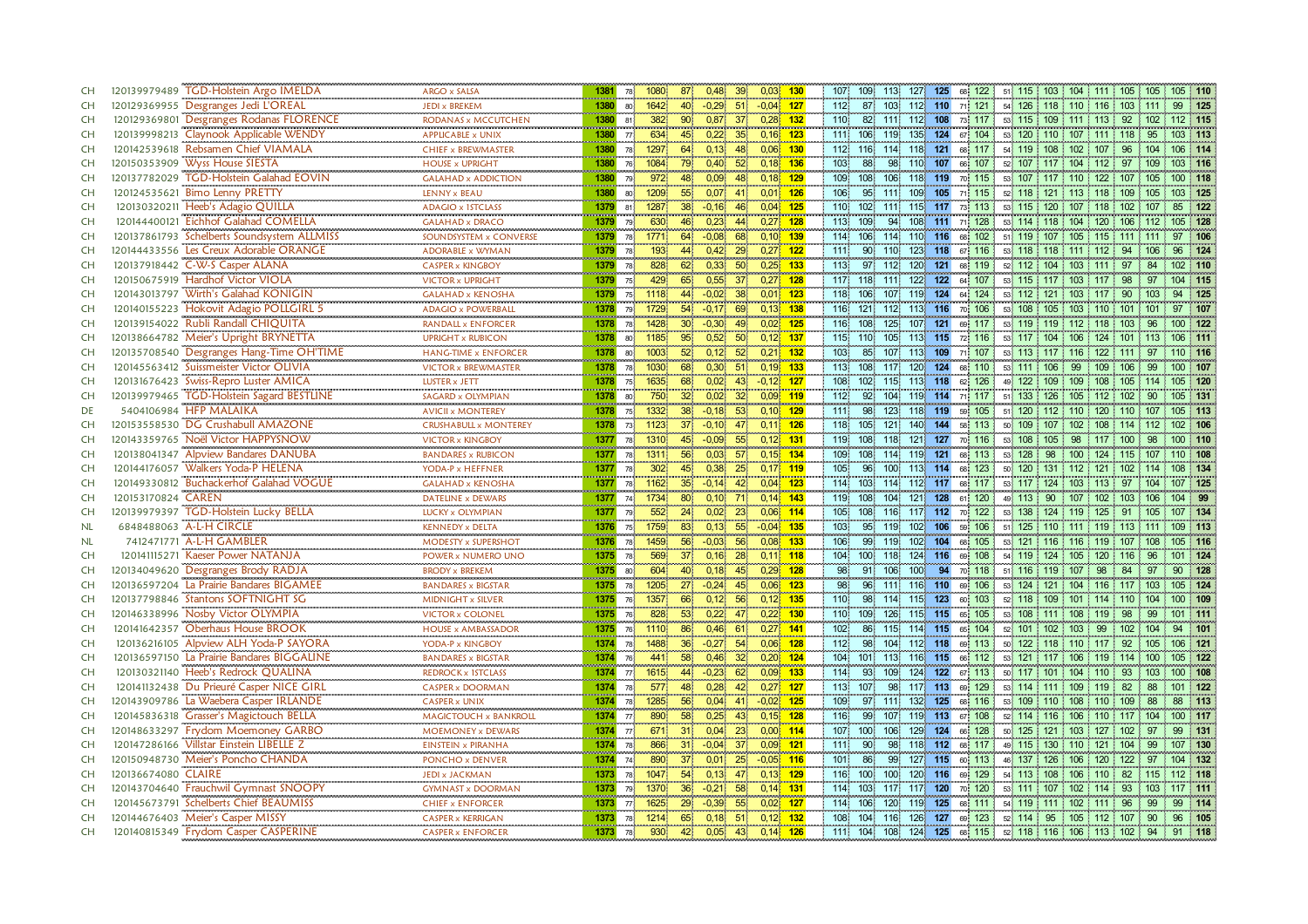| NL        |                    | 6581459283 A-L-H Jedi ADA                                                                                               | <b>JEDI x ALCHEMY</b>                                  | 1372 | 82 <sup>1</sup> | 56<br>0,01<br>$0,09$ 131<br>1341<br>53 <sub>1</sub>                  |            | 98 116 111 74 118<br>54 118 109 111 116 103 106 115 117<br>110 101                                                   |
|-----------|--------------------|-------------------------------------------------------------------------------------------------------------------------|--------------------------------------------------------|------|-----------------|----------------------------------------------------------------------|------------|----------------------------------------------------------------------------------------------------------------------|
| <b>CH</b> |                    | 120147430774 Frauchwil Gymnast SHITHAPPENS                                                                              | <br><b>GYMNAST x DOORMAN</b>                           | 1372 | 78              | 1849<br>57 <sup>2</sup><br>$-0,19$<br>76<br>$0,16$ 142               |            | 113 105 101 114 117 67 115<br>53 110 100 101 117 92 103 103 104                                                      |
| CH        |                    | 120132513048 Pich Magictouch OSSIA                                                                                      | MAGICTOUCH x DEMAN                                     | 1372 | 77              | 0.52<br>$0.39$ 133<br>400<br>61<br>47                                |            | 106<br>111 115 67 105<br>91 112<br>52 109 117 104 113 117 110<br>$100$ 113                                           |
| <b>CH</b> |                    | 120148007692 Bärtschi Evolve WALLY                                                                                      | <b>EVOLVE-P x KENOSHA</b>                              | 1372 | 74              | $0,14$ 133<br>1284<br>56<br>0,04<br>55                               |            | 113<br>101<br>120 119<br>51 104 109 106 109 97<br>106<br>62 117<br>100 111<br>100                                    |
| <b>CH</b> |                    | 120137932271 Ammann's Randall CAN                                                                                       | RANDALL x KINGBOY                                      | 1371 | 80 <sup>1</sup> | 1893<br>$-0,18$<br>54<br>$-0,09$ 131<br>60                           |            | 116<br>109.<br>108<br>119 122<br>71 114<br>53 112 109 107 119 87<br>101 113<br>$-101$                                |
| <b>CH</b> |                    | 120137932738 Ammann's Brekem CATRISHA                                                                                   | BREKEM x KINGBOY                                       | 1371 | 77 <sup>1</sup> | 0,06<br>$1131$<br>65<br>0,21<br>42                                   | 128        | 112<br>100<br>107 112<br>110<br>68 111<br>54 122 123 109 131<br>109 122<br>95<br>98                                  |
| CH        |                    | 120146125176 Hokovit Yoda-P MISS SAYO 2                                                                                 | YODA-P x MODESTY                                       | 1371 | 76              | 37 <sup>2</sup><br>$-0,05$<br>$-0.04$ 118<br>1010<br>30 <sup>°</sup> |            | 115 130<br>99<br>112<br>117 114 65 109<br>50 122 129 114 127 108 110<br>110                                          |
| <b>CH</b> |                    | 120148633341 Frydom Moemoney ARLESIENNE                                                                                 | MOEMONEY x DOORMAN                                     | 1371 | 77 <sup>1</sup> | 22<br>$0,04$ 116<br>801<br>$-0,12$<br>30 <sup>1</sup>                |            | 111.<br>99<br>116<br>129 128<br>66 130<br>132 114 102<br>121<br>99<br>104 124<br>100<br>50 <sup>1</sup>              |
| <b>CH</b> | 120143743632       | <b>TGD-Swiss-Repro Hotline COMPLETEL</b>                                                                                | <b>HOTLINE x JEDI</b>                                  | 1371 | 78 <sup>1</sup> | 1752<br>81 <sup>1</sup><br>0,11<br>0.07<br>65                        | 140        | 114<br>128 132<br>93<br>103.<br>113 <sub>1</sub><br>68 114<br>95<br>109<br>116<br>98<br>96<br>95<br>112<br>53.       |
| <b>CH</b> |                    | 120133105297 Frauchwil Bretagne SNOWFLAKE                                                                               | <b>BRETAGNE x 1STCLASS</b>                             | 1370 | 79              | $0,04$ 122<br>827<br>56 <sup>1</sup><br>0,26<br>-31                  |            | 101<br>99<br>104<br>120 114 70 119<br>99<br>108 125<br>53 126 120 110 110<br>102 <sub>2</sub>                        |
| <b>CH</b> |                    | 120139980256 Grand-Clos Randall AWONIA                                                                                  | RANDALL x MEGAWATT                                     | 1370 | 79.             | 51.<br>0,01<br>$0.03$ 126<br>1244<br>44                              |            | 113<br>109<br>71 120<br>53 121<br>124<br>109<br>112<br>105<br>$117 \cdot 108$<br>116<br>92<br>94<br>99               |
| <b>CH</b> |                    | 120148434276 Suissmeister Hotline VIENNOISE                                                                             | <br><b>HOTLINE x DOORMAN</b>                           | 1370 | 75 <sup>1</sup> | $0,12$ 128<br>0,09<br>51<br>1068<br>471                              |            | 119<br>53 111 106 105 118 93<br>99 110<br>106<br>123<br>122<br>128<br>65 116<br>105                                  |
| <b>CH</b> |                    | 120145563382 Suissmeister Hotline HELSINKI                                                                              | HOTLINE x NUMERO UNO                                   | 1370 | 78 <sup>1</sup> | 928<br>$0,15$ 132<br>81<br>0,48<br>44                                |            | 112<br>107<br>119<br>125<br>67 121<br>53 100 100 108 120 111<br>128<br>108<br>100 105                                |
| <b>CH</b> |                    | 120144948722 La Prairie Casper MACKASPER                                                                                | <b>CASPER x SILVER</b>                                 | 1370 | 78              | 1692<br>77 <sub>1</sub><br>0,10<br>63<br>$0,07$ 139                  |            | 110<br>102.<br>113<br>125 124<br>68 108<br>53 106<br>97<br>107<br>116<br>108<br>88<br>97                             |
| <b>CH</b> |                    |                                                                                                                         | <br><b>CASPER x KINGBOY</b>                            | 1370 | 79              | 1438<br>39 <sup>°</sup><br>$-0,21$<br>53 <sub>1</sub><br>$0,06$ 128  |            | 123<br>71 118<br>53 121<br>98 114<br>110<br>100 <sub>1</sub><br>109<br>123<br>$106$ 107<br><b>116</b><br>1111<br>-88 |
| <b>CH</b> |                    | 1201454916722 La France Caper MACKANTER<br>120145509151 Soppenstieg Caper CHANCY<br>120143744110 Drognens Kingpin LIANE | ,,,,,,,,,,,,,,,,,,,,,,,,,,,<br>KINGPIN x MEGAWATT      | 1370 | 78              | 29 <sup>°</sup><br>0,04<br>0,16<br>628                               | 120        | 119 120<br>68 124<br>106 124<br>113 114 113<br>54 118 118 101 119 102 106                                            |
| <b>CH</b> |                    | 120150263147 Hokovit Hotspot HOTGIRL                                                                                    | ---------------------------<br><b>HOTSPOT x ATWORK</b> | 1370 | 75 <sup>1</sup> | $0,21$ 135<br>74<br>0,36<br>53<br>1029                               |            | 112 102<br>108 113 113 65 104<br>51 110 112 112 120 111 106<br>103 110                                               |
| <b>CH</b> |                    | 120137798440 TGD-Holstein Lucky LUCCA SG                                                                                | LUCKY x PAT                                            | 1370 | 79              | 866<br>10 <sup>°</sup><br>$-0.28$<br>$0,10$ 118                      |            | 97<br>98<br>120<br>118 113<br>101 126<br>71 115<br>53 126 118 112 112 105<br>105                                     |
| <b>CH</b> |                    | 120137493635 Rinderweids Abricot TORPA                                                                                  | <br><b>ABRICOT x AIKMAN</b>                            | 1369 | 79              | 728<br>49<br>0.23<br>36 <sup>1</sup><br>0.13                         | 124        | 106<br>109<br>101 111<br>$110^{\circ}$<br>71 124<br>53 124 115 114 108<br>91<br>98<br>100 125                        |
| <b>CH</b> |                    | 120136597037 La Prairie Bandares TCHOUME                                                                                | <b>BANDARES x BIGSTAR</b>                              | 1369 | 76 <sub>1</sub> | $0,20$ 126<br>469<br>0,53<br>33 <sup>1</sup><br>65.                  |            | 102<br>101<br>118 117<br>66 106<br>113<br>53 117 117 107 116 117 107<br>102 118                                      |
| <b>CH</b> |                    | 120136216099 Alpview ALH Yoda-P SAYORI                                                                                  | YODA-P x KINGBOY                                       | 1369 | 78.             | 1444<br>0,06<br>32 <sub>1</sub><br>$-0,29$<br>53 <sup>°</sup>        | <u>127</u> | $112$<br>99<br>104<br>112 118<br>50 122<br>92<br>104 122<br>68 116<br>118<br>109<br>-117<br>105                      |
| <b>CH</b> |                    | 120146719009 Laubberg Doorman ROXANDRIA                                                                                 | <b>DOORMAN x HUBBARD</b>                               | 1369 | 77 <sup>1</sup> | $-0,05$<br>0,10<br>942<br>33 <sup>1</sup><br>40                      | 123        | 120 120 67 117<br>105 124<br>112<br>98.<br>105<br>54 113 123 105<br>107<br>80<br>101                                 |
| <b>CH</b> | 120148356080 MINDY |                                                                                                                         | PIZAZZ x BOURBON<br>                                   | 1369 | 74              | 1172<br>42<br>$-0.06$<br>0,04<br>42 <sub>1</sub>                     | 124        | 108<br>120<br>115 113<br>51 123<br>116 113<br>101 119<br>97<br>113<br>123<br>101<br>103<br>58                        |
| CH        |                    | 120149598489 Peak Jedi PROUD                                                                                            | JEDI x NUMERO UNO                                      | 1369 | 73.             | 0,05<br>901<br>$-0,01$<br>34<br>36 <sub>1</sub>                      | 120        | 107<br>94 105<br>62 122<br>108 130<br>113<br>105<br>54 136 116 113 114<br>95<br>109                                  |
| CH        |                    | 120137351478 Brunnmatt HF Corona VIVIENNE                                                                               | <b>CORONA x WYMAN</b>                                  | 1369 | 73              | 510<br>21 <sup>2</sup><br>0,00<br>$0,10$ 115<br>26                   |            | 105<br>96 110 117 108 61 118<br>47 119 126 111 105<br>99<br>99<br>104 133                                            |
| CH        |                    | 120142688835 Tschâly Rambo IVANA                                                                                        | <b>RAMBO x SILVER</b>                                  | 1369 | 77.             | 1187<br>42<br>$-0.07$<br>49<br>$0.11$ 128                            |            | 118<br>122<br>112<br>113<br>126<br>67 109<br>54 119 111 100<br>114 105<br>107<br>91 114                              |
| DE        |                    | 5396293068 HFP Windmill QUENTAYA                                                                                        | WINDMILL x MISSOURI                                    | 1368 |                 | $0.09 - 141$<br>74 1844<br>$75^{\circ}$<br>0,01<br>70.               |            | 94<br>111.<br>119 119<br>108<br>80<br>100 99<br>109.<br>57 109<br>$52 \quad 117$<br>93<br>120<br>106                 |
| CH        |                    | 120137009799 Hokovit Apprentice APP                                                                                     | <b>APPRENTICE x ATWORK</b>                             | 1368 |                 | $0,03$ 129<br>80 1134<br>73<br>0,30<br>41.                           |            | 114 101 114<br>108<br>72 106<br>53 125 114 109 117 104<br>108<br>104<br>101 119                                      |
| CH        |                    | 120131871446 Golden-Oaks Salvatore APPLE-KITTY                                                                          | SALVATORE x KINGBOY                                    | 1368 | 77 <sup>1</sup> | $-0.26$ 125<br>2235<br>48<br>$-0,44$<br>49                           |            | 119 111 120<br>134 134<br>65 123<br>52 121 98 103 111<br>87<br>105<br>93 109                                         |
| CH        |                    | 120134050114 Desgranges House ORANA                                                                                     | <b>HOUSE x JEDI</b>                                    | 1368 | 77 <sup>1</sup> | $0,04$ 129<br>1592<br>35 <sup>°</sup><br>$-0,31$<br>56.              |            | 109<br>77<br>104<br>117 114 67 122<br>52 121 110 104 112 98<br>110 117<br>107                                        |
| CH        |                    | 120147851326 Villstar Casper LYNN L                                                                                     | <b>CASPER x SNOWMAN</b>                                | 1368 | 77 <sup>1</sup> | 1771<br>$-0.02$ 131<br>55 <sup>1</sup><br>$-0,18$<br>56              |            | 114<br>121 117 67 118<br>94 111<br>100<br>106<br>53 114 103 104<br>111<br>90<br>83                                   |
| CH        |                    | 120148434351 Suissmeister Score REXONA                                                                                  | <b>SCORE x FLAME</b>                                   | 1368 | 75 <sup>1</sup> | $0,16$ 127<br>732<br>65<br>0,40<br>38 <sup>1</sup>                   |            | 112 109<br>115 118 122<br>101 115<br>64 110<br>50 125 113 98<br>105 116 104                                          |
| <b>CH</b> |                    | 120141148941 Wyss Magictouch ASHLEY                                                                                     | MAGICTOUCH x FACEBOOK                                  | 1367 |                 | 39 <sup>1</sup><br>$0,15$ 127<br>77 1016<br>$-0.03$<br>47            |            | 110<br>111 110<br>65 103<br>52 102 126 114 116 111<br>96 120<br>93<br>111<br>107                                     |
| <b>NL</b> |                    | 6233194043 A-L-H ESTELLE                                                                                                | <b>JEDI x TANGO</b>                                    | 1367 |                 | 78 2058<br>69<br>$-0,15$<br>58<br>$-0,10$ 134                        |            | 108<br>91<br>105<br>120 116 68 111<br>54 117 105 113 107<br>115 109<br>$111$ 114                                     |
| CH        | 120148356165 MARY  |                                                                                                                         | <b>FRAZZLED x MODESTY</b>                              | 1367 | 73 <sup>2</sup> | 68<br>$-0.22$<br>$-0.10$ 135<br>2197<br>63                           |            | 106<br>96'<br>111.<br>103 104<br>58 117<br>52 133 100 110 113 102 112<br>98 113                                      |
| CH        |                    | 120153383279 Les Chaux Letsgo TCHITA                                                                                    | LETSGO x SOLOMON                                       | 1367 | 73 <sup>1</sup> | 740<br>0,07<br>39<br>$0,16$ 123<br>36 <sup>1</sup>                   |            | 117<br>109<br>126 126<br>47 106 123 102 108 97<br>108<br>61 106<br>99<br>103 119                                     |
| CH        |                    | 120148052241 Londaly Crown SHANIA                                                                                       | <b>CROWN x APOLL</b>                                   | 1367 | 75 <sup>1</sup> | $-0,14$<br>1688<br>55<br>50<br>$-0.07$ 128                           |            | 113<br>102<br>121 116<br>65 129<br>47 137 104<br>98<br>$108$ 88 111<br>97<br>104 118                                 |
| CH        |                    | 120150948440 Meier's Powerful DAFNA-RED                                                                                 | POWERFUL x LUCKY                                       | 1367 | 74              | $0,07$ 120<br>868<br>29 <sup>1</sup><br>$-0,07$<br>35 <sup>°</sup>   |            | 104<br>99<br>116 109<br>95 112<br>105 128<br>108<br>63 127<br>50 126 114 110 114                                     |
| CH        |                    | 120118975297 Kaeser Duomilia DUOMILLA                                                                                   | DUOMILIA x NUMERO UNO                                  | 1366 | 81 <sup>1</sup> | $0,13$ 127<br>941<br>51<br>0,14<br>43                                |            | 108<br>95<br>106 108<br>74 111<br>54 117 125 113<br>99<br>105<br>95 123<br>$110^\circ$<br>111                        |
| <b>CH</b> |                    | 120131571322 La Bouloie Penmanship WELWITSCHIA                                                                          | PENMANSHIP x DEMPSEY                                   | 1366 | 78              | 320<br>$0,27$ 125<br>56<br>0,50<br>34 <sup>1</sup>                   |            | 106<br>91<br>110<br>111<br>108<br>68 112<br>54 117<br>122 113<br>122<br>113<br>94<br>108 122                         |
| <b>CH</b> |                    | 120132015429 Soppenstieg Dewars CHANEL                                                                                  | <b>DEWARS x KINGBOY</b>                                | 1366 | 83              | 0,05<br>$0,03$ 135<br>1656<br>72<br>57                               |            | 115<br>113<br>98.<br>118 123<br>75 124<br>54 115 106 104<br>117 105 113<br>110 111                                   |
| <b>CH</b> |                    | 120140155209 Hokovit Adagio POLLGIRL 4                                                                                  | <b>ADAGIO x POWERBALL</b><br>                          | 1366 | 79 <sup>1</sup> | 54 <sup>°</sup><br>$0.10 - 130$<br>1280<br>0.02<br>51                |            | 114 118<br>115<br>117 119<br>97 111<br>71 114<br>53 101<br>$110 \t106$<br>121<br>101<br>99                           |
| CH        |                    | 120136501904 Bärtschi Galahad VADA                                                                                      | <b>GALAHAD x ENFORCER</b>                              | 1366 | 78              | $-0,26$<br>$0,01$ 126<br>1466<br>35 <sub>1</sub><br>50               |            | 116 111 113<br>104 120<br>112 117 68 109<br>53 114 121 104 112 111 105                                               |
| <b>CH</b> |                    | 120141148828 Wyss Casper SVENJA                                                                                         | <b>CASPER x UPRIGHT</b>                                | 1366 | 78.             | 51 <sup>°</sup><br>$-0,26$<br>$-0.11$ 128<br>1864<br>52 <sub>1</sub> |            | 99 115<br>$113 -$<br>104<br>104<br>122 121<br>69 107<br>52 114 117 109 122 108<br>90                                 |
| <b>CH</b> |                    | 120146846835 swissgen Never Again ILARA SG                                                                              | NEVER AGAIN x SAGARD                                   | 1366 | 76              | 1468<br>$-0,11$ 122<br>45 <sup>1</sup><br>$-0,15$<br>38              |            | 112<br>89<br>118 120<br>62 121<br>118<br>49 119 116 106 106 81<br>103<br>102 121                                     |
| <b>CH</b> |                    | 120148631514 La Waebera Silvio TOSCANE                                                                                  | SILVIO x CLASSIC                                       | 1366 | 74 <sup>1</sup> | 279<br>51<br>0,46<br>20 <sub>1</sub><br>$0,12$ 117                   |            | 119<br>136 132<br>63 120<br>101 120<br>107 <sup>1</sup><br>111<br>50 118 116 107 121<br>102<br>112                   |
| <b>CH</b> |                    | 120146466873 Terra Plana Score ELIA                                                                                     | <b>SCORE x DEWARS</b>                                  | 1366 | 73 <sup>1</sup> | $-0,01$ 123<br>1229<br>$-0,05$<br>40<br>45                           |            | 112<br>116 116<br>62 110<br>99 123<br>103<br>109<br>49 136 119 111 118 125<br>101                                    |
| <b>CH</b> |                    | 120129370029 Desgranges Kingboy BELINA                                                                                  | KINGBOY x MARDI GRAS                                   | 1365 | 81              | 956<br>40<br>0,02<br>0,08                                            | 123        | 119<br>112 105<br>124<br>122<br>114<br>115 109<br>93<br>97 117<br>54 110<br>116<br>105<br>72 <sup>1</sup>            |
| <b>CH</b> |                    | 120124551461 Frauchwil Penmanship SHONA                                                                                 | PENMANSHIP x SUPERSIRE                                 | 1365 | 82 <sup>1</sup> | $-0,22$<br>1192<br>29<br>39<br>$-0.01$                               | 120        | 105<br>94 112<br>113 110<br>74 120<br>53 116 121 113 121<br>107 127<br>$100$ 101                                     |
| <b>CH</b> |                    | 120134677649 Montecu Hang-Time TOSCANE                                                                                  | <b>HANG-TIME x LOOKOUT</b>                             | 1365 | 81              | 597<br>61<br>0,43<br>0.30<br>46                                      | 131        | 102 <sub>1</sub><br>85<br>107<br>122 114 72 119<br>54 104 103 108<br>104<br>88<br>99<br>109 110                      |
| <b>CH</b> |                    | 120144769136 Desgranges Casper BELANA                                                                                   | <b>CASPER x KINGBOY</b>                                | 1365 |                 | 33 <sup>°</sup><br>$-0.29$<br>$-0.03$ 124<br>78 1472<br>46           |            | 129 125 68 107<br>113<br>104 116<br>52 115 113 109 113 104<br>92 114<br>92                                           |
| <b>CH</b> |                    | 120130321003 Heeb's Casper QUALSIANA                                                                                    | <b>CASPER x 1STCLASS</b>                               |      |                 | 1365 78 1433<br>$-58$<br>0,00<br>$0,05$ 131<br>52                    |            | 108<br>91 109 126 123 68 109 52 117 103 108 114 108 89 96 108                                                        |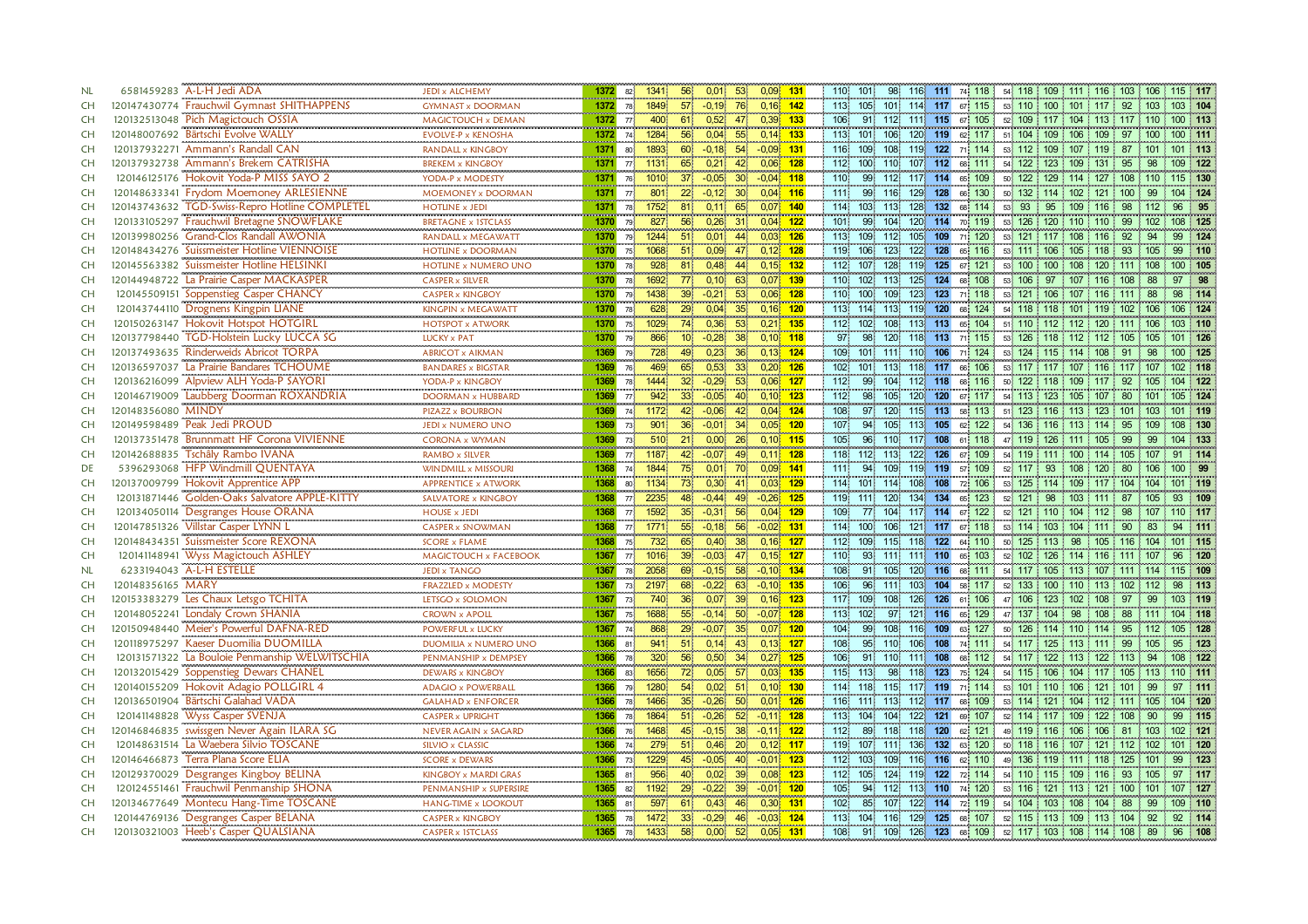| <b>CH</b> | 120146322476 Alpview Skywalker JOYEUX            | SKYWALKER x MODESTY                               | 1365                      | 76 <sup>1</sup> | 69<br>0,56<br>505<br>32                                          | $0,18$ 126      | 115 101 118<br>126 126 63 100 51 122 113 113 124 121 110 111 112                                              |
|-----------|--------------------------------------------------|---------------------------------------------------|---------------------------|-----------------|------------------------------------------------------------------|-----------------|---------------------------------------------------------------------------------------------------------------|
| NL        | 5621480263 A-L-H EXCEL                           | <br><b>HELIX x KINGBOY</b>                        | 1365                      |                 | 77 2230<br>$-0,06$<br>52 <sup>2</sup><br>85                      | $-0,22$ 132     | 108<br>94<br>105<br>108 108 63 116<br>52 114 110 107 116 98 101 104 116                                       |
| NL        | 5882327185 A-L-H RAMINKA                         | <b>MONTROSS x NUMERO UNO</b>                      | 1365                      | $75^{\circ}$    | 1682<br>$43^{\circ}$<br>$-0.27$<br>-65                           | $0,11$ 134      | 105<br>108 105 63 109<br>93.<br>98<br>54 121 110 107 114 110 107<br>93 116                                    |
| <b>CH</b> | 120133909833 JOLA                                | <b>BIGGIE x FLAME</b>                             | 1365                      | 76 <sup>1</sup> | 947<br>49<br>0,12<br>40                                          | $0,10$ 125      | 109<br>99<br>106<br>109 113<br>103 125<br>65 122<br>51 127 117 103 109 93<br>$-110$                           |
| <b>CH</b> | 120150353930 Wyss Lautrust SIRA                  | LAUTRUST x FITZ                                   | 1365                      | 75 <sub>1</sub> | $-0,35$<br>2079<br>51 <sub>1</sub><br>66                         | $-0,03$ 135     | 112 106<br>111<br>116 120<br>53 110 103 105 114 104 91<br>65 116<br>108 107                                   |
| <b>CH</b> | 120134769320 Wyss Chief EVITA                    | <b>CHIEF x ENFORCER</b>                           | 1364                      | 79 <sup>1</sup> | $-0.03$<br>0,01<br>1076<br>41<br>37 <sub>5</sub>                 | 122             | 125<br>124<br>116<br>108<br>115<br>71 111<br>54 123 114 109 116 104<br>-99<br>105 118                         |
| <b>CH</b> | 120138761641 Eichhof Superhero CINDERELLA        | <br>SUPERHERO x DRACO                             | 1364                      | 78 <sup>1</sup> | 51<br>0,13<br>0,01<br>977<br>33 <sup>°</sup>                     | $\frac{1}{122}$ | 99<br>118 118 68 124<br>53 118 121 103 119 107 108<br>110 127<br>112 102                                      |
| <b>CH</b> | Agroscope Adorable 2140<br>120136437838          | <b>ADORABLE x LAVAMAN</b>                         | 1364                      | 78              | 35 <sub>1</sub><br>0,04<br>775<br>41                             | $0,18$ 124      | 104<br>93<br>105 105<br>92 123<br>121<br>67 118<br>52 121 115 115 115 105<br>97                               |
| <b>CH</b> | V.S.P. Rambo GRIVOISE<br>120127628610            | RAMBO x PENMANSHIP                                | 1364                      | 76 <sup>1</sup> | 953<br>$28^{\circ}$<br>$-0,12$<br>36<br>0,05                     | 120             | 106<br>114 111<br>105<br>105<br>65 106<br>53 129<br>129 106<br>119<br>$116$ 104<br>02 129                     |
| <b>CH</b> | Eigenmannshof Bighit MELINA<br>120150939318      | <b>BIGHIT x DEWARS</b>                            | 1364                      | 75 <sup>°</sup> | <b>CONTRACTOR</b><br>67<br>1576<br>0,03<br>52 <sub>1</sub>       | $0,00$ 132      | 108<br>98<br>111<br>119 115 63 114<br>50 111 104 104 104 109 103<br>103 110                                   |
| <b>CH</b> | 120124551218 Frauchwil 1stclass SHAUNA           | <b>1STCLASS x SUPERSIRE</b>                       | 1363                      | 82 <sub>1</sub> | 56<br>0,25<br>842<br>29                                          | $0,02$ 121      | 126 118<br>107 101<br>109<br>75 124<br>54 117 110 101 103 105 112<br>111 121                                  |
| <b>CH</b> | 120134251221 Desgranges Kerrigan OH-MABELLE      | <br><b>KERRIGAN x HALOGEN</b>                     | 1363                      | 79.             | 0,38<br>1092<br>78.<br>53 <sub>1</sub>                           | $0,19$ 136      | 108<br>102 <sub>1</sub><br>108<br>106 110<br>70 116<br>53 108 105 103 101 112<br>98<br>103 111                |
| <b>CH</b> | 120145674842 Schelberts Chief OBAMA              | <b>CHIEF x KINGBOY</b>                            | 1363                      | 77 <sup>1</sup> | 1747<br>54<br>$-0,18$<br>55 <sup>°</sup>                         | $-0.03$ 131     | 114 108<br>107<br>128<br>124 67 109<br>54 114 103 106 115 112<br>108<br>107 108                               |
| <b>CH</b> | 120150744448 Schrybers Rambo PRAIDA              | RAMBO x BREWMASTER                                | 1363                      | 76              | 362<br>31 <sub>1</sub><br>0,19<br>22 <sub>1</sub>                | $0,12$ 115      | 106 104<br>127 117<br>115<br>66 119<br>54 126 119 102<br>121 105 101<br>102 126                               |
| CH        | Salvis Pinch MARINA<br>120143111752              | <br>PINCH x OBSERVER                              | <b>CONTRACTOR</b><br>1363 | 75.             | 926<br>$-0,38$<br>39 <sup>1</sup><br>4.                          | $0,09$ 117      | 105 101 113<br>118 112 64 119<br>53 117 121 118 125<br>88<br>୍ରନ                                              |
| CH        | 120137918312 C-W-S Bandares IDAHO                | <br><b>BANDARES x CALANDO</b>                     | 1362                      | 80              | 18<br>$-0,24$<br>965<br>50 <sup>°</sup>                          | $0,20$ 125      | 123 116 71 119<br>105<br>98<br>53 119 108 102 110 114 103<br>105<br>101 118                                   |
| CH        | 120142277107<br>Terra Plana Pinch CANADIENNE     | PINCH x ATWOOD                                    | 1362                      | 78              | 895<br>50<br>0,16<br>42                                          | $0,14$ 126      | 114 100 114<br>125 120 67 111<br>53 114 110 107 105 99<br>102<br>106 112                                      |
| <b>CH</b> | 120144615037 Saetteli Moemoney RINA              | n na manana ang mga manang<br>MOEMONEY x BANKROLL | 1362                      | 75              | 365<br>53 <sup>1</sup><br>0.44<br>0.25                           | 124             | 123 124<br>113 102<br>116<br>65 122<br>50 125 107 113 124<br>$\pm$ 110<br>01 115<br>-91                       |
| CH        | 120144949804 La Prairie Globane SUNBANE          | <b>GLOBANE x SUNFISH</b>                          | 1362                      | 73 <sup>°</sup> | 963<br>56 <sup>1</sup><br>0.19<br>0.34<br>62 <sup>2</sup>        | 138             | 117 105<br>$95^{\circ}$<br>122 119<br>47 98<br>60 115<br>105 110 103 110<br>105 105<br>110                    |
| <b>CH</b> | 120147775400 TGD-Holstein Einstein BRAVA         | <b>EINSTEIN x SUNFISH</b>                         | 1362                      | 76              | 1900<br>32 <sup>2</sup><br>$-0,48$<br>71                         | $0.08$ 135      | 112 100<br>118 120<br>50 104<br>108 103<br>106<br>65 113<br>107 111<br>96<br>112 107                          |
| <b>CH</b> | Claynook Applicable APLICA SG-ET<br>120137798242 | <b>APPLICABLE x UNIX</b><br>                      | 1361<br><b>CONTRACTOR</b> | 75.             | 786<br>$-0,10$<br>0,13<br>23 <sup>1</sup><br>37 <sup>1</sup>     | 120             | 110<br>102<br>133 <sub>1</sub><br>128<br>63 114<br>119<br>53 113 110<br>95<br>06 115<br>107<br>$113 -$<br>109 |
| CH        | 120138112818 Du Prieuré Chief CANDY GIRL         | <b>CHIEF x DOORMAN</b>                            | 1361                      | 80              | 987<br>43<br>0,03<br>32 <sup>2</sup>                             | $0,00$ 120      | 117 120<br>133<br>133<br>71 127<br>88<br>108 116<br>116<br>54 115 107 104 105<br>103                          |
| <b>CH</b> | 120132284580 PETRA                               | RANDALL x DEMPSEY                                 | 1361                      | 80              | 0.14<br>766<br>809<br>59 <sub>.</sub><br>0,31<br>38 <sup>1</sup> | 126             | 117 114<br>114 121<br>71 117<br>117<br>53 112 112<br>103<br>91<br>95<br>107 117<br>109                        |
| <b>CH</b> | 120131871163 Meier's Flagship BONITA             | <b>FLAGSHIP x 1STCLASS</b>                        | $\frac{1}{1361}$          | 78              | 0,07<br>31<br>39                                                 | $0,04$ 119      | 99<br>99<br>102<br>121<br>108<br>69 123<br>117 127<br>53 117 119 112<br>105<br>97                             |
| <b>CH</b> | 120139090597 Villstar Lucky LEONIE Z             | <b>LUCKY x POWERBALL</b>                          | 1361                      | 78              | 0,25<br>431<br>39 <sup>°</sup><br>38                             | $0,28$ 125      | 106<br>108 110<br>113 113 68 116<br>53 115 117 109 120 93 114<br>122<br>97                                    |
| <b>CH</b> | 120144676038 Meier's Casper QUILLA               | <b>CASPER x TRIBUNE</b><br>                       | 1361                      | 77              | 420<br>43<br>0.30 <sup>1</sup><br>40                             | $0.31 - 126$    | 109<br>92<br>109<br>123 117 67 115<br>52 112 109 113 119 109<br>85<br>95<br>115                               |
| <b>CH</b> | 120134049866 Desgranges King Royal LILA          | KING ROYAL x JEDI                                 | 1361                      | 77 <sup>1</sup> | 0,65<br>563<br>79<br>39 <sup>1</sup>                             | $0,24$ 131      | 110<br>118 115 67 118<br>89<br>106<br>53 113 107 105 107 105 106<br>112<br>95                                 |
| <b>CH</b> | 120144014151 Larcrest Doorman CADEAU             | <b>DOORMAN x OBSERVER</b>                         | 1361                      | 77 <sup>1</sup> | $-131$<br>50 <sub>1</sub><br>0,67<br>23                          | $0,32$ 121      | 107<br>97 112<br>119 112 66 132<br>55 116 110 110 117 74 101<br>110 123                                       |
| DE        | 5401385542 BELLA                                 | 31338868192 x LOMBARDI                            | 1361                      | 77              | 55<br>$-0,32$<br>2113<br>64                                      | $-0.06$ 134     | 105 106<br>109<br>105<br>108<br>63 107<br>50 120 107 108 109 97 107<br>102 113                                |
| <b>CH</b> | 120141418280 Godel Biggie ULTIMATE               | <b>BIGGIE x DOORMAN</b>                           | 1361                      | 77 <sup>1</sup> | $-0,25$<br>1527<br>39 <sub>1</sub><br>61.                        | $0,12$ 132      | 120 119<br>116 106<br>94.<br>67 115<br>51 120 107 97 104 92 107<br>99 113                                     |
| <b>CH</b> | 120149686728 Edrostar Letsgo UNI                 | LETSGO x DELEY                                    | 1361                      | 74              | $-0.04$<br>1536<br>25 <sup>1</sup><br>$-0.41$<br>47              | 123             | 117 105<br>129<br>127 63 123<br>47 122 109 104<br>110<br>117<br>95<br>102 116<br>101                          |
| <b>CH</b> | 120150504134 Global View Pace DEE DEE            | <b>PACE x SUPERSIRE</b>                           | 1361                      | 75              | 1364<br>56<br>0,01<br>54                                         | $0,10$ 132      | 101<br>96<br>115<br>107 106<br>63 111<br>52 112 110 110 113<br>98<br>109<br>102 113                           |
| <b>CH</b> | 120151810869 swissgen Crown DALIE SG             | CROWN x RUBI-ASP                                  | 1361                      | 74              | 48<br>$-0,09$<br>1406<br>44                                      | $-0,02$ 125     | 116 102<br>121<br>119 123<br>63 122<br>46 119 106 102 115 98<br>104 114<br>110                                |
| <b>CH</b> | 120129370074 Desgranges Jedi OH-HOPE             | <b>JEDI x MOGUL</b>                               | 1360                      |                 | 81 1311<br>27 <sub>1</sub><br>$-0,28$<br>49                      | $0.07$ 125      | 86<br>114<br>98<br>118 110<br>73 123<br>54 126 113 107 112<br>117 122<br>104 106                              |
| <b>CH</b> | 120138665024 Meier's Randall FAME                | <b>RANDALL x RUBICON</b>                          | 1360                      | 79              | 0,02<br>1585<br>66<br>56                                         | $0,04$ 134      | 116 111 118<br>121<br>53 109 98 103 118<br>93<br>112<br>70 122<br>114<br>113 107                              |
| <b>CH</b> | 120150948273 Meier's Hotspot CINDERELLA          | <b>HOTSPOT x ADAGIO</b>                           | 1360                      | 76 <sup>1</sup> | 0,22<br>54<br>1332<br>74.                                        | $0,11$ 135      | 119<br>109<br>114 124<br>65 114<br>51 111 99 112 137 107 108<br>104 104<br>120 <sub>1</sub>                   |
| CH        | 120150353947 Wyss Moemoney CHANEL                | MOEMONEY x DEWARS                                 | 1360                      | 75.             | 0,32<br>783<br>60<br>37 <sup>2</sup>                             | $0,12$ 126      | 104<br>97<br>109<br>115 114<br>65 128<br>50 121 107 115 129 111 107<br>102 119                                |
| CH        | 120129369894 Swissbec Pat AILEEN                 | PAT x BREKEM                                      | 1359                      | 79              | 710<br>43<br>0,16<br>38 <sub>1</sub>                             | $0,17$ 124      | 100 <sub>1</sub><br>98<br>109<br>119 115<br>69 109<br>53 122 119 97 102 107 107<br>107 119                    |
| CH        | 120131870524 Meier's Kingboy DAISY               | <b>KINGBOY x ONE</b>                              | 1359                      | 81              | $-0,09$<br>1422<br>49<br>50                                      | $0,03$ 128      | 112 103<br>116 118<br>73 117<br>92<br>113<br>116<br>54 111 106 107 105<br>91<br>98                            |
| <b>CH</b> | 120128236074 La Prairie Brody BRODIA             | <b>BRODY x BREKEM</b>                             | 1359                      | 76.             | 896<br>15 <sub>15</sub><br>$-0,24$<br>40                         | $0,11$ 120      | 105<br>94<br>51 122 133 112<br>99<br>95<br>129<br>97<br>117<br>108<br>64 103<br>121<br>106                    |
| <b>CH</b> | 120140855031 Kaeser Randall BATALIA              | RANDALL x ENFORCER                                | 1359                      | 80 <sup>1</sup> | 1492<br>52 <sub>1</sub><br>$-0.09$<br>49                         | $-0.01$ 128     | 98<br>111 110<br>107<br>104 108<br>71 124<br>53 119 112 104 118 85<br>105 122                                 |
| <b>CH</b> | 120139804545 Swissbec Selfie BARBIE              | <b>SELFIE x RUBICON</b><br>                       | 1359                      | 75              | 62<br>1266<br>0,11<br>48                                         | $0.07$ 130      | 115<br>99.<br>112<br>111 114 61 116<br>50 126 104 105 122 81 107<br>91<br>114                                 |
| <b>CH</b> | 120144948852 La Prairie Hotspot ORA              | <b>HOTSPOT x RANDALL</b>                          | 1359                      |                 | 77 1343<br>63<br>0,10<br>59                                      | $0,16$ 136      | 113 115 65 108<br>114 100 114<br>51 109 105 110 128 112 103<br>104 106                                        |
| <b>CH</b> | 120141602672 Castel Casper ELANKA                | <b>CASPER x PENMANSHIP</b>                        | 1359                      | 77 <sup>1</sup> | $-0.35$<br>1859<br>$42^{\circ}$<br>60                            | $-0.01$ 131     | 109<br>95<br>105.<br>119 116<br>89<br>67 113<br>52 118 106 114 121 112<br>101 112                             |
| <b>CH</b> | 120148356097 Black-Hol Bubba MALIN               | <b>BUBBA x DOORMAN</b>                            | 1359                      | 77 <sup>1</sup> | 5 <sup>1</sup><br>$-0,42$<br>1057<br>37 <sup>°</sup>             | $0,02$ 116      | 111<br>97<br>113<br>124 118 64 119<br>52 118 119 111 111 78<br>105 126<br>107                                 |
| <b>CH</b> | 120152042856 Lilienhof Victor ARMAGEDDON         | <b>VICTOR x DEWARS</b>                            | 1359                      | 75 <sup>1</sup> | 59<br>0,34<br>728<br>47                                          | $0,26$ 131      | 117 102<br>111<br>118 122<br>65 106<br>53 108 114 104 117 95<br>106 110<br>95                                 |
| <b>CH</b> | 120151794954 Suissmeister Nigel RIAHNA           | NIGEL x DEWARS                                    | 1359                      | 72 <sup>1</sup> | 22<br>948<br>$-0,19$<br>38                                       | $0,07$ 120      | 110 107<br>117 114 56 116<br>47 121 118 105<br>103 124<br>114<br>120<br>98<br>98                              |
| <b>CH</b> | 120149805457 Fraeland Lucky CORONA SG            | <b>LUCKY x CAPITAL GAIN</b><br>                   | 1359                      | 76              | 573<br>37 <sup>1</sup><br>0,16<br>25                             | $0,07$ 117      | 104<br>96 <sup>1</sup><br>116 114<br>65 120<br>53 130<br>116<br>121 117<br>114<br>87 115<br>111 128           |
| <b>CH</b> | 120139980188 Grand-Clos Randall PINATA           | RANDALL x DOORMAN                                 | 1358                      | 80              | 0,19<br>0,15<br>51<br>839<br>41                                  | 126             | 122 114<br>120<br>123 130<br>71 125<br>53 110 100 101 115 79<br>97 111<br>102                                 |
| <b>CH</b> | 120130065297 Desgranges Power ROSIE              | <b>POWER x BREKEM</b>                             | 1358                      | 80              | 54<br>0,24<br>813<br>0,23<br>47                                  | 130             | 105 102<br>125 119<br>73 103<br>115<br>54 113 105 109 114 100 100<br>103 107                                  |
| <b>CH</b> | 120146306810 Romely Adorable JOCONDE             | <b>ADORABLE x BUBU</b>                            | 1358                      | 75 <sup>1</sup> | 1142<br>59<br>0.14<br>0.16<br>52 <sub>1</sub>                    | 132             | 112 103<br>115<br>116 115 65 98<br>53 110 112 108 107 118 109<br>89<br>108                                    |
| <b>CH</b> | 120145380040 Galtera-Farm Randy Sg HYACINTHE     | RANDY SG x DAGON                                  | 1358 75                   |                 | 492<br>58<br>$0,44$ 28                                           | $0,14$ 122      | 112 101 115 113 115 64 115 47 109 121 109 117 93 108 105 123                                                  |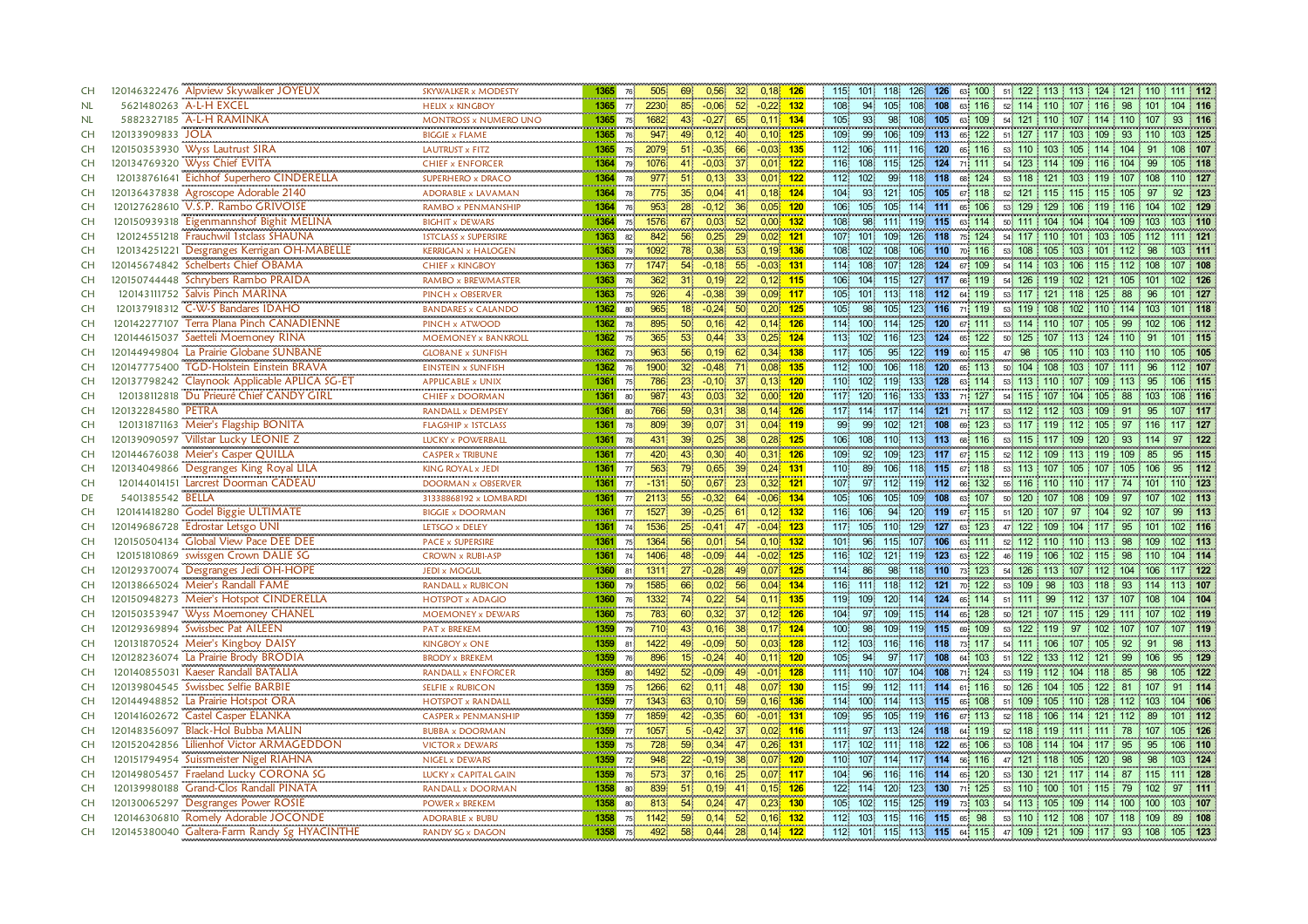| <b>CH</b> |                              | 120148633662 Frydom Casper ALCHIMIE        | CASPER x DEWARS              | 1358             |                 | 74 2199                  | 35 <sup>1</sup> | $-0.57$           | 56              | $-0.17$ 127 |                          | 111 103 113                          |                    |         | 128 126 64 119         |                                                       | $52\begin{pmatrix} 109 \\ 105 \\ 109 \end{pmatrix}$ 109 112 108 103 |           |                        | 99        | 110     |
|-----------|------------------------------|--------------------------------------------|------------------------------|------------------|-----------------|--------------------------|-----------------|-------------------|-----------------|-------------|--------------------------|--------------------------------------|--------------------|---------|------------------------|-------------------------------------------------------|---------------------------------------------------------------------|-----------|------------------------|-----------|---------|
| <b>CH</b> |                              | 120131965558 Kaeser Duomilia DIVANA        | DUOMILIA x NUMERO UNO        | 1357             | 82.             | 945                      | 43              | 0,05              | 48              | $0,19$ 128  | 109 <sub>1</sub>         | 91 112 111 113 75 99                 |                    |         |                        |                                                       | 54 106 124 116 115 104 104                                          |           |                        |           | 97 116  |
| CH        |                              | 120122915807 Castel Randall DIANE          | <b>RANDALL x DURANGO</b>     | 1357             | 80              | 1799                     | 33 <sup>1</sup> | $-0,42$           | 62 <sup>2</sup> | $0,02$ 131  |                          | 114 115 114                          |                    |         | 117 123 72 125         |                                                       | 53 107 102 104                                                      | 122       | -94<br>102             |           | 100 110 |
| <b>CH</b> |                              | 120136262416 Desgranges Hang-Time LIVIA    | HANG-TIME x OBSERVER         | 1357             | 80              | 935                      | 58              | 0,22              | 44              | $0,15$ 129  | 103                      | 93<br>114                            |                    |         | 121 116 72 112         |                                                       | 53 109 107 116 106                                                  |           | 94<br>104              |           | 109 110 |
| <b>CH</b> |                              | 120124309895 La Prairie Enforcer BASTINE   | <b>ENFORCER x BOOKEM</b>     | 1356             | 78.             | 865                      | 50 <sub>1</sub> | 0,17              | 36 <sup>°</sup> | $0,08$ 123  | 110                      | 100<br>114.                          |                    |         | 99 101 68 111          |                                                       | 54 123 127 106 115 97                                               |           | 99                     |           | 103 128 |
| <b>CH</b> |                              | 120115472935 TGD-Holstein Olympian BRONNIA | <b>OLYMPIAN x MR SAVAGE</b>  | 1356             | 85              | 673                      | 28              | 0,00              | 28              | $0,07$ 117  | 109                      | 109<br>103 <sub>1</sub>              | 123                | 119     | 120<br>80              |                                                       | 53 131 121 105                                                      | $112$ 111 | 94                     |           | 109 128 |
| CH        |                              | 120130320815 Heeb's Galahad MONA           | <br><b>GALAHAD x KINGBOY</b> | 1356 78          |                 | 1161                     | 39 <sub>1</sub> | $-0.08$           | 46              | $0.09$ 126  |                          | 110 112 112                          |                    |         | 104 111 68 116         |                                                       | 53 114 120 113 130 97 106                                           |           |                        |           | 104 123 |
| <b>CH</b> |                              | 120141115707 Kaeser Redrock DIVIA          | REDROCK x DUOMILIA           | 1356             | 77              | 923                      | 40              | 0,03              | 39              | $0,10$ 123  | 114                      | 94<br>89                             | 118 113            |         | 67 112                 |                                                       | 50 119 125 116                                                      | 122       | 91<br>110              |           | 107 125 |
| <b>CH</b> |                              | 120145509243 Soppenstieg Bubba CANDY       | <b>BUBBA x KINGBOY</b>       | 1356             | 78              | 1392                     | 43              | $-0,15$           | 0,02<br>47      | 126         | 111                      | 108<br>96                            | 104                | 108     | 68 115                 | 52 128                                                | 123 110                                                             | 117       | 112<br>108             | 97        | 127     |
| <b>CH</b> | 120145714968 FERRARI         |                                            | <b>CASPER x FITZ</b>         | 1356             | 78              | 000000<br>1610           | 38              | $-0,30$           | 54 <sub>1</sub> | $0,01$ 128  | <b>CONTRACTOR</b><br>109 | 96<br>117                            | 122                |         | 121 68 112             |                                                       | 53 116 105 110 122                                                  |           | 96<br>95               | 98        | $-109$  |
| <b>CH</b> |                              | 120127628924 V.S.P. Pinch HELSA            | PINCH x FLAME                | 1356             | $77^{\circ}$    | 1001                     | 36 <sub>1</sub> | $-0.05$           | 42              | $0,11$ 124  | $110 -$                  | 115 <sup>1</sup><br>97.              | 111                | 112     | 67 113                 |                                                       | 52 113 119 112                                                      | 119       | 96<br>101              |           | 108 121 |
| <b>CH</b> |                              | 120148631422 La Waebera Letsgo IMAGINE     | .<br>LETSGO x FITZ           | 1356             | 74 <sup>1</sup> | 849                      | -311            | $-0.04$           | 28              | $0,00$ 116  | 116                      | 107<br>118                           | 131 131            |         | 62 128                 |                                                       | 47 112 112 103 123                                                  |           | 95<br>98               | <b>QR</b> | 120     |
| <b>CH</b> |                              | 120150948389 Meier's Rapid WISHFUL         | <b>RAPID x MONTEREY</b>      | 1356             | 76              | 1913                     | 68              | $-0,10$           | 73              | $0,10$ 142  | 114                      | 106<br>1111                          | 119                | 123     | 61 107                 | 46 111 91                                             | 99                                                                  |           | 114 103 110            |           | 103 96  |
| <b>CH</b> |                              | 120146339054 Nosby Galahad ORANGINA        | <b>GALAHAD x RAISURI</b>     | 1356             | 77              | 480                      | -611            | 0,48              | 38 <sup>°</sup> | $0,26$ 128  | 115                      | 104 <sup>1</sup><br>108              | 102 <sup>1</sup>   | 108     | 122<br>67 <sup>1</sup> |                                                       | 53 114 116 113 127                                                  |           | 95<br>105              |           | 100 123 |
| CH        |                              | 120137798556 Farnear Salvatore ALICE SG    | <br>SALVATORE x MOGUL        | 1356 79          |                 | 1964                     | 511             | $-0,30$           | 51              | $-0,14$ 127 | 109.                     | 93.<br>123 <sub>1</sub>              | 124                |         | 123 70 119             |                                                       | 52 115 97 114 109                                                   |           | 93<br>109              |           |         |
| CH        |                              | 120136596481 La Prairie Randall HOTLINER   | <br>RANDALL x SILVER         |                  |                 | 1355 79 1847             | 571             | $-0,19$           | 41.             | $-0.21$ 124 |                          | 112 108 124 122 126 70 118           |                    |         |                        |                                                       | 53 116 106 107 116 106 101                                          |           |                        | 88        | - 113   |
| CH        |                              | 120136595996 La Prairie Classic CLASSTINE  | <b>CLASSIC x ENFORCER</b>    |                  |                 | 1355 79 1299             | 42              | $-0,12$           | 42              | $-0,01$ 124 | 110                      | 99                                   | 114 118 114 71 114 |         |                        |                                                       | 53 110 117 106 108 99 105                                           |           |                        |           | 111 118 |
| <b>NL</b> | 8951449467 A-L-H DALLAS      |                                            | RUBICON x DOORMAN            | 1355             | 82              | 1050                     | 59              | 0.19              | 46 <sup>1</sup> | $0,12$ 129  | 117 113                  | 116                                  | 112 116            |         | 74 115                 |                                                       | 54 132 105 104                                                      | 123       | 90                     |           | 19 113  |
| <b>CH</b> |                              | 120146322131 Alpview ALH Bighit COCONUT    | <b>BIGHIT x POWERBALL</b>    | 1355             | 77              | معالمته والمتعاد<br>1376 | 52 <sub>1</sub> | $-0.04$           | 61              | $0.17$ 135  | 107.                     | 103<br>92                            | 116 112            |         | 65 106                 |                                                       | 50 106 113 111 122                                                  |           | $107 -$<br>103         |           | 112 112 |
| CH        | 120145714944 OLYMPIA         |                                            | <b>CASPER x AL</b>           | 1355             | 78              | 191                      | 44              | 0.42              | 30 <sup>1</sup> | $0.28$ 122  | 111                      | 99<br>112                            |                    |         | 121 117 69 121         |                                                       | 53 117 110 109 110                                                  |           | 95<br>87               | 90        | 119     |
| CH        |                              | 120135403537 La Sionge Galahad HERMINE     | <b>GALAHAD x SHOTTLE</b>     | 1355             | 78              | 1067                     | 39 <sub>1</sub> | $-0.05$           | 50              | $0,17$ 128  | 114.                     | 100<br>115                           | 116 117            |         | 121<br>69              |                                                       | 53 113 112 111 119 112 109                                          |           |                        |           | 103 117 |
| <b>CH</b> |                              | 120137798457 Claynook Superhero SAFINA SG  | SUPERHERO x DOORSOPEN        | 1355             | 79              | 1446                     | 78              | 0,22              | 55              | $0.08$ 136  | 114                      | 99                                   |                    |         | 107 117 117 71 104     |                                                       | 53 112 104 105 119                                                  |           | 95<br>105              |           | 106 105 |
| <b>CH</b> |                              | 120150596139 Stadelweid Moemoney CARO      | MOEMONEY x WYMAN             | 1355             | 77              | 669<br>945               | 64              | 0.42              | 39              | $0,19$ 128  | 110                      | 102 <sup>1</sup><br>113 <sup>1</sup> | 122                | 121     | 117<br>66              | 50 115                                                | 104<br>108                                                          | 111       | 106<br>10 <sup>4</sup> |           | 1111    |
| <b>CH</b> |                              | 120145674484 Schelberts Kingboy BUVA       | <b>KINGBOY x COUNTY</b>      | $\frac{1}{1355}$ | 76              |                          | 65              | 0,29              | 35              | $0,04$ 125  | 117                      | 109<br>121                           | 121                | 123     | 124<br>65.             |                                                       | 54 114 105 109                                                      | 127       | 95<br>98               | 99        | 113     |
| <b>CH</b> |                              | 120142014245 TGD-Holstein Pat SARA         | PAT x MODESTY                | 1355 78          |                 | 1195                     | 40              | $-0.09$           | 32              | $-0,08$ 119 | 108                      | 99<br>101                            | 116 110            |         | 69 107                 |                                                       | 51 142 127 110 115 108 107                                          |           |                        |           | 107 130 |
| <b>CH</b> |                              | 120149242764 Montecu House ELEGANTE        | <b>HOUSE x HENRICO</b><br>   | 1354             | 75              | 272 <sup>1</sup>         | 33 <sup>°</sup> | 0.25              | 25              | $0,18$ 117  | 99                       | 87<br>117                            | 118 112            |         | 123<br>65              |                                                       | 52 111 119 105                                                      | 105       | 88<br>106              | 104       | 125     |
| <b>CH</b> | 120147430996 DELIA           |                                            | <b>CARTER x JAPPELOU</b>     | 1354 75          |                 | 1303                     | 61.             | 0,09              | 47              | $0,05$ 129  | 110 <sup>1</sup>         | 105<br>113                           | 123 120            |         | 59 119                 |                                                       | 50 104 102 111 105 91 107                                           |           |                        |           | 110 108 |
| <b>CH</b> | 120130321348 Heeb's Abi TARA |                                            | <b>ABI x BARNY</b>           | 1354             | 77              | 683                      | 53 <sup>1</sup> | 0,28              | 35 <sup>°</sup> | $0,14$ 124  | 98                       | 88<br>112                            |                    |         | 106 101 65 111         |                                                       | 51 127 120 110 118 100                                              |           | 97                     |           | 107 124 |
| <b>CH</b> |                              | 120129369795 Desgranges Jedi OLIWIA        | JEDI x EPIC                  | 1353             | 81 <sup>1</sup> | 1411                     | 24              | $-0,37$           | 53              | $0,07$ 126  | 114.                     | 93<br>92                             |                    |         | 115 112 73 116         |                                                       | 54 120 117 109 113 104 104                                          |           |                        |           | 97 123  |
| <b>CH</b> |                              | 120139998237 La Vize Classic ZOEE          | <b>CLASSIC x MEGAWATT</b>    | 1353             | 79.             | 1112                     | 60              | 0,16              | 48              | $0,13$ 130  | 105 <sup>1</sup>         | 92<br>114                            | 128 124            |         | 70 107                 |                                                       | 53 107 104 106 96                                                   |           | 115 105                |           | 103 104 |
| <b>CH</b> |                              | 120140815004 Frydom Adorable OPALINE       | <b>ADORABLE x DOORMAN</b>    | 1353             | 79              | 1328                     | 30 <sup>1</sup> | $-0,26$           | 54              | $0,11$ 128  | 123                      | 110<br>109                           | 130                | 132     | 69 114                 |                                                       | 53 115 104 101 111 105 103                                          |           |                        |           | 94 108  |
| <b>CH</b> |                              | 120141254369 Blum-Holstein Endure SHEILA   | <b>ENDURE x LAVAMAN</b>      | 1353             | 79              | 544                      | 69              | 0,53              | 37              | $0,22$ 128  | 109                      | 101<br>114                           | 117 116            |         | 70 117                 |                                                       | 54 114 107 108                                                      | 111       | 93<br>89               |           | 102 112 |
| <b>CH</b> | 120140815127                 | <b>Frydom Gymnast GONDOLE</b>              | <b>GYMNAST x DARK</b>        | 1353             | 78.             | 1901                     | 62              | $-0,16$           | 70              | $0,07$ 139  | 114 104                  | 102                                  | 118 120            |         | 68 109                 |                                                       | 52 104 100 103 114 100 105                                          |           |                        |           | 113 102 |
| <b>CH</b> |                              | 120140855451 Hitus Pinch RALPINA           | PINCH x DIABLO               | 1353             | 78              | 831                      | 38              | 0,05              | 37 <sup>1</sup> | $0,10$ 122  | 101                      | 92<br>1111                           | 109 104            |         | 68 109                 |                                                       | 52 111 124 113 124                                                  |           | 96<br>91               | 98        | 125     |
| <b>CH</b> |                              | 120144844772 Stadelweid Victor VENUS       | <b>VICTOR x BREKEM</b>       | 1353             | 78              | 765                      | 48              | 0,19              | 44              | $0,21$ 128  | 112 103                  | 116                                  | 111 110            |         | 68 113                 |                                                       | 53 113 109 107 119                                                  |           | 98<br>95               |           | 115 115 |
| <b>CH</b> |                              | 120146322469 Alpview Skywalker JOYCE       | SKYWALKER x MODESTY          | 1353             | 76 <b> </b>     | 1746                     | 54 <sup>°</sup> | $-0,18$           | 55              | $-0.03$ 131 | 110                      | 92<br>114                            | 112 111            |         | 63 100                 |                                                       | 51 120 115 116 128 115 112                                          |           |                        |           | 103 111 |
| CH        |                              | 120139998480 La Vize Hotspot BELLE         | <b>HOTSPOT x MEGAWATT</b>    | 1353             | 78.             | 1089                     | 63.             | 0,21              | 52              | $0,18$ 133  | 113                      | 101<br>110                           | 116 118            |         | 68 111                 |                                                       | 51 104 108 110 116 121 106                                          |           |                        |           | 106 108 |
| CH        |                              | 120148834724 Flu Farm Echo ALOAH           | <b>ECHO x INTEGRAL</b>       | 1353             | 76              | 337                      | 54 <sup>°</sup> | 0,47              | 28              | $0,20$ 122  | 118 115                  | 121                                  | 124 125            |         | 65 121                 |                                                       | 47 116 107 99 102                                                   |           | 97<br>99               |           | 105 115 |
| CH        |                              | 120146125190 Hokovit Yoda-P MISS SAYO 3    | YODA-P x MODESTY             | 1353             | 76 <b> </b>     | 1503                     | 56              | $-0,05$           | 411             | $-0,10$ 125 | 103 <sup>1</sup>         | 88<br>100                            | 112 111            |         | 65 110                 |                                                       | 50 120 121 111 125 96 109                                           |           |                        |           | 108 124 |
| CH        |                              | 120139980553 Grand-Clos Moemoney HAWAII    | MOEMONEY x UNIX              | 1353             | 74.             | 500                      | 33              | 0,14              | 29              | $0,14$ 118  | 110                      | 102<br>$112$                         | 125                | 123     | 62 115                 |                                                       | 50 124 119 109                                                      |           | 126 112 102            |           | 02 122  |
| <b>CH</b> | 120148251682 DANUBE          |                                            | <b>RANDY SG x OBSERVER</b>   | 1353             | 74 <sup>1</sup> | 1424                     | 32 <sub>2</sub> | $-0.28$           | 47              | $0,00$ 124  | $101 -$                  | 97<br>113                            | 115 110            |         | 63 118                 |                                                       | 47 110 113 115 115 101 109                                          |           |                        |           | 105 119 |
| <b>CH</b> |                              | 120137087902 Villstar Galahad LEIKA Z      | <b>GALAHAD x POWERBALL</b>   | 1352             | 78              | 1427                     | 59              | 0.01              | 60              | $0.14$ 135  | 119                      | 120 <sup>1</sup><br>98.              | 112 119            |         | 68 112                 |                                                       | 53 110 110 106                                                      |           | 118 100 109            |           | 1111    |
| CH        |                              | 120144949439 La Prairie Hotspot HOTOALLE   | <b>HOTSPOT x CASUAL</b>      |                  |                 | 1352 77 1093             | 59              | 0,16              | 51              | $0.16$ 132  | 112                      | 97<br>105                            |                    |         | 116 117 66 103         |                                                       | 51 108 114 106 118 111 113                                          |           |                        |           | 109 111 |
| CH        |                              | 120145184457 Verhages Rubicon CANDELA      | <b>RUBICON x LAWN BOY</b>    | 1352             | 76              | 1290                     | 60              | 0.09 <sup>°</sup> | 55 <sup>°</sup> | $0.14$ 133  | 113                      | 105 <sub>1</sub><br>107              |                    | 121 117 | 64 109                 |                                                       | 53 116 101 106 116                                                  |           | 96<br>105              |           | 109 106 |
| CH        |                              | 120148522898 Clos Du Praz Chief FARANDOLE  | <b>CHIEF x UNIX</b>          | 1352             | 75              | 452                      | 59              | 0,47              | 40              | $0,29$ 129  | 123                      | 115<br>113                           | 128                | 133     | 64 113                 |                                                       | 54 108 105 98                                                       | 105       | 96 100                 |           | 105 107 |
| CH        |                              | 120153170794 Amrein Hotspot TABA           | <b>HOTSPOT x DEWARS</b>      | 1352             | 76              | 963                      | 45 <sup>2</sup> | 0,06              | 31              | $-0.01$ 120 | 110                      | 96<br>108                            | 125                | 120     | 65 118                 |                                                       | 51 119 115 112 123 107 110                                          |           |                        |           | 107 121 |
| <b>CH</b> | 120149218189 HELENA          |                                            | <b>HOTSPOT x BOOKEM</b>      | 1352             | 72              | 1899                     | 58              | $-0,21$           | 69              | $0,07$ 138  | 106                      | 96<br>108                            | 103                | 106     | 99<br>60               |                                                       | 51 105 113 108                                                      |           | 127 112 108            |           | 102 108 |
| <b>CH</b> |                              | 120148007609 Bärtschi Gymnast WONDER       | <b>GYMNAST x VOODOO</b><br>  | 1352             | 76              | 1614                     | 63 <sup>1</sup> | $-0.03$           | 62              | $0,09$ 136  | 104                      | 98<br>105                            | 113                | 106     | 65 113                 | 52 120                                                | 99<br>113                                                           | 109       | 93 107                 |           | 108 109 |
| <b>CH</b> |                              | 120145380002 Galtera-Farm Victor HASSIA    | VICTOR x ATWOOD              | 1352             | 75              | 500                      | 52              | 0,37              | 35<br>0,21      | 125         | 113                      | 99<br>112                            | 120                |         | 116 65 106             |                                                       | 53 114 118 101                                                      | 103 100   | 94                     |           | 106 116 |
| <b>CH</b> |                              | 120137117241 TGD-Holstein Classic ALINE    | <b>CLASSIC x PAT</b>         | 1352             | 79              | 721                      | 55              | 0,29              | 29              | $0.06$ 121  | 101                      | 99<br>94                             |                    |         | 127 113 71 122         |                                                       | 53 114 114 107 112 107 106                                          |           |                        |           | 102 121 |
| <b>CH</b> |                              | 120134049484 Desgranges Charley OBELISQUE  | <b>CHARLEY x HALOGEN</b>     | 1351             | 79              | 1465                     | 78              | 0.20              | 54<br>0.06      | 135         | 1111                     | 89<br>110                            |                    |         | 104 108 67 115         |                                                       | 53 113 106 104 110 103 111                                          |           |                        |           | 104 111 |
| <b>CH</b> |                              | 120140053574 Lilienhof Galahad ARLINDA     | <b>GALAHAD x MCCUTCHEN</b>   | 1351 78          |                 | 909                      | $70^{\circ}$    | $0,37$ 47         |                 | $0,19$ 132  | 117                      | 105                                  |                    |         |                        | 105 111 117 69 116 53 111 109 110 129 103 108 101 113 |                                                                     |           |                        |           |         |